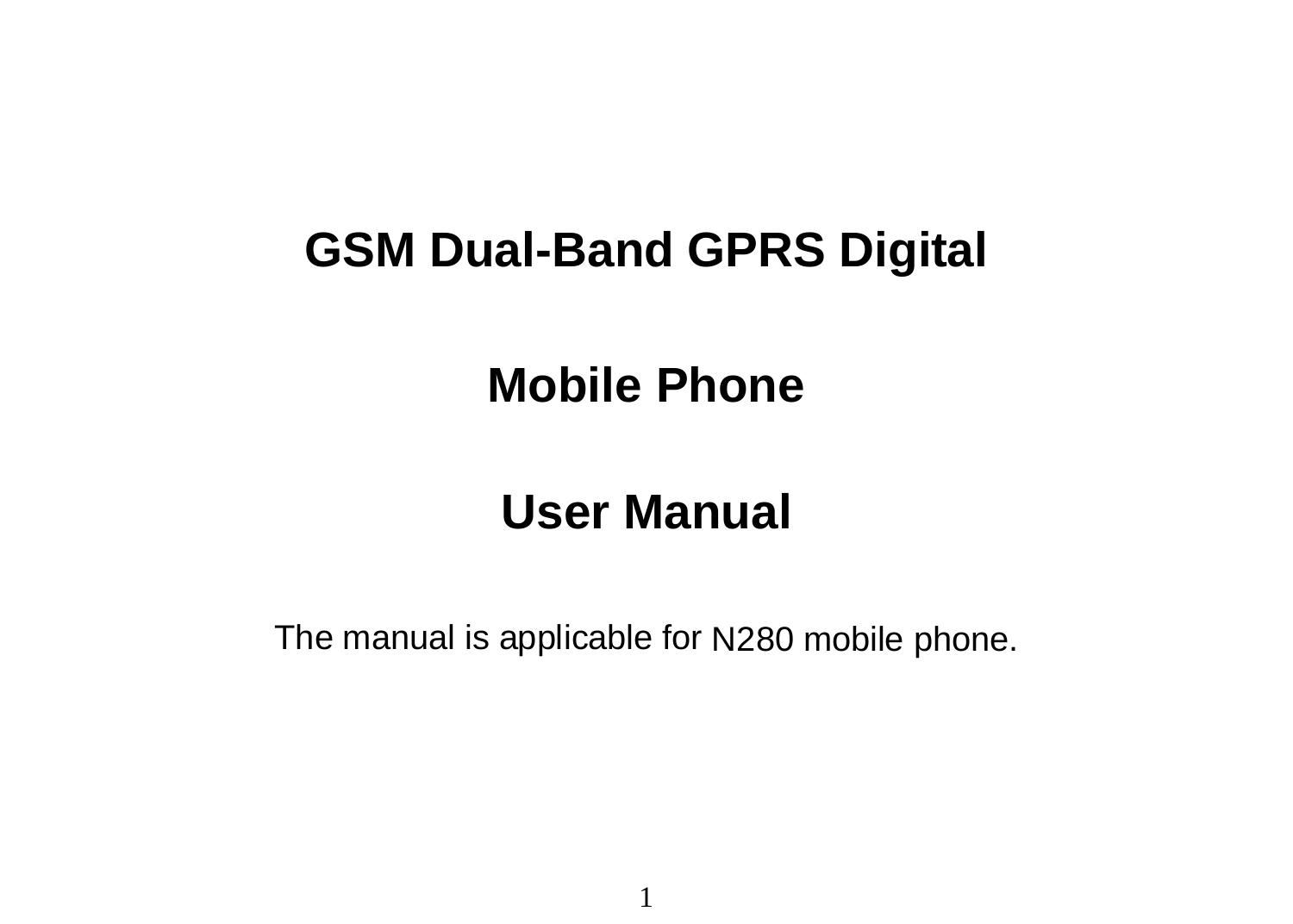# FCC COMPLIANCE STATEMENT

**This device complies with part 15 of the FCC Rules. Operation is subject to the following two conditions: (1) This device may not cause harmful interference, and (2) this device must accept any interference received, including interference that may cause undesired operation.**

These limits are designed to provide reasonable protection against harmful interference in a residential installation. This equipment generates uses and can radiate radio frequency energy and, if not installed and used in accordance with the instructions, may cause harmful interference to radio communications. However, there is no guarantee that interference will not occur in a particular installation. If this equipment does cause harmful interference to radio or television reception, which can be determined by turning the equipment off and on, the user is encouraged to try to correct the interference by one or more of the following measures:

- Reorient or relocate the receiving antenna.
- Increase the separation between the equipment and receiver.
- Connect the equipment into an outlet on a circuit different from that to which the receiver is connected. Consult the dealer or an experienced radio/TV technician for help.

# Warning

Changes or modifications made to this equipment not expressly approved by ZTE for compliance could void the user's authority to operate the equipment.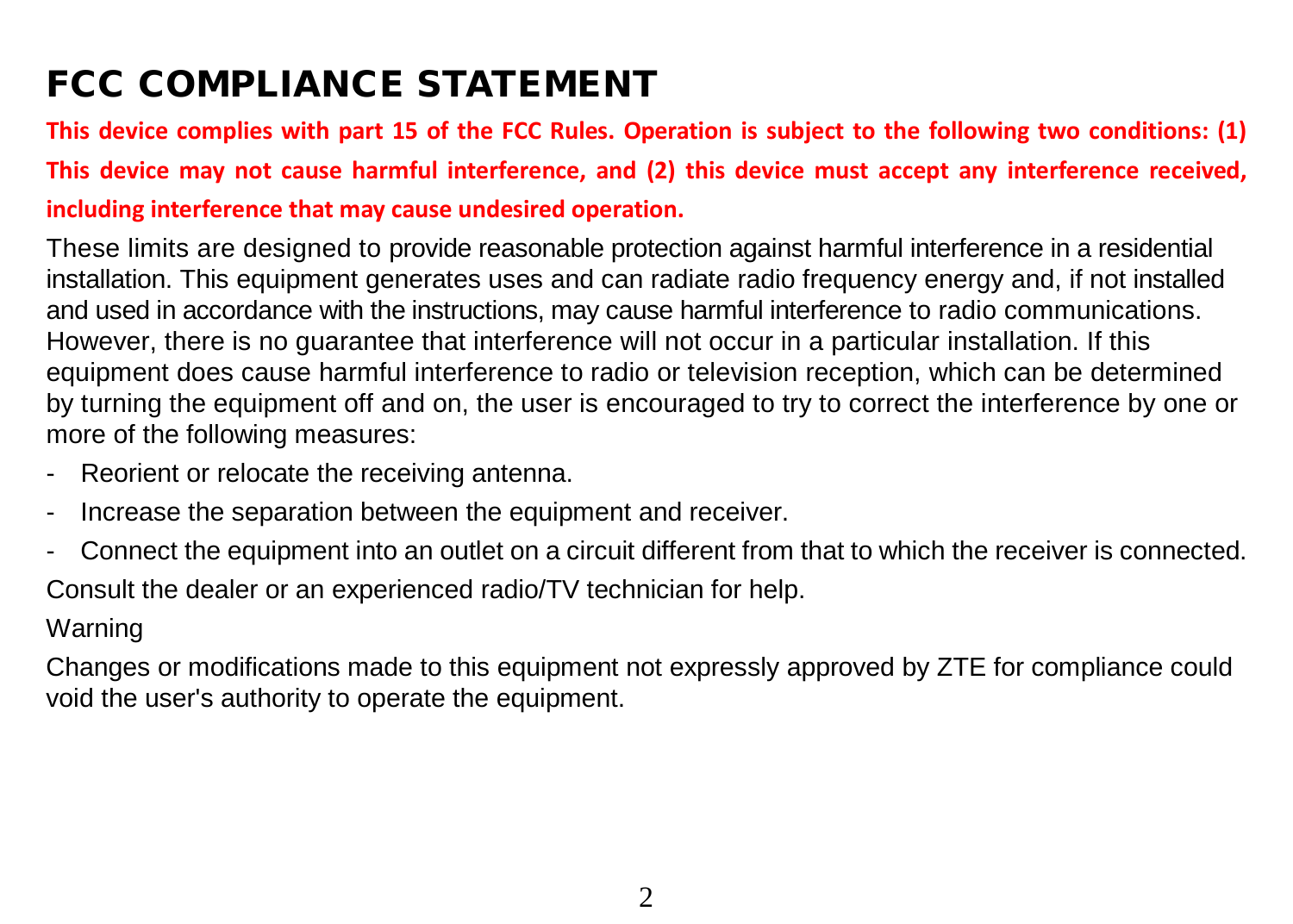# **Health and safety information**

The phone with internal antenna has been tested for compliance with FCC RF Exposure (SAR) limits and is complied with FCC RF exposure compliance requirements.

# **Exposure to radio frequency energy**

Radio wave exposure and Specific Absorption Rate (SAR) information The handset is designed to comply with safely, requirements for exposure to radio waves. This requirement is based on scientific guidelines that include safety margins designed to assure the safety of all persons, regardless of age and health.

The radio wave exposure guidelines employ a unit of measurement known as the Specific Absorption Rate, or SAR. Tests for SAR are conducted using a standardized method with the

Phone transmitting at its highest certified power level in all used frequency bands. While there may be differences between the SAR levels of various ZTE phone models, they are all designed to meet the relevant guidelines for exposure to radio waves.

The SAR limit recommended is 1.6W/kg averaged over one (1) gram of tissue. The highest SAR value for this device when tested at the ear was 0.36 W/kg, and when tested at the body it was 0.98 W/kg SAR compliance for bodyworn operations is restricted to belt-clips, holsters, or similar accessories that have no metallic component in the assembly and which provide at least 1.5 cm separation between the device, including its antenna, and the users body.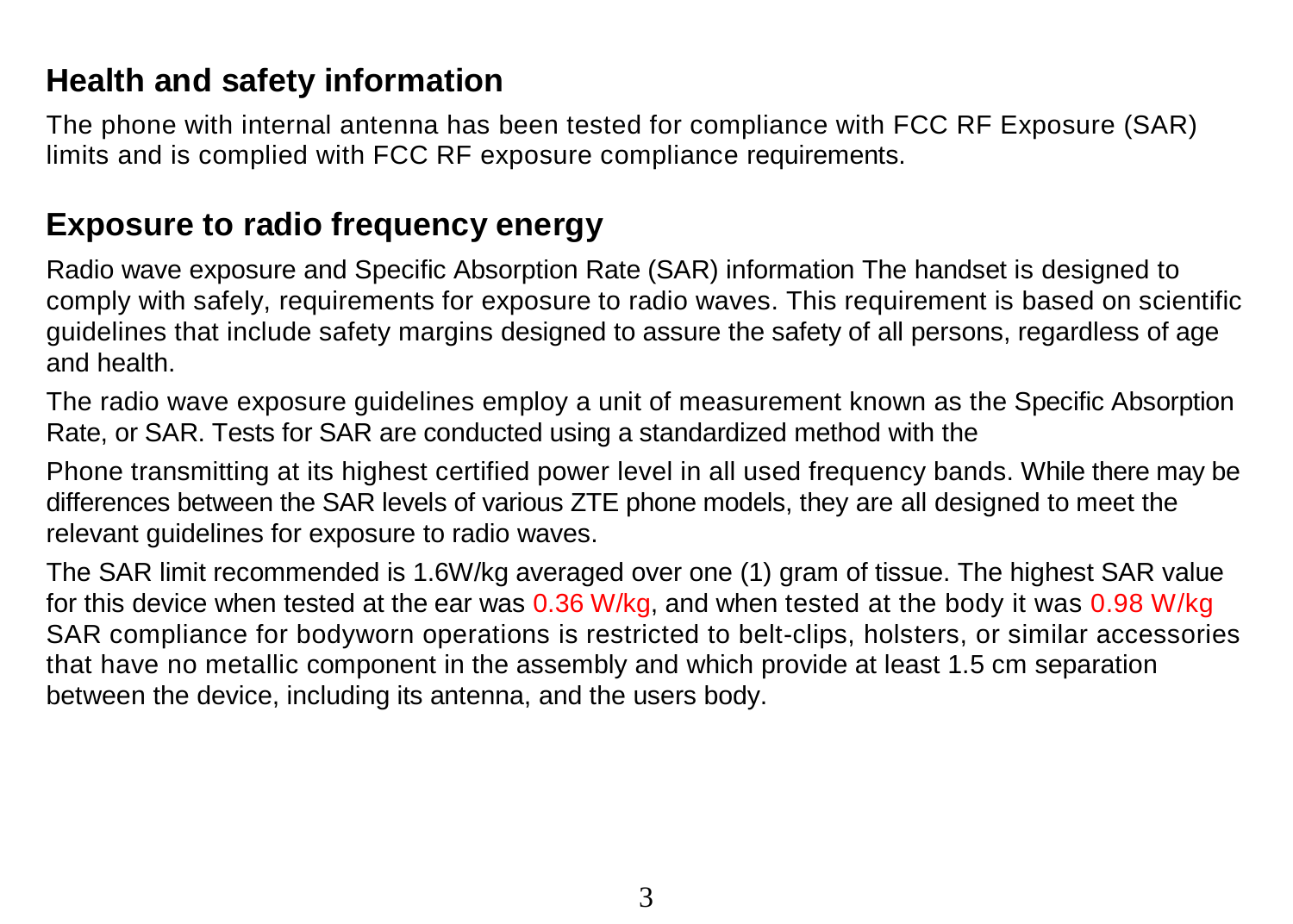# Legal Information **Copyright © 2009 by ZTE CORPORATION**

# **All Rights Reserved**

Your mobile phone is made by ZTE CORPORATION.

No part of this manual may be reproduced or transmitted in any form or by any means without prior written consent of ZTE CORPORATION

# **Trademarks**

ZTE and the ZTE logos are trademarks of ZTE CORPORATION.

# **Notice**

The information in this manual is subject to change without notice. Every effort has been made in the preparation of this manual to ensure accuracy of the contents, but all statements, information, and recommendations in this manual do not constitute a warranty of any kind, expressed or implied. Please read the safety precautions carefully to ensure the correct and safe use of your mobile phone. For detailed information, refer to the section "Safety Precautions".

# **ZTE CORPORATION Address:**

ZTE Plaza, Keji Road South, Hi-tech Industrial Park, Nanshan District, Shenzhen, P. R. China **Postal Code:** 518057 **Website:** http://www.zte.com.cn **Release:** V1.0 **Manual number:** 079584500273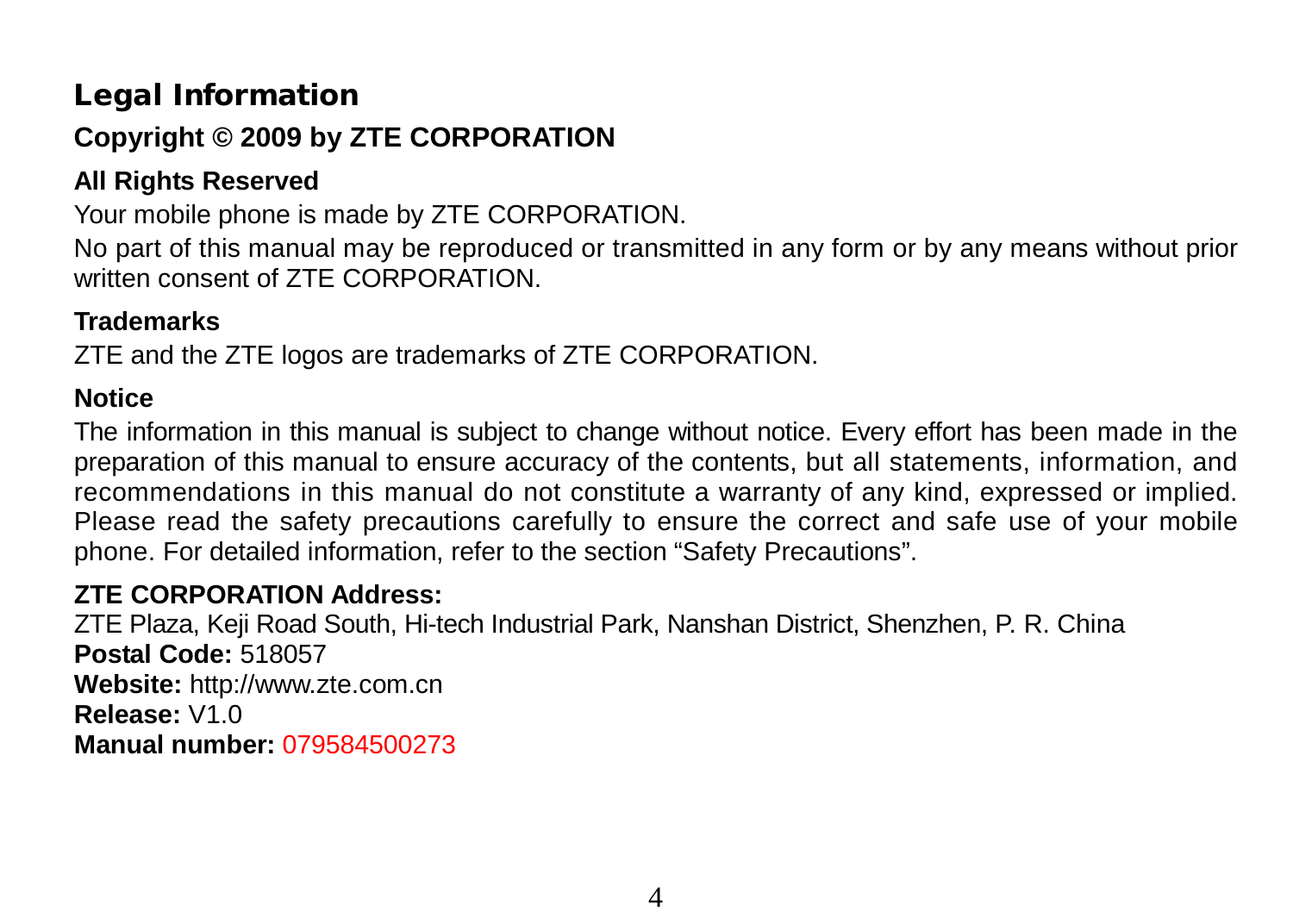# Contents

| 1.3.1 General Precaution                | $\overline{Q}$ |
|-----------------------------------------|----------------|
| 1.3.2 Precaution for the use of phone   | 10             |
| 1.3.3 Precaution for the use of battery | 10             |
| 1.3.4 Precaution for the use of charger | $_{II}$        |
| 1.3.5 Cleaning and maintenance          | $_{II}$        |
| 1.3.6 Common Precaution                 | $_{II}$        |
|                                         |                |
|                                         |                |
| 2.1.1 Technical Parameter               | 12             |
| 2.1.2 Icon                              | 12             |
|                                         |                |
|                                         |                |
|                                         |                |
|                                         |                |
|                                         |                |
|                                         |                |
| 2.6.1 SIM card                          | 1.5            |
| 2.6.2 Insertion and Removal of SIM card | 15             |
| 2.6.3 Power On and Power Off            | 16             |
| 2.6.4 Unlock of SIM card                | 16             |
| 2.6.5 Unlock of the phone               | 16             |
| 2.6.6 Connecting to Network             | 16             |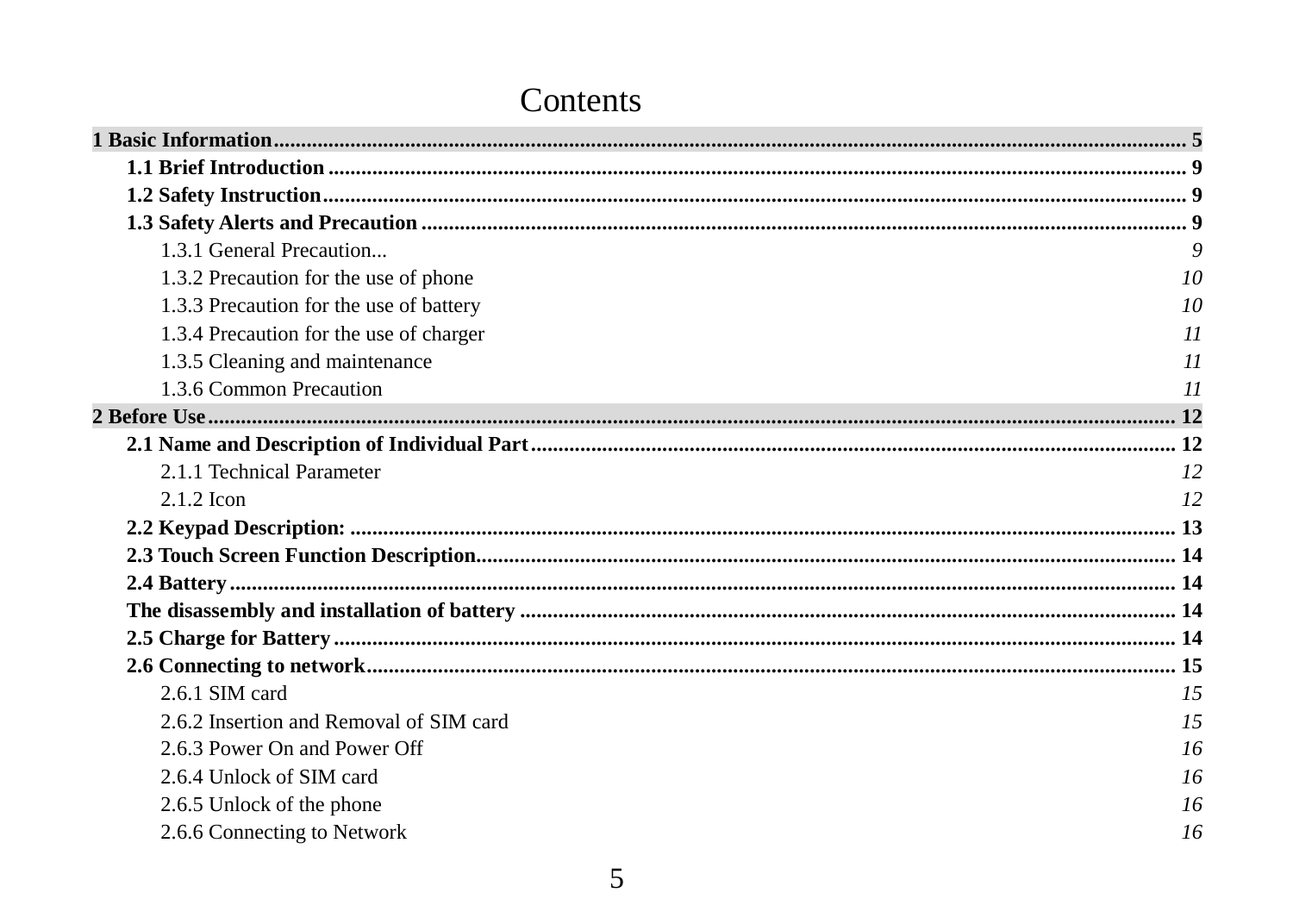| 2.6.7 Dial calls                                | 17 |
|-------------------------------------------------|----|
| 2.6.8 Dial domestic calls                       | 17 |
| 2.6.9 Dial extensions of fixed phones           | 17 |
| 2.6.10 Dial international calls                 | 17 |
| 2.6.11 Dial Call in the List                    | 17 |
| 2.6.12 Emergency Calls                          | 18 |
| 2.6.13 Answer Calls                             | 18 |
| 2.6.14 Call Register                            | 18 |
| 2.6.15 Call Menu                                | 18 |
|                                                 |    |
|                                                 |    |
| Scroll to select functions                      | 20 |
| Exit from menu                                  | 20 |
|                                                 |    |
|                                                 |    |
|                                                 |    |
| 3.4.1 New Message                               | 23 |
| 3.4.2 Create Message                            | 24 |
| 3.4.3 View Received Messages and Saved Messages | 24 |
| 3.4.4 Operations of Common Phrase               | 25 |
| 3.4.5 Message Settings                          | 25 |
|                                                 |    |
|                                                 |    |
|                                                 |    |
|                                                 |    |
|                                                 |    |
|                                                 |    |
| 3.10.1 Touch Screen Calibration:                | 29 |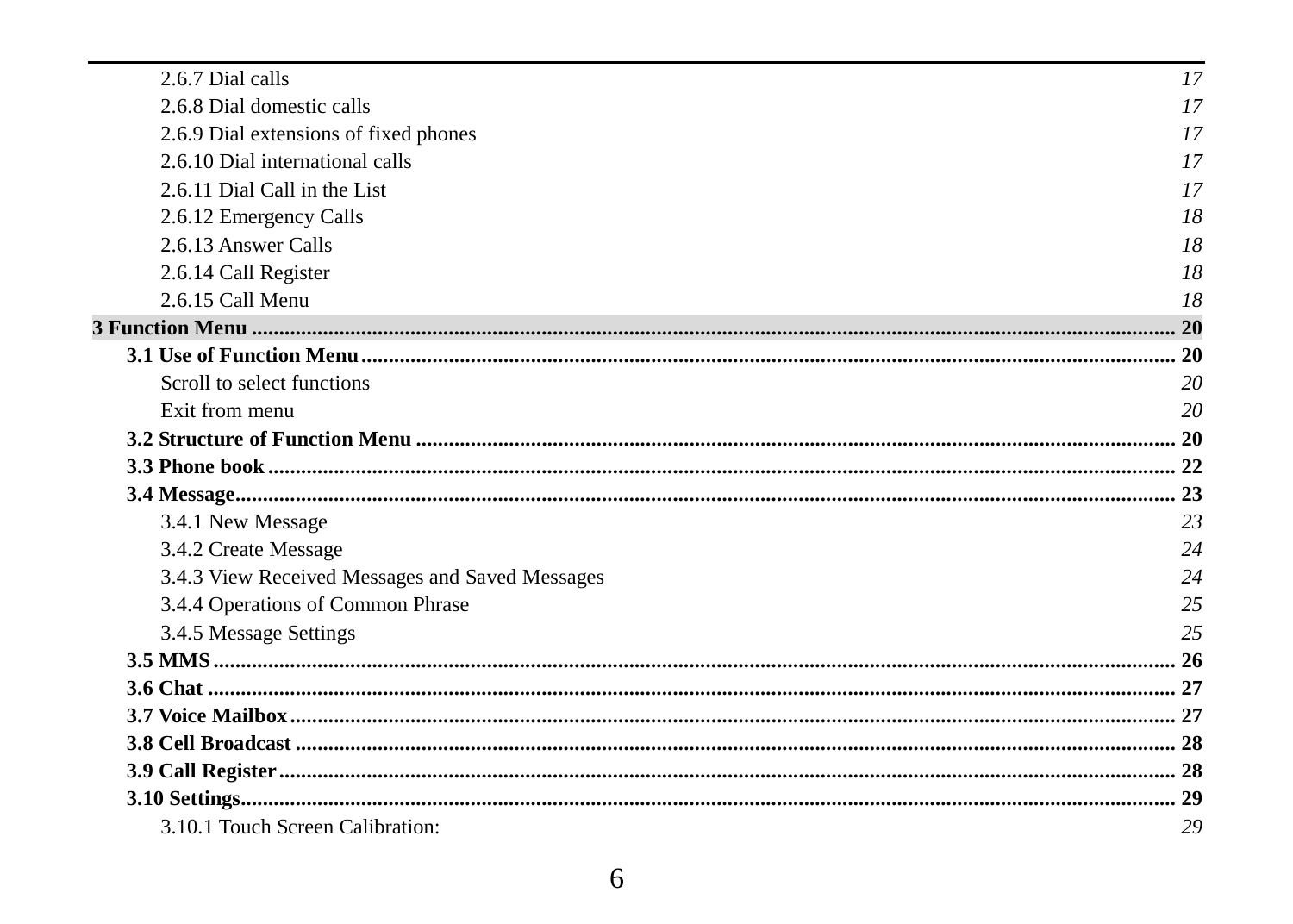| 3.10.2 Phone Settings           | 29  |
|---------------------------------|-----|
| 3.10.3 Call Settings            | 31  |
| Single-Card Settings<br>3.10.4  | 32  |
| 3.10.5 Network Settings         | 32  |
| 3.10.6 Security Settings        | 32  |
| 3.10.7 Restore Factory Settings | 33  |
| 3.10.8 Sound Effect             | 33  |
|                                 | .33 |
| 3.11.1 TV                       | 33  |
| 3.11.2 Functions of TV          |     |
| 3.11.3 Camera                   | 33  |
| 3 11 4 Album                    | 34  |
| 3.11.5 Video Camera             | 34  |
| 3.11.6 Video Player             | 34  |
| 3.11.7 Music Player             | 35  |
| 3.11.8 Audio Recording          | 36  |
| 3.11.9 FM Radio                 | 36  |
| 3.11.10 Custom Ring             | 37  |
| 3.11.11 E-book                  | 37  |
|                                 |     |
|                                 |     |
|                                 |     |
| General                         | 39  |
| Meeting                         | 39  |
| Outdoor                         | 39  |
| <b>Indoor Mode</b>              | 39  |
| Earphone                        | 39  |
| <b>Bluetooth</b>                | 39  |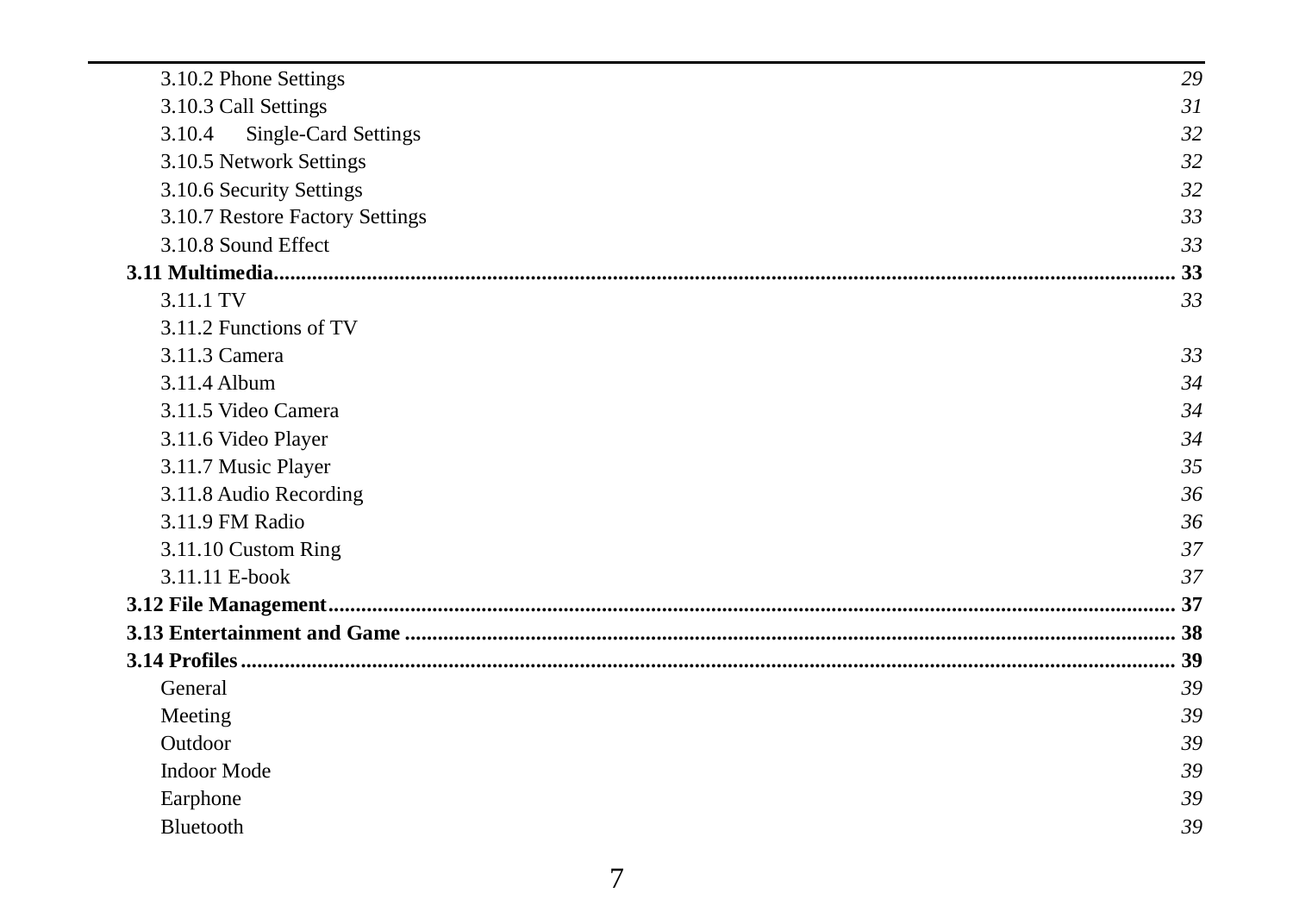|                         | 3.15.1 Calendar                 | 39 |
|-------------------------|---------------------------------|----|
|                         | 3.15.2 Memo                     | 40 |
|                         | 3.15.3 Alarm Clock              | 40 |
|                         | 3.15.4 World Time               | 40 |
|                         | 3.15.5 Incoming Call Show       | 40 |
|                         | 3.15.6 Stopwatch                | 40 |
|                         |                                 |    |
|                         | 3.16.1 STK Service              | 41 |
|                         | 3.16.2 WAP                      | 41 |
|                         | 3.16.3 Account Information      | 41 |
|                         |                                 |    |
|                         | 3.17.1 Calculator               | 42 |
|                         | 3.17.2 Unit Conversion          | 42 |
|                         | 3.17.3 Exchange Rate Conversion | 43 |
|                         | 3.17.4 Bluetooth                | 43 |
|                         |                                 |    |
| $\overline{\mathbf{4}}$ |                                 |    |
|                         |                                 |    |
|                         |                                 |    |
|                         | 4.2.1 Smart Pinyin Input Method | 44 |
|                         | 4.2.2 Stroke Input Method       | 45 |
|                         | 4.2.3 English and Number Input  | 47 |
|                         | 4.2.4 Handwriting Input         | 47 |
|                         |                                 |    |
|                         |                                 |    |
|                         |                                 |    |
|                         |                                 |    |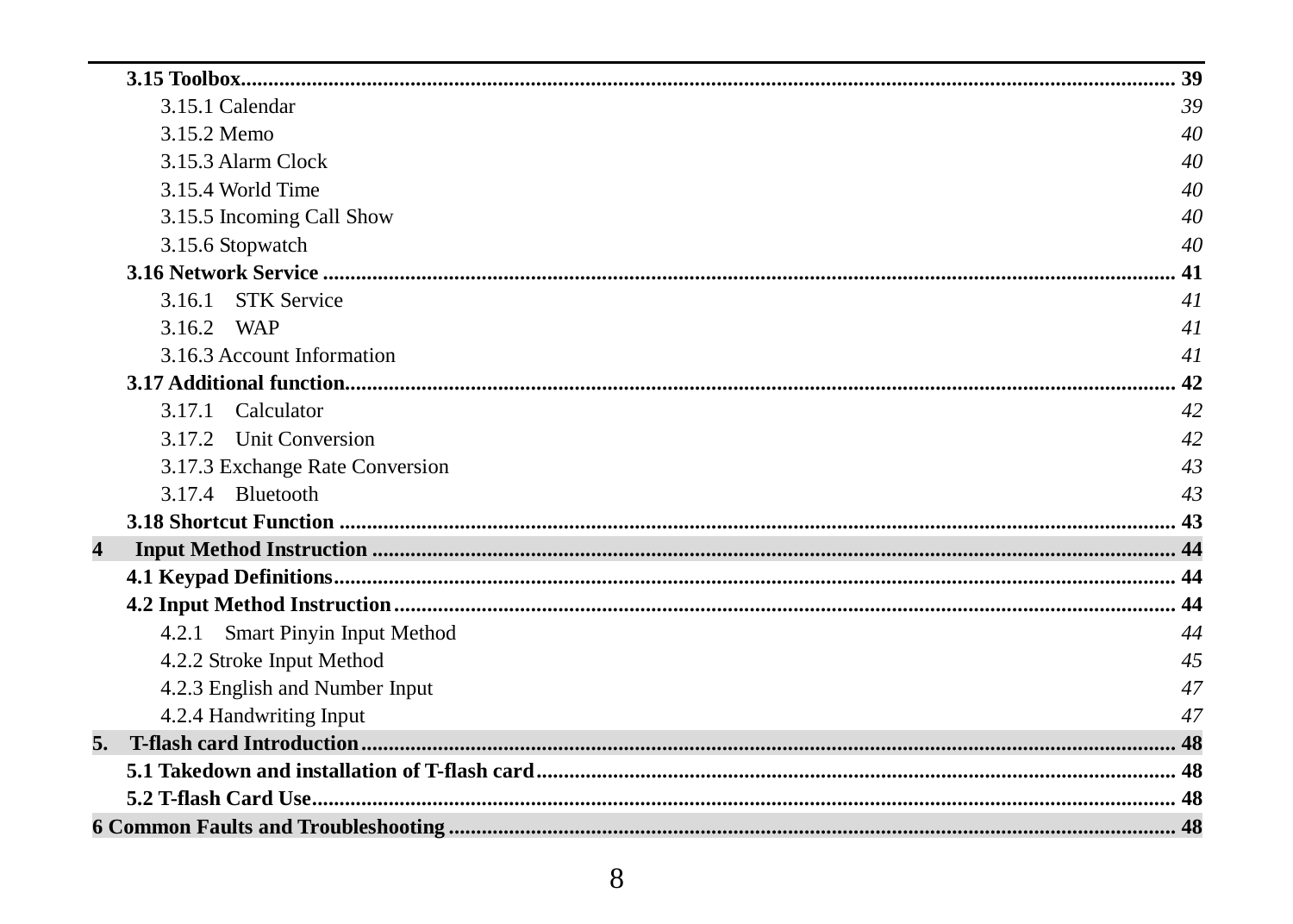# **1 Basic Information**

# **1.1 Brief Introduction**

<span id="page-8-0"></span>Thank you for selecting our GSM/GPRS digital mobile phone. You can fully understand the usage of this phone and enjoy the sound functions and simple operation way after reading this manual.

This color screen mobile phone is designed for GSM/GPRS network environment. Besides basic call functions, it also provides you with numerous functions, including single-card mode, Chinese & English input method, handwriting input, name card holder phone book, personalized incoming call rings and images, 64 chord music ringtone, SMS and MMS, chatting, shooting, video camera function. MP3, video player, auto power On/Off. calendar, stock manager, memo, world time, incoming call show. T-Flash, GPRS network, STK, keypad lock, etc. Additionally, it offers personalized human-phone interface and satisfy your different requirement with sound function design.

This color screen mobile phone conforms to GMS/GPRS technical code and has passed attestation from authorities at home and abroad.

Some services and functions described in this User Manual depend on the network and subscribed services. So, not all menus in the phone are available, and shortcut numbers of menus and functions may be different due to different phones.

<span id="page-8-1"></span>Our company reserves the right to make changes to the manual without any further notification.

# **1.2 Safety Instruction**

- Please contact Telecom Sector or distribution agency to disable your phone and SIM card once your phone is lost or stolen, this way, it can avoid economic loss resulted from that others use your phone.
- You're required to tell IMEI code of the phone (It's a label at the back of the phone. You can see it by disassembling battery) when you contact Telecom Sector or distribution agency. Please write down the code and keep it in safe for future requirement.<br>■ In order to protect your phone against nuisance use, please take some precautions, for example:
- -
	- Set PIN code of the phone and SIM card, and change the code quickly before others know it.<br>Do not put the phone in visible places when you get out of the car. You'd better carry it with yourself or put it in<br>travel bag.
	- Set call barring.

# **1.3 Safety Alerts and Precaution**

<span id="page-8-3"></span><span id="page-8-2"></span>In order to ensure to use the phone safely and correctly, please read the precautions below carefully before your use.<br>
131 General Precaution

- 
- Your phone is only allowed to use battery and charger approved by our company, or else it can cause battery leakage, overheat, explosion and fire company, or else it can cause battery leakage, Do not knock, vibrate or
- 
- $\blacksquare$  Do not put the battery, phone and charger to microwave oven or high-pressure equipment, or else, it can cause such accidents as circuit damage and fire.
- Do not use the phone in where combustible and explosive gas exists, or else it can cause phone malfunction and fire.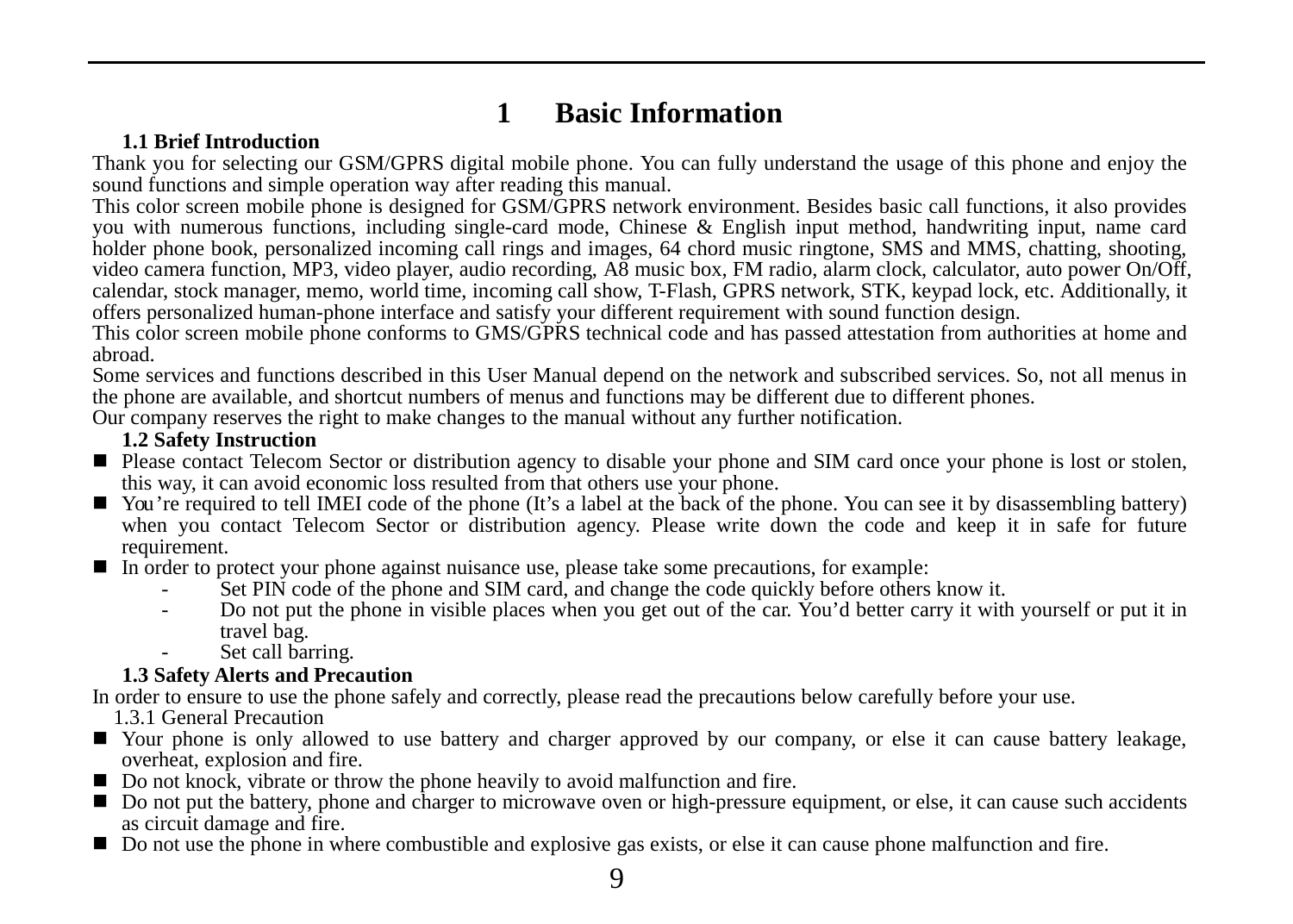- Do not put the phone to places with high temperature, high humidity or heavy dust, or else, it can cause malfunction.<br>■ Please keep the phone out of the reach of children to avoid personal injury as children may conside
- 
- Do not put the phone on uneven or unsteady platform, or it may drop and cause failure or damage.<br>1.3.2 Precaution for the use of phone
- <span id="page-9-0"></span> $\blacksquare$  Please switch off the phone in hospitals, on the plane or in places where mobile phone is forbidden, to avoid any interference to the normal operation of electronic equipment or medical instruments. Please follow relative regulations in this place when you use the phone. Please check the Alarm clock Settings and confirm if the phone will switch on automatically when you are on the plane as the plane has automatic power on function.
- Do not use the phone in places with weak signal or near electronic equipment with high precision. The interface of radio wave may cause the fault operation of equipment and other problems. Please be caution when using the phone near the following equipment: hearing aids, heart pacemaker, other medical electronic equipment, fire detector, automatic gate and other automatic control devices. As to the influence on the heart pacemaker and other medical electronic equipment, please
- $\Box$  Do not knock the liquid crystal display in force or strike something with the display heavily, or else it can cause the damage of liquid crystal panel and liquid leakage. There may be in danger of losing the sight once it contacts with eyes. If in case<br>contact with eyes. If ush with plenty of clean water (do not rub the eyes) immediately and go to
- $\blacksquare$  Do not disassemble or tamper the phone, or else it can cause damage, electric leakage and circuit malfunction.
- Under too few conditions, the phone may have a bad effect on the electronic equipment in some model cars. Then, do not use the phone to avoid the void of warranty.
- Do not press the key with sharp things, like needle, pen head, or it may cause damage or fault operation.<br>■ Do not use the phone once the antenna is damaged as it may cause personal injury.
- 
- Exep the phone far away from magnetic objects, the radiation wave emitted by the phone may clear the information saved in flompy disks, stored-value cards, and credit cards.
- Keep some metal pieces, like pin, far away from the handset, the loudspeaker can emit magnetism and absorb small metal pieces when working, so it may cause personal injury or damage the phone.
- $\blacksquare$  Keep the phone away from exposure to moisture, water or other liquid can go to the phone and cause it overheat, electric leakage and malfunction.
	-
- <span id="page-9-1"></span>1.3.3 Precaution for the use of battery<br>  $\blacksquare$  Do not throw the battery into fire, or it may cause the battery to catch fire and explosion.
- Do not press the battery in force when installing it, or it may cause battery leakage, overheat, explosion and fire.<br>■ Do not cause short circuit to the battery with metal material. like wire, needle, etc. and do not pu
- pieces, like necklace, together, as it may cause battery leakage, overheat, explosion and fire. Do not weld the ends of battery, or else, it may cause leakage, overheat, explosion and fire.
- 
- There may be in danger of losing the sight once the liquid of battery contacts with eyes. If in case contact with eyes, flush with plenty of clean water (do not rub the eyes) immediately and go to hospital.
- Do not disassemble or tamper the battery, or else it may cause leakage, overheat, explosion and fire.<br>■ Do no use or put the battery near or in places with high temperature. like fire or heater, or else, it may cause ba
-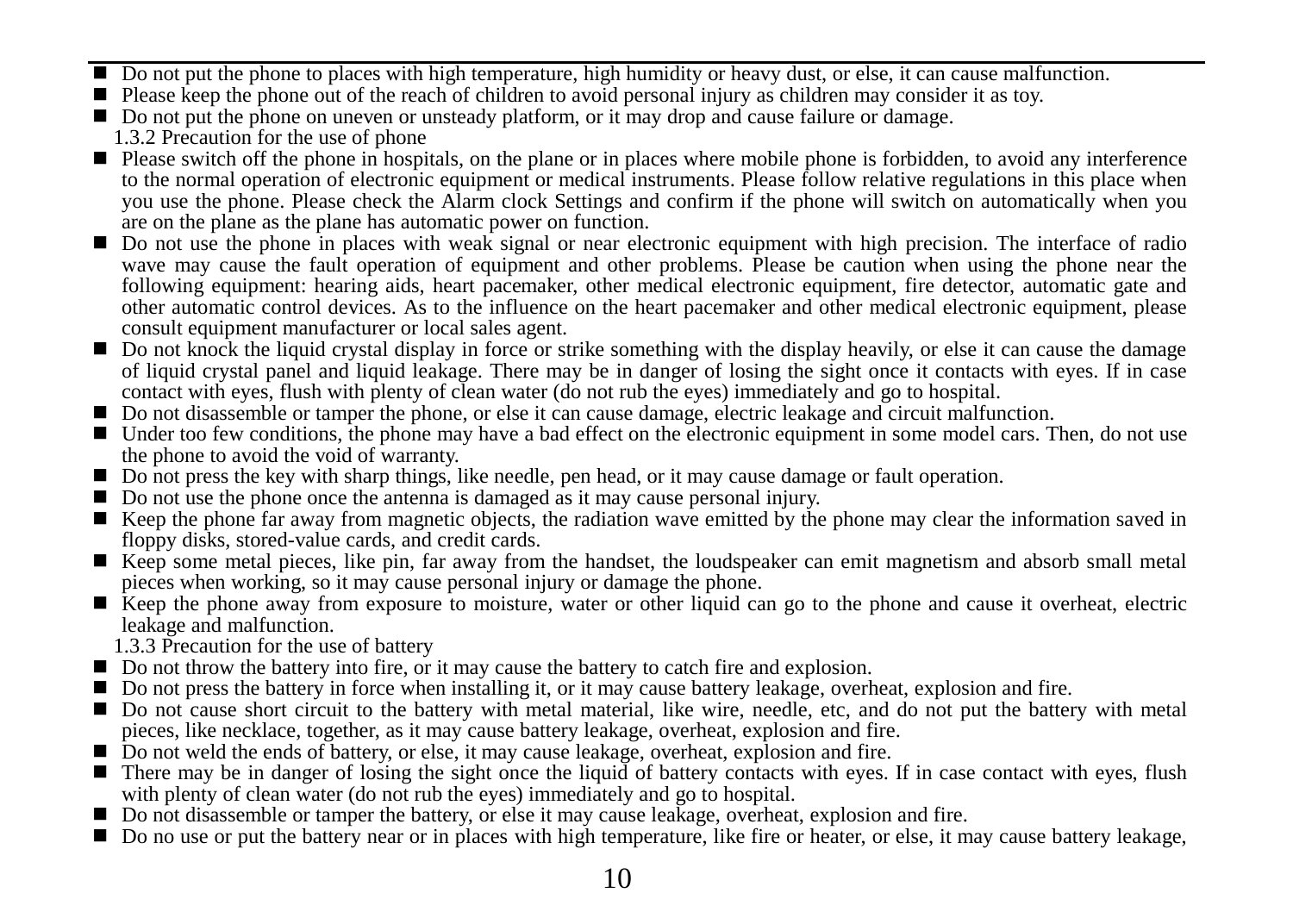- overheat, explosion and fire. Once there're abnormal phenomena, like temperature increasing, color change, distortion during the usage, charging or save of the battery, please stop using and replace with new battery.
- It may burn the skin once the liquid from battery touches skin or clothes, please flush with plenty of clean water immediately and go to hospital at once if necessary.
- Please take the battery away from the fire to avoid fire and explosion once the battery leaks or emits strange smell.
- Do not place the battery exposure to moisture, or else it may cause overheat, fume and corrosion.
- Do not use or place the battery direct under sunlight, or in high temperature places, like near the car, or else, it may cause leakage and overheat, reduce the performance and shorten the lifetime.
- <span id="page-10-0"></span>
	-
- Do not charge the battery for over 24 hours continuously.<br>
1.3.4 Precaution for the use of charger<br>
Please use 220AC. It may cause leakage, fire and damage to the phone and charger once other voltage is adopted.
- Do not cause short circuit to the charger, or else it may cause electric shock, fume and damage to the charger.<br>■ Do not use the charger if the nower wire is broken, or it may cause fire and electric shock.
- 
- 
- Please remove accumulated dust on the power plug.<br>■ Do not put water container next to the charger, as the spilled water can cause overheat, leakage and malfunction of charger.
- Please disconnect the charger with the power to avoid overheat, fire, electric shock and malfunction in case the charger contacts with water or other liquid.
- 
- Do not disassemble or tamper the charger, or else it may cause personal injury, electric shock, fire and the damage of charger.<br>■ Do not use the charger in places with high humidity, like bathroom, or else it may cause
- Do not touch charger, power cord and power plug with wet hand, or it can cause electric shock.<br>■ Do not put heavy objects on power cord or change the power cord, or it may cause electric shock and fire.
- 
- 
- Please unplug the power socket before cleaning and maintenance.<br>■ Please hold the charger to unplug the socket, it may damage power wire and cause electric shock and fire once pulling the power cord.<br>1.3.5 Cleaning and maintenance
	-
- <span id="page-10-1"></span>■ As phone, battery and charger don't have waterproof function, so do not use them in places with high humidity, as well as avoid them being wetted by rain.
- $\blacksquare$  Please clean the phone, battery and charger with soft dry cloth.<br> $\blacksquare$  Never use alcohol, thinner or solutions, like benzene, to wipe the phone.
- 
- <span id="page-10-2"></span>Dirty socket can cause poor contact and power down, and even recharging isn't available. So, please clean it periodically. 1.3.6 Common Precaution

# **Mobile Phone:**

- Please use the phone under the environment with temperature of  $5^{\circ}$   $\sim$  40 $^{\circ}$ C and humidity of 35%  $\sim$  85%.
- Please use the phone far away from regular telephones, TV sets, radio sets and office automation equipment, to avoid affecting the normal use of these equipment and mobile phone.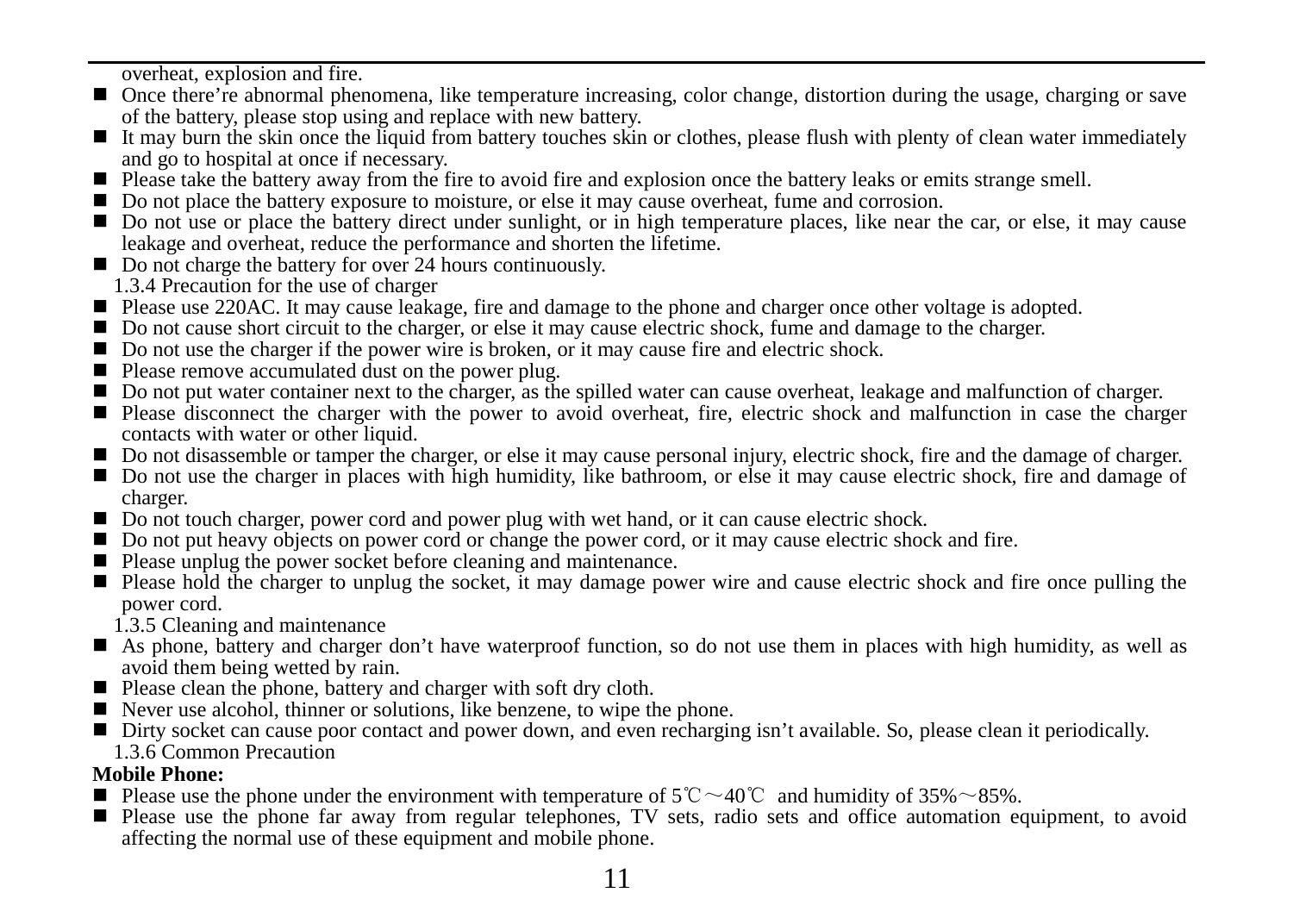- **Battery:** Place the battery in cool and ventilated place without direct sunlight.
- $\blacksquare$  The battery has a limited lifetime. The use time of battery will be shortened progressively due to frequent charging. Once the battery is out of use after several charging, it means that the lifetime of the battery is over, and you shall replace it with approved model new battery.
- Do not dispose old battery as household waste. Throw it to specified old battery disposal place and follow stipulated instructions for disposal.

## **Charger:**

<span id="page-11-0"></span>■ Do not charge under following conditions: places with direct sunlight, places with ambient temperature less than 5℃ or over 40℃, wet or dusty place or place with strong vibration (it may cause malfunction); near electrical appliance (it may affect the effect of image and sound) like  $TV$  set, radio, etc.

# **2 Before Use**

# **2.1 Name and Description of Individual Part**

<span id="page-11-1"></span>2.1.1 Technical Parameter

## <span id="page-11-2"></span>**Phone**

Model<sup>1</sup>

| 110001                                                               |                                    |
|----------------------------------------------------------------------|------------------------------------|
| Size (Length x Wide x Thickness) 117.5mm $\times$ 52mm $\times$ 17mm |                                    |
| Weight:                                                              | around 120g (with 3600mAh battery) |

# **Lithium battery**

| Model                    |                           |
|--------------------------|---------------------------|
| Nominal voltage          | 3.7V                      |
| Limited charge voltage   | 4.2V                      |
| Rated capacity           | 3600mAh                   |
| Duration of standby time | Around $50$ hr $- 150$ hr |
| Duration of talk time    | Around $3hr - 5hr$        |
|                          |                           |

# **Travel charger**

Model

Input 100~240V 50/60Hz 450mA

 $2.1.2$  Icon

<span id="page-11-3"></span>There may be some icons appearing under standby interface. Please refer to the following for detailed description:

| Icon<br>-- --- | ciption                                                       |  |
|----------------|---------------------------------------------------------------|--|
| - Talia        | signal.<br>network<br>Represents<br>strength<br>ΩŤ<br>the<br> |  |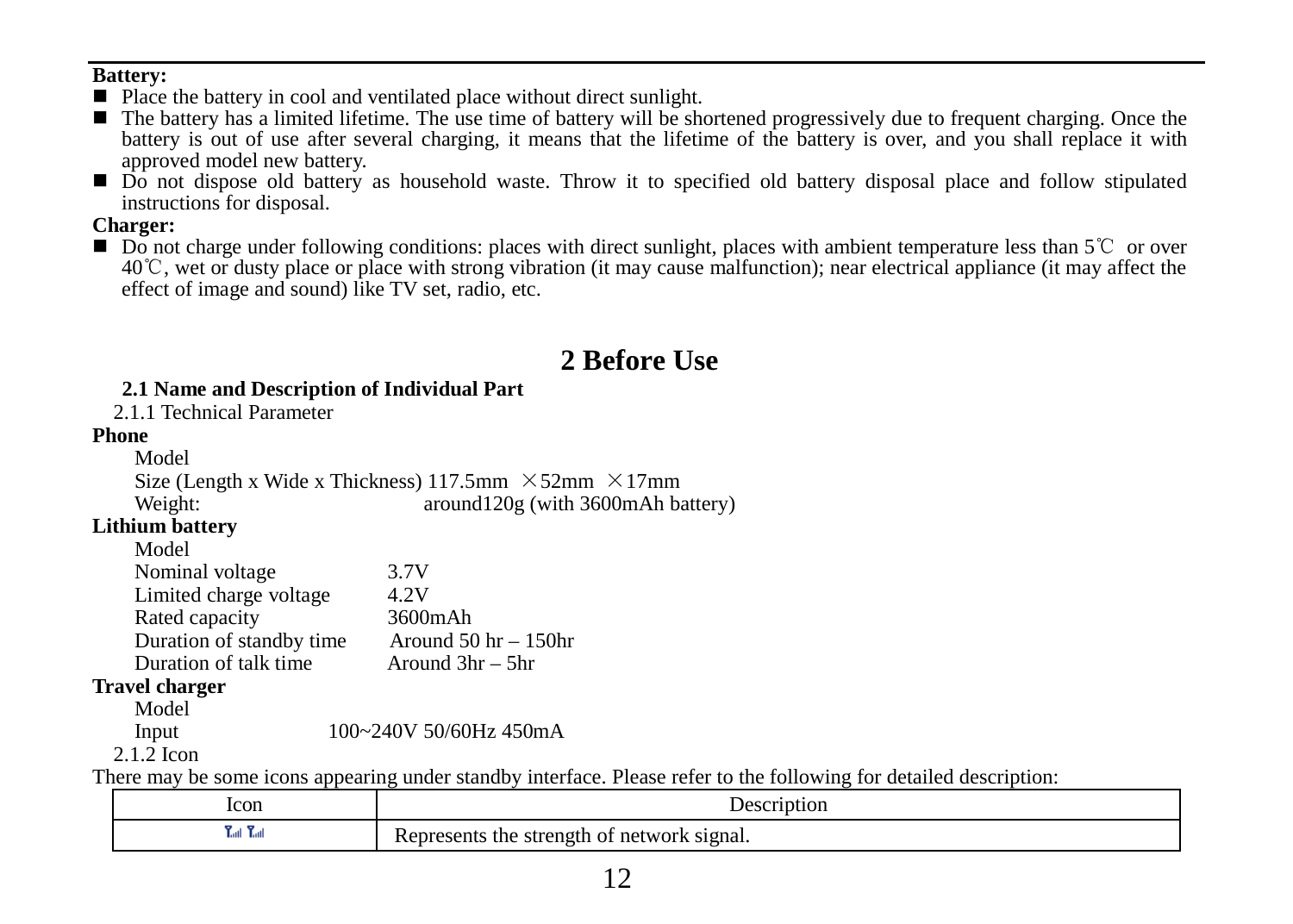<span id="page-12-0"></span>

|           | Represents that you can use GPRS service. |
|-----------|-------------------------------------------|
|           | Enable vibration function.                |
|           | Receive new SMS.                          |
|           | Receive new MMS.                          |
|           | Alarm clock is set to On.                 |
|           | It appears when headset is inserted.      |
| S.        | Enable call transfer function.            |
|           | Keypad isn't unlocked.                    |
| <b>RO</b> | Keypad locked.                            |
| m         | Indicates battery level.                  |
|           | Indicates missed calls.                   |
|           |                                           |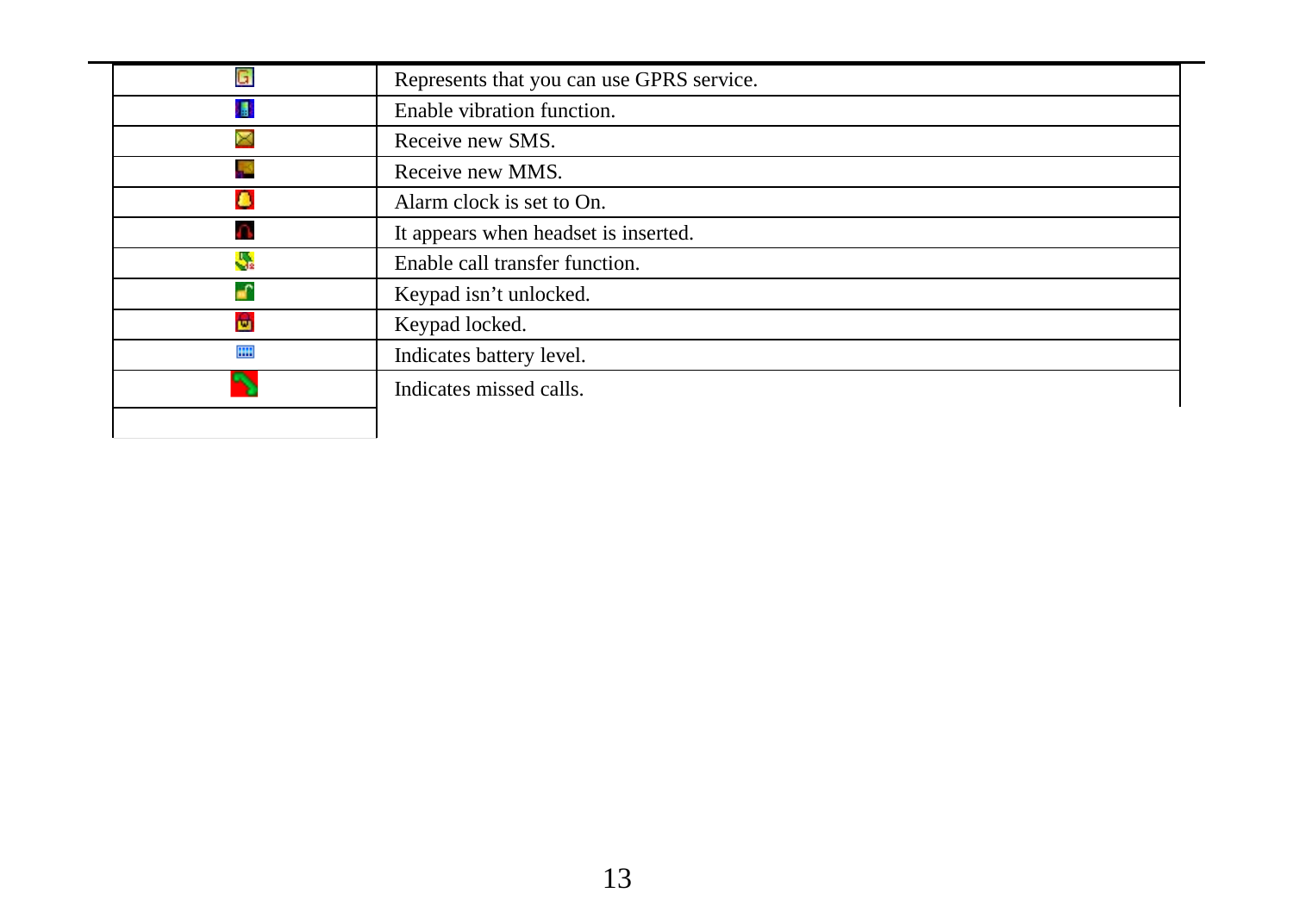number records under standby status.

**5. Right Soft Key:** It's used to perform functions displayed in lower right corner on the screen.

**6. Left Soft Key:** It's used to perform functions displayed in lower left corner on the screen.

**7. End Key:** It's used to end calls or reject incoming calls. Press this key to return to standby status under other conditions.

**8. TV key :**when the player is runing , press this key enter TV interface

**9. \*Key:** Press this key to key in all special characters and Chinese punctuation under editing screen; and long press it to achieve the switch of " $+$ ", "P" and "W" under standby interface.

# **10. #Key:**

It's used to switch the input method status under editing screen. Long press it to switch between quiet mode and general mode under standby interface as well as under dial interface on the touch screen.

Note: "Press certain key" described in this manual represents to press this key and release it; "Long press certain key" represents to long press this key for 2 seconds or over 2 seconds.

<span id="page-13-0"></span>The description of every key and certain functions above depend on specific models.

# **2.3 Touch Screen Function Description**

This phone supports touch screen function.

1. The four icons displayed at the bottom of the touch screen has following functions respectively from left to right:

Touch the first icon to enter **Main Menu**.

Touch the second icon to enter **Message**.

Touch the third icon to enter **Phone Book**.

Touch the fourth icon to enter **Speed Dials function**.

2. The five images displayed on the silk screen has following functions respectively from left to right:

Touch the first image to enter **Main Menu**.

Touch the second image to enter **Create Message**.

Touch the third image to enter **View Phone Book**.

Touch the fourth image to enter **Speed Dials function**.

Touch the fifth image to enter **Music Player**.

# **2.4 Battery**

<span id="page-13-1"></span>Battery under original status can be used afar charging by 50% power. The full performance of a new battery is achieved only after the first three complete charge and discharge cycles.

- <span id="page-13-2"></span>The disassembly and installation of battery<br> **Please follow steps below to disassemble the battery:** (Dopen the back cover of the phone:  $\oslash$ Remove the battery from left:
- Please follow steps below to install the battery: ①Push down the right end of the battery gently; ②Close the back cover of the phone.

# **2.5 Charge for Battery**

<span id="page-13-3"></span>Connect the charger with power.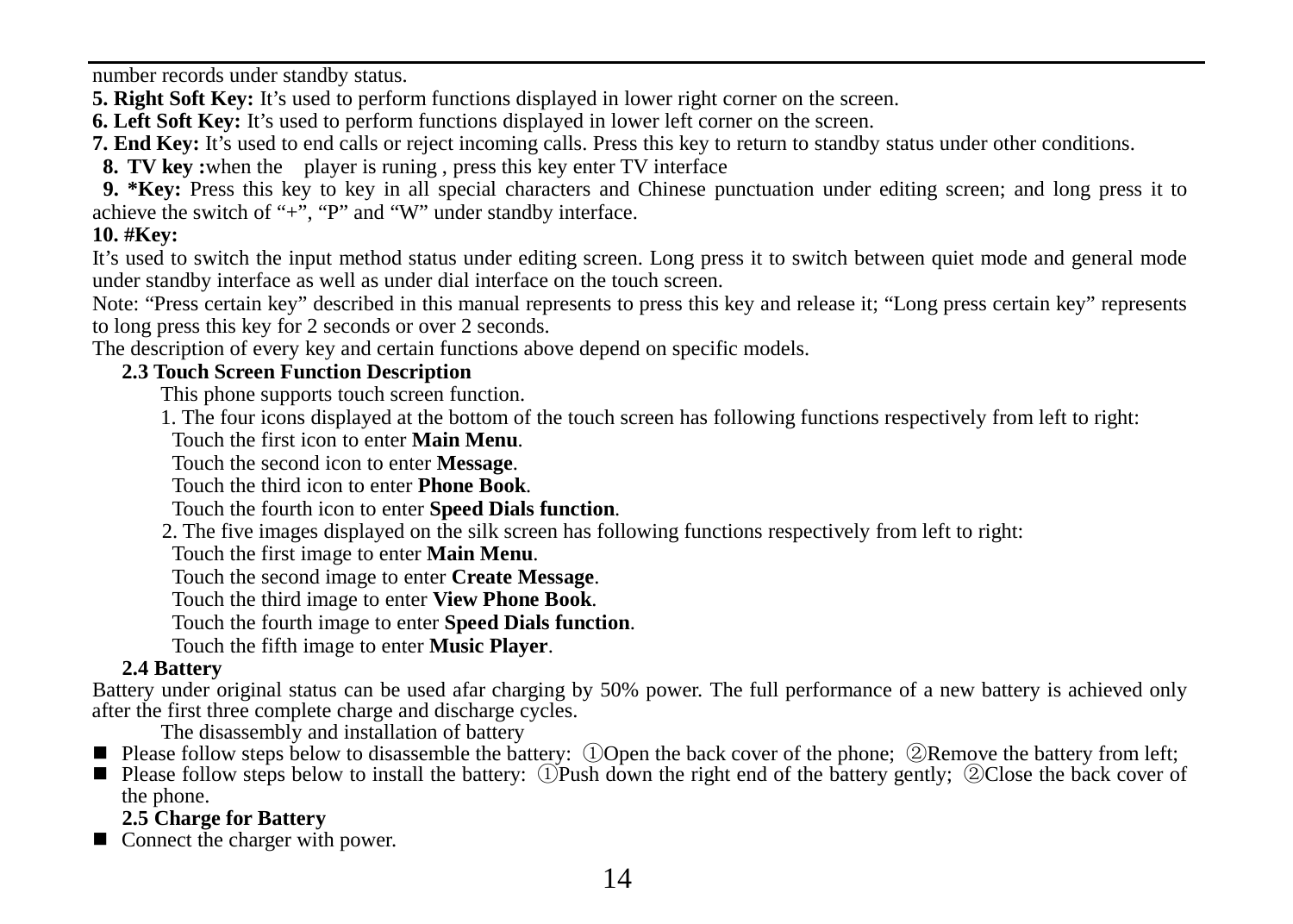- 
- Insert the end of the charger into the right side of the phone (Note: the arrowhead shall be upward).<br>■ Then, nower indication icon on the screen flashes reneatedly. If the phone is switched off during charging, there i indication image on the screen, which means that the battery is under charging. If the phone is overused under low battery, then charging indication icon will be displayed after the charging has been done for some time.
- If the power indication icon in the upper right corner is fully displayed without flashing, it means the charging is complete. If the phone is switched off during charging, there is image to indicate that the charging is over. This process needs  $3 - 4$  hours. It's normal that the battery, phone and charger will be heated slightly during charging.
- Disconnect the mobile phone and charger with AC electrical plug once the battery is fully charged. Note:
- Always keep the battery in ventilated place with the temperature from  $+5^{\circ}\text{C}$  to  $+40^{\circ}\text{C}$  during charging, and make sure to use the charger provided by manufacturer. It may cause danger once unapproved charger is used and it may invalidate any approval or warranty.
- $\blacksquare$  If the phone switches off automatically or there's "Low Battery" displayed on the phone, please charge to the battery as quick as possible. The phone will reduce charging time automatically if the battery power isn't used up before charging.
- The duration of standby time and duration of talk time offered by manufacturer are based on ideal working environment. In actual use, however, the working time of battery changes based on network condition, working envi
- Make sure that the battery is installed properly before charging and it's forbidden to remove the battery during charging. Please disconnect the charger and phone with power once charging is over.
- 
- **If** you don't disconnect the charger with power and phone, the phone begins charging again when the power loss reaches certain extent after overcharging lasts for quite a long time (about  $5 8$  hours). We suggest you do influence the performance and lifetime of the battery

# **2.6 Connecting to network**

# <span id="page-14-0"></span>**2.6.1 SIM card**

<span id="page-14-1"></span>Make sure that you've inserted available SIM card to the phone before your use. SIM card is the key to enter digital GSM network.

All information related with establishing network connection and calling record initiate are saved in metal area in SIM card. Meanwhile, there're other information saved in the SIM card, including name and phone number saved in phone book and SMS. The SIM card can be removed from your phone and inserted to any GSM phone (the new phone will read SIM card automatically).

Never touch metal area the SIM card to avoid information loss or damaging the card. Keep SIM card far away from electricity and magnet. You can't enter GSM network once the SIM is broken.

Warning: Do switch off the phone before removing SIM card. It's forbidden to insert or remove SIM card if the phone is connected to external power, or else, the SIM card will be damaged.

# **2.6.2 Insertion and Removal of SIM card**

<span id="page-14-2"></span>SIM card is placed in a card generally, so please take it out carefully before installing in the phone.

- Switch off the phone and remove the battery and other external power.
- This phone uses single card mode. Please follow the photo to insert the SIM card to SIM card holder.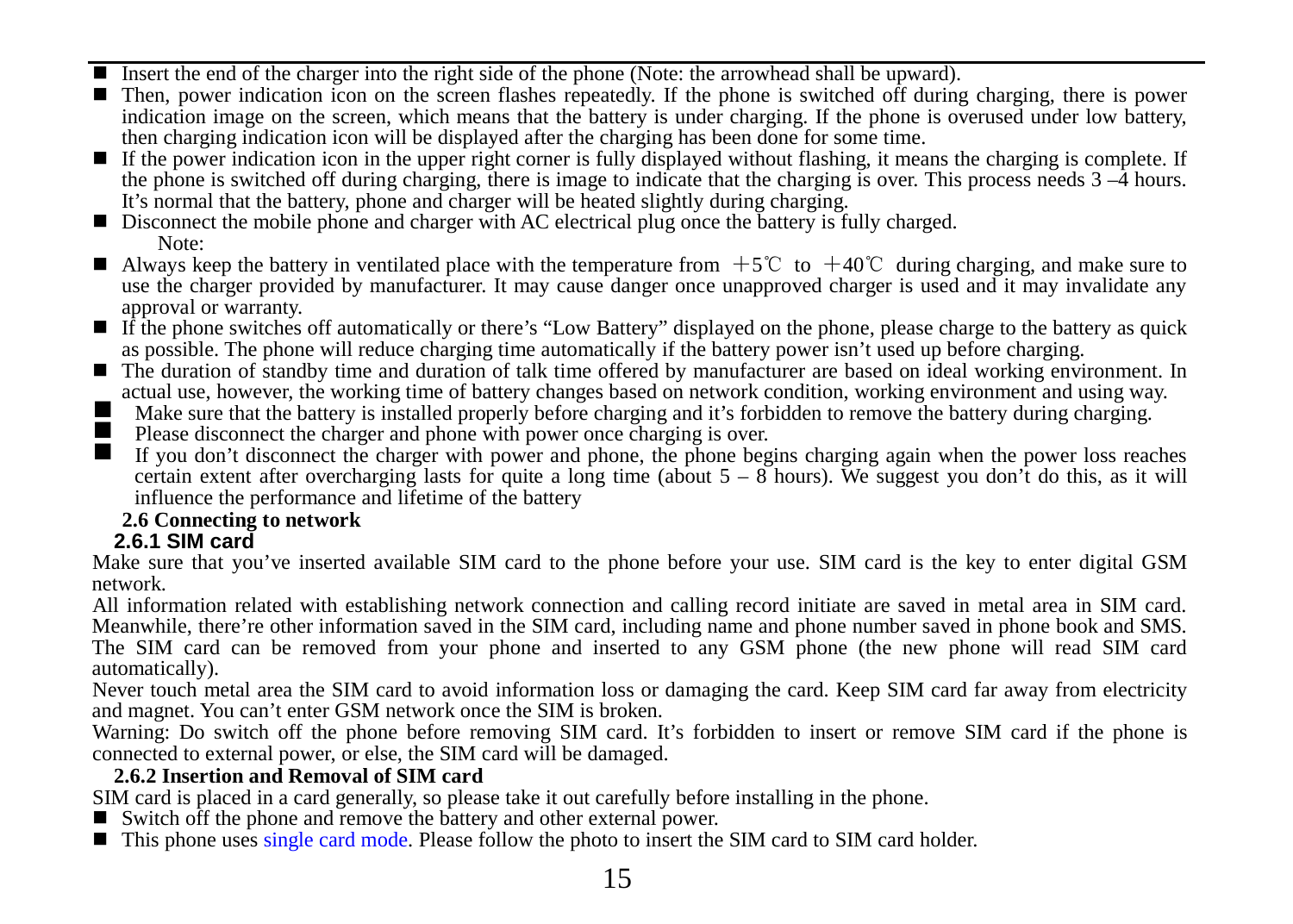Once you need to remove the SIM card, please switch off the phone first, disassemble the battery and remove the SIM card from  $\text{SIM}$  card holder.

# **2.6.3 Power On and Power Off**

<span id="page-15-0"></span>Long press **End Key** to switch on the phone, and long press **End Key** to switch off the phone.

If you switch on the phone and there's no SIM card, the phone will prompt you to insert SIM card. The phone will check if the SIM card is available after SIM card is inserted.

Then, prompts below will appear on the screen on by one:

Enter PIN1——It appears if you've set the password of SIM card.

Enter phone password  $-\frac{1}{x}$  appears if you've set password to lock the phone.

Search for network——The phone will search for network till it finds proper network.

# <span id="page-15-1"></span>**2.6.4 Unlock of SIM card**

SIM card uses PIN1 (personal identity number) code for protection against unauthorized use. You are required to key in PIN1 code to unlock the SIM card every time the phone is switched on once your phone enables this function, then you can make calls or answer incoming calls. Users can also choose to remove SIM card protection (please refer to Section 3.10.6 Security Settings); in this case, the SIM card can't be protected against unauthorized use.  $\blacksquare$  Press End Key to switch on the phone.

- 
- Key in PIN1 code, press Right Soft Key to clear incorrect input and press OK to enter. For example, if PIN1 code is set as 1234, then you shall key in:

12 3 4<br>If incorrect code is keved in for three times in succession. SIM card will be locked. The phone will require you to key in PUK1 code for unlocking. Please do not key in at random if you don' know PUK1 code. You shall send SIM card to network operator for assistance. Please refer to Section 3.10.6 Security Settings.

Note: Your network supplier will set a standard PIN1 code (4 to 8 digits) for your SIM card. You shall change the code to your<br>personal password as soon as possible. Please refer to Section 3.10.6 Security Settings for det

<span id="page-15-2"></span>**2.6.5 Unlock of the phone**<br>You can set password protection for your phone against unauthorized use. You are required to key in PIN1 code (if you've set password protection) to unlock the phone every time the phone is switched on once your pone enables this function, then you can make calls or answer incoming calls. Users can also choose to remove password protection (please refer to Section 3.10.6 Security Settings); in this case, the phone can't be protected against unauthorized use.

Key in phone password, press Right Soft Key to clear incorrect input and press OK to enter. For example, if the phone password is set as 1122, then you shall key in: 1 1 2 2

Please contact your retailer or local authorized maintenance service center to unlock the phone password once you forget it.

<span id="page-15-3"></span>**2.6.6 Connecting to Network**<br>■ The phone will search for available network automatically (Searching for network is displayed on the screen) once the SIM card is unlocked successfully. Name of network supplier will appear on the screen once the phone searches for available network.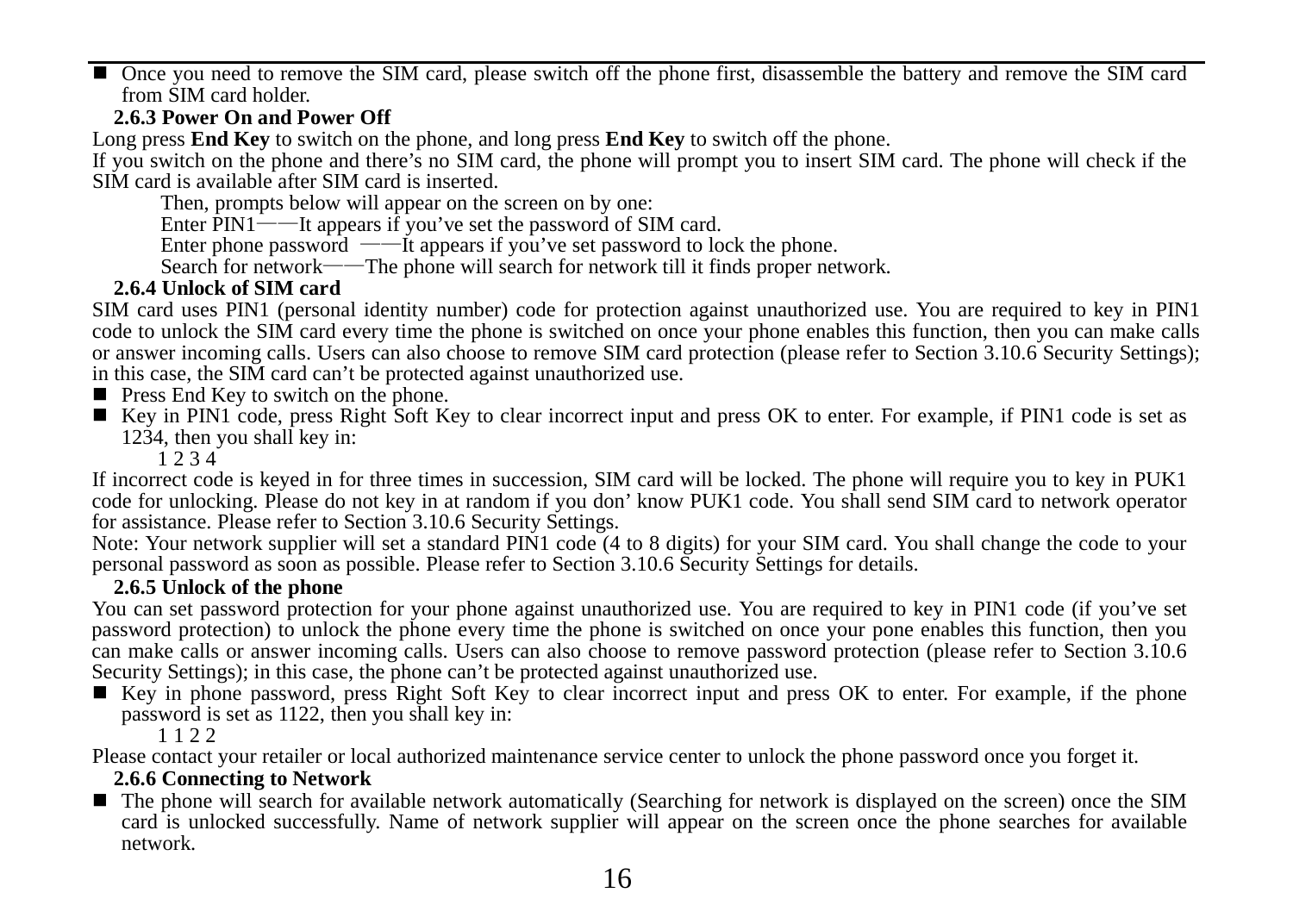Note: If EMERGENCY is displayed on the screen, it means that your phone is out of the normal network coverage, but you can also make emergency calls according to the signal strength.

# **2.6.7 Dial calls**

<span id="page-16-0"></span>You're allowed to make calls or answer incoming calls once name of network supplier appears on the screen. The signal bar in upper left corner represents the strength of network signal. Moving in a small range can improve your calling quality as the calling can be interfered by barriers greatly.

<span id="page-16-1"></span>2.6.8 Dial domestic calls<br>Press number keys to input phone number and press Dial Key to make calls. Please press Right Soft Key to delete characters once the phone number needs to be changed. Dialing animation will be displayed on the screen when dialing. The call status information will be displayed after the recipient answers the phone. There's an alert tone when the phone gets through (it needs network support) if this function is enabled.

Please press End Key to end the call once it's over.

Zip code Phone number Dial key

# **2.6.9 Dial extensions of fixed phones**

<span id="page-16-2"></span>Some extensions of fixed phones can't be got through, and you shall only dial the telephone exchange, and then dial the extension. The phone can finish all dialing and dial the extension automatically when you insert pause character "P" between telephone exchange and extension number. The way of inputting "P" is to long press \* key, then symbol "P" appears on screen.

Zipcode Telephone exchange P Extension Dial key

Example of the use of pause character:

For example, if there's a voice mailbox system, which is used through dialing way in 8880000 number, the number of mailbox is 6666 and the password is 8888, then you can follow the way below to dial: 8880000 P 6666 P 8888

The first part of this number is used to dial voice mailbox system.

It will send 6666 to select mailbox once the phone is answered.

The second pause character will delay for 5 seconds before password 8888 is sent out (the former "P" represents to get through, the latter "P" represents to delay for 5 seconds).

# **2.6.10 Dial international calls**

<span id="page-16-3"></span>Long press **\*key** under standby status till prefix symbol "+" appears on the screen when dialing international calls. It allows you to dial a number in any country once you don't know the international prefix symbol (e.g.: it's 00 for China).

Key in the country code and complete phone number after prefix symbol appears. The country codes follow general practices, the country code of Germany is 49, Britain is 44, Swiss is 46, etc.

"O" before the area code shall be removed before dialing, just as dialing international calls.

For example, you shall dial like this if you need to dial service hotline from other countries:

+86 21 114

+ Country code Complete phone number Dial key

# <span id="page-16-4"></span>**2.6.11 Dial Call in the List**

Every phone number you dialed and received are saved in a list in the phone, recent dialed and received phone numbers are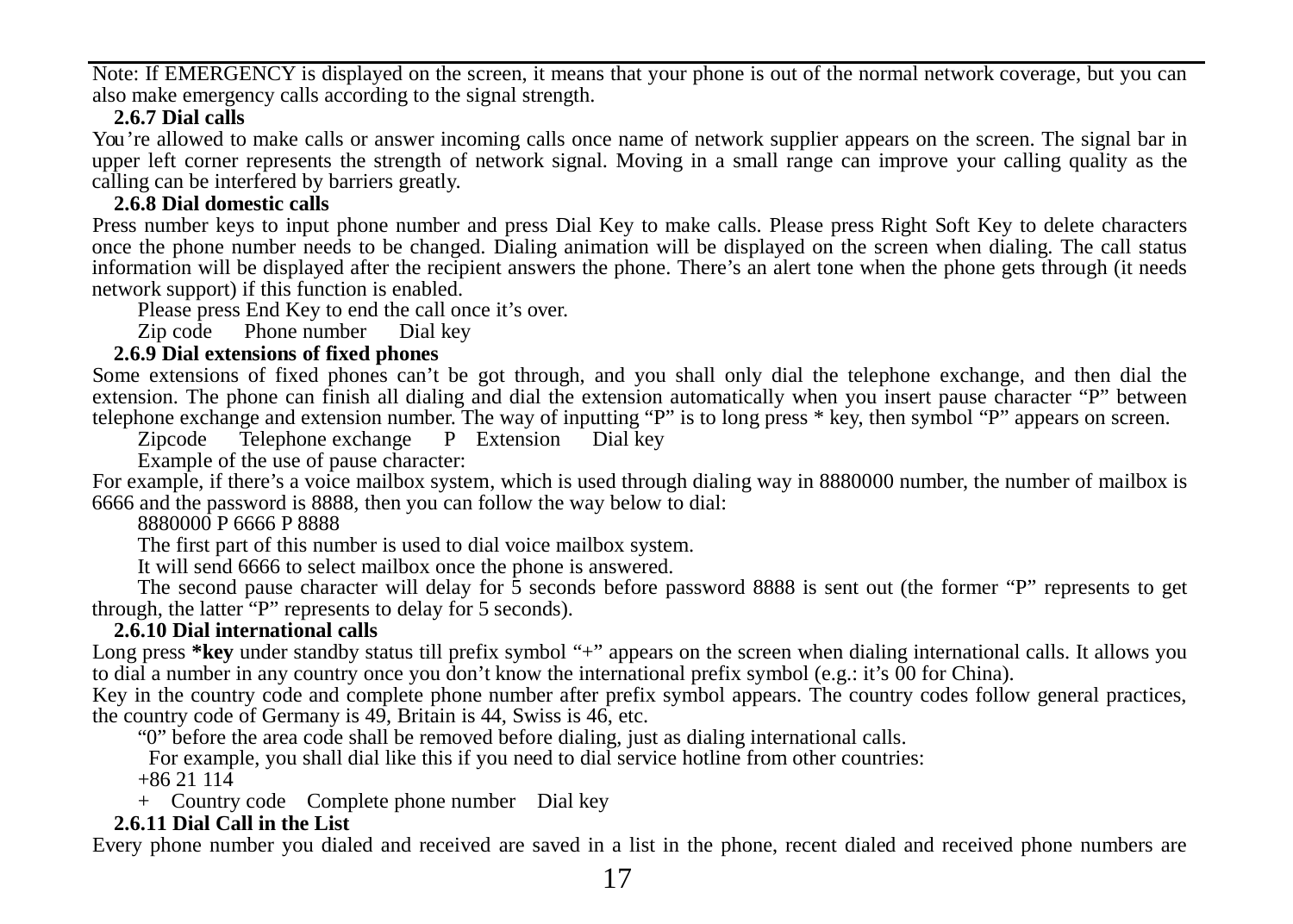placed on the top of the list (Please refer to Section 3.9 Call Register). Every phone number is classified based on Dialed Calls, Received Calls and Missed Calls. The phone also provides you with All Phone Items for you to view all calling record. Old phone numbers will be deleted automatically once the phone number list is full Please follow steps below to view the list:<br> **P** Press Dial Key to view dialed calls records:

- 
- $\blacksquare$  All phone numbers in the list can be dialed through Dial Key.

Press Enter to view details after phone number list appears. You can press Save to store this number to the phone book after entering.

# **2.6.12 Emergency Calls**

<span id="page-17-0"></span>You can call emergency services if you are within the network coverage (you can check it by viewing the network signal strength bar in the upper left corner). If the network supplier doesn't provide roaming service, then " the screen, which means you can only call these calls. You can dial emergency calls within the network coverage even if there's no SIM card.

# **2.6.13 Answer Calls**

<span id="page-17-1"></span>You can press any key to answer the phone once Anykey Answer is set to on, or you shall press Dial Key or Left Soft Key to enter answer, and then press Left Soft Key again to speak on the phone. You can also press the key on the headset to answer calls once the headset is inserted. Hence, you can set Auto Answer to On once it's inconvenient for you to press keys, and the phone answers automatically after vibration & ring or vibration lasts for 5 seconds once the headset is inserted.

# **2.6.14 Call Register**

<span id="page-17-3"></span><span id="page-17-2"></span>The phone saves the record of your last call and call duration since the phone is used (Please refer to Section 3.9 Call Register).

# **2.6.15 Call Menu**

Press Handsfree to enter handsfree function under call status. You can press Options to enter call options. The operation way of call options is the same as the operation way of function menus.

You can see Call Menu only during calling; besides, functions like call waiting, call transfer and multiparty conversation, need network support. So, please contact your network supplier.

You can perform following operations under call option menu:

# **(Note: As to multiparty conference, Card B doesn't support this function.)**<br>■ Pause Keep current call or restore saved call.

End

End current call.<br>
New Call

Make a call to a new participant.<br> $\blacksquare$  Phone book

Enter phone book to view.

 $\blacksquare$  SMS

Write message and send out the message.<br>  $\blacksquare$  Audio Recording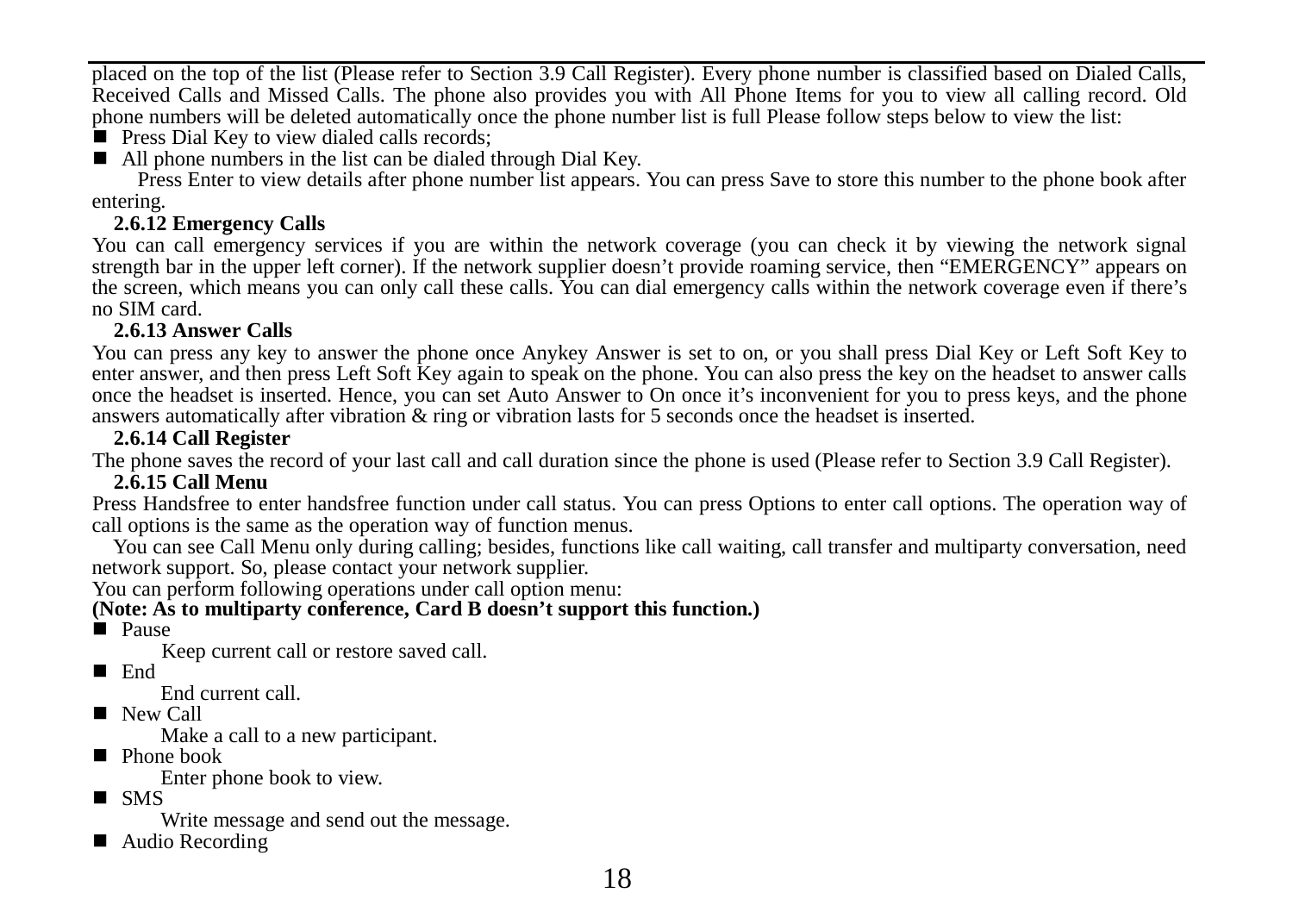Record call voice. ■ Quiet / Restore

Do not send (or send) local voice.

Dual Tone Multi Frequency

Press Left Soft Key to open or close dual tone multi frequency.

■ Handsfree

# Enable loudspeaker to amplify call voice.<br>(Note: For the operations above, card B doesn't support Pause / New Call / Audio Recording functions.)

- ► You can perform following operations if there's incoming call in card B at the same time:<br>
 Answer Card A and Reject Card B
- 
- End card B and only answer card A. **Answer Card B and Reject Card A** End card A and only answer card B. **Answer All**

Answer current calls in two cards at the same time.<br>Now can perform following operations if

- ◆ You can perform following operations if there's incoming call in card B at the same time:<br>  **End Single Line**
- 

**■ End current call you choose.**<br>■ **End Call** End current two calls.

**E** Dual Tone Multi Frequency<br>Press Left Soft Key to turn on or turn off dual tone multi frequency.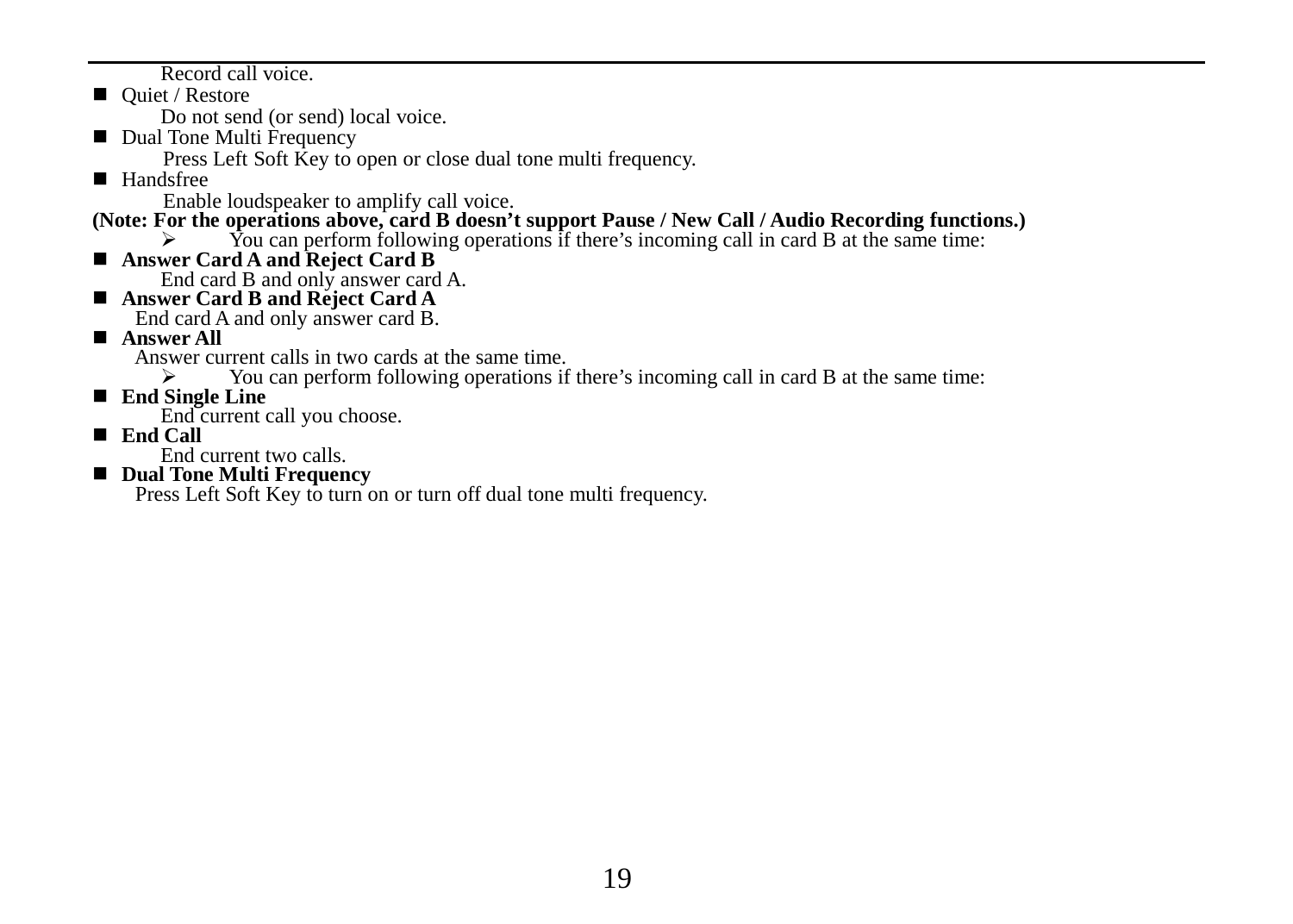# **3 Function Menu**

<span id="page-19-1"></span><span id="page-19-0"></span>(※ Some part functions below depends on the function support status of specific phones)

# <span id="page-19-2"></span>**3.1 Use of Function Menu**

Scroll to select functions

Select to enter main function menu under standby status;<br>Press keys or click touch screen to follow prompts to enter

Press keys or click touch screen to follow prompts to enter or exit from menu under main menu or submenu.

# Exit from menu

<span id="page-19-3"></span>Generally, you can exit from some menu items by pressing Right Soft Key. (If this phone supports touch function, you can use touch pen to click small icon in the lower right corner to exit from some menu items.) Press End Key to return o standby interface.

# **3.2 Structure of Function Menu**

<span id="page-19-4"></span>The default structure of function menu is as follows after SIM card is inserted and the phone is power on:

| 1. Phone Book                |                          |
|------------------------------|--------------------------|
| 1-1 Quick Search             | 1-2 Name Search          |
| 1-3 Add Number               | 1-4 Copy All             |
| 1-5 Delete                   | 1-6 Caller Group         |
| 1-7 Other Numbers            | 1-8 Settings             |
|                              | 1-8-1 Capacity Inquiry   |
|                              | 1-8-2 Storage Position   |
|                              | 1-8-3 Name Card Settings |
|                              | 1-9 Full Screen Caller   |
|                              | 1-10 Caller Ring         |
|                              | 1-11 Caller Film         |
| 2. Message                   |                          |
| $2-1$ SMS                    | $2 - 2$ MMS*             |
| $2-3$ Chat                   | 2-4 Voice Mailbox *      |
| 2-5 Cell Broadcast*          |                          |
| 3. Call Register             |                          |
| 3-1 Missed Calls             | 3-2 Dialed Calls         |
| 3-3 Received Calls           | 3-4 Delete Call Register |
| 3-5 Call Duration            | 3-6 Call Costs           |
| 3-7 Message Counter          | 3-8 GPRS Counter         |
| 4. Settings                  |                          |
| 4-1 Touch Screen Calibration |                          |
|                              |                          |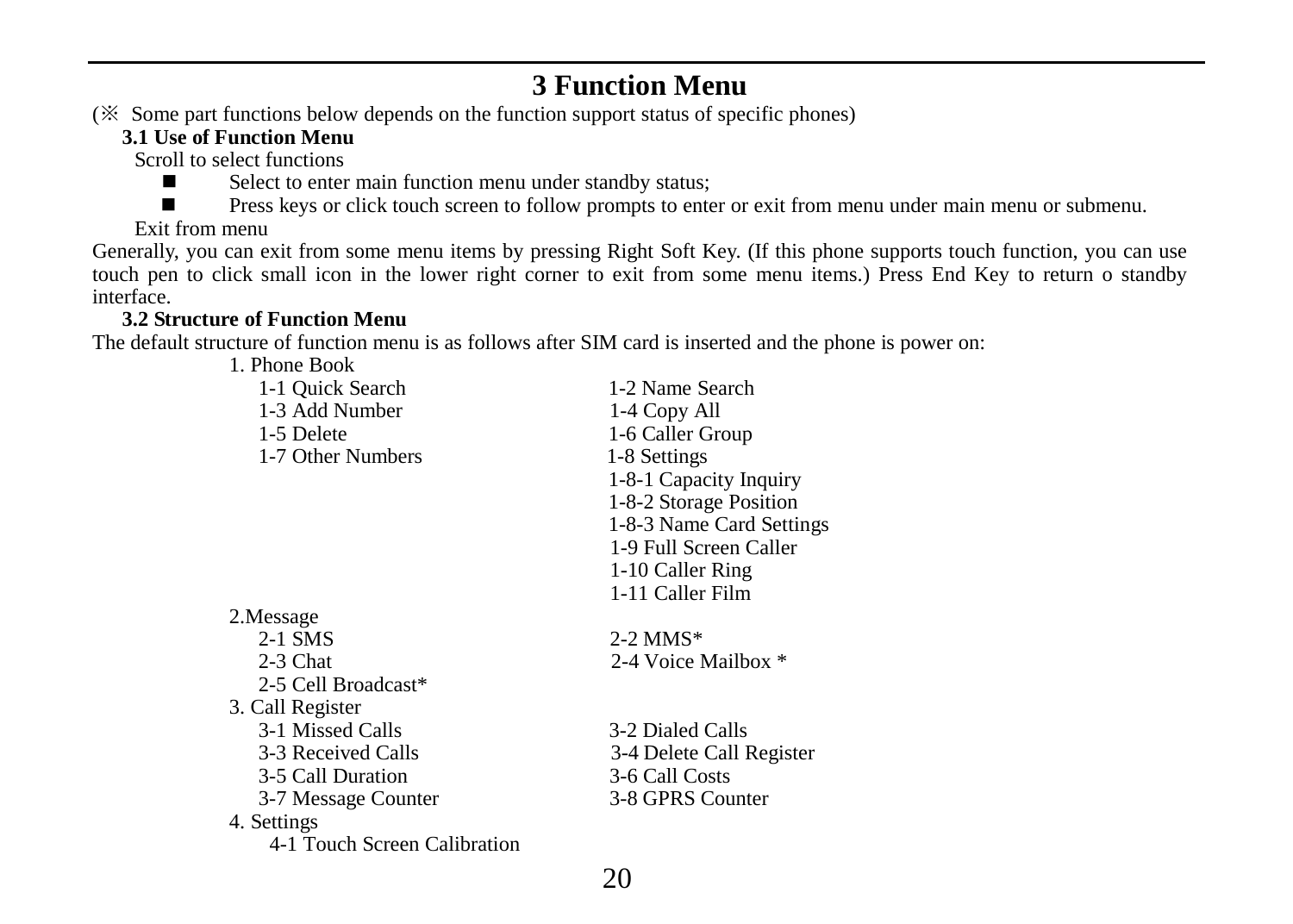4-2 Phone Settings  $4-3$  Call Settings  $4-3$  Call Settings  $4-3-1$  Time and Date 4-2-2 Auto Power On /Off<br>4-2-3 Language 4-2-4 Preset Input Method 4-3-4 \*Call Barring 4-2-5Standby Menu Display<br>4-2-6 Welcome Note 4-2-6 Welcome Note 4-3-6 Call Duration Prompt 4-2-8 Specify Function Key 4-3-8 Auto Redial<br>4-2-9 Auto-update of Time 4-3-9 Turn Off Group  $4-2-9$  Auto-update of Time  $4-3-9$  Turn Off  $4-3-10$  Flight Mode  $4-3-10$  Flight 4-2-10 Flight Mode<br>
4-2-11 Handwriting Settings<br>
4-3-11 Blacklist<br>
4-3-11 Blacklist 4-2-11 Handwriting Settings 4-2-12 Other Settings 4-2-13 Power Saving Mode 4-4 Single-Card Settings 4-5 Network Settings 4-4-1 Auto Turning on Card<br> $4-4-2$  Turn on/off Card 4-6 Security Settings 4-6-1 SIM Lock 4-6-2 Phone Lock 4-6-3 Keypad Lock 4-6-4 Fixed Dialing\* 4-6-5 Prohibit Dialing 4-6-6 Change Password 4-7 Restore Factory Settings 4-8 Sound Effect 5 Multimedia 5-1 A8 Music Box

5-2 Camera 5-3 Album 5-4 Video Camera 5-5 Video Player 5-6 Music Player 5-7 Audio Recording 4-3-1 My Phone Number<br>4-3-2 Call Waiting\* 4-3-3 Call Transfer<br>4-3-4 \*Call Barring 4-3-7 Call Duration Display<br>4-3-8 Auto Redial

4-5-2 Preferential Network 4-5-3 GPRS Connection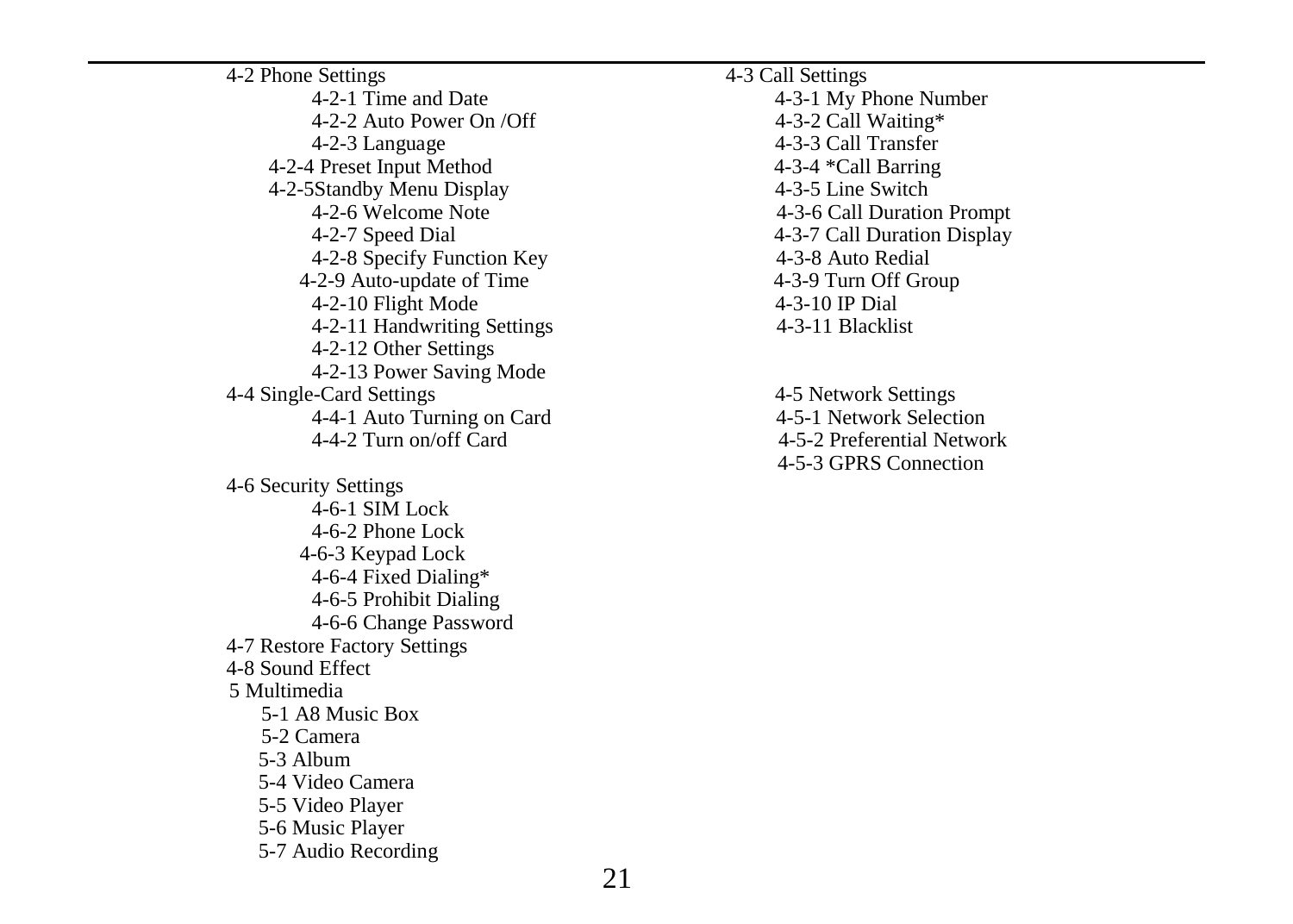5-8 FM Radio 5-9 Custom Ring 5-10 E-book 6 File Management 7 Entertainment and Game 7-1 Entertainment Bible 7-2 Mobile Phone QQ 7-3 Game Player Simulator 7-4 Subject<br>8 Profiles 8 Profiles 9 Toolbox 8-1 General 9-1 Stock Manager  $8-2$  Meeting  $9-2$  Memo $\overline{9-3}$  Alarm 8-3 Outdoor 9-3 Alarm Clock<br>8-4 Indoor 9-4 World Time 9-4 World Time 8-5 Earphone 9-5 Incoming Call Show<br>8-6 Bluetooth 9-6 Stonwatch 9-6 Stopwatch 10 Network Service 10-1 \*STK Service (It has something to do with network operator) 10-2 \*Finger Tip Music\* 10-3 WAP

- 10-4 Account Information
- 11 Additional Function
	- 11-1 Calculator
	- 11-2 Unit Conversion

11-3 Exchange Rate Conversation

11-4 Bluetooth

12 Shortcut Function

<span id="page-21-0"></span>Note: Menu with "\*" appears only under certain conditions.

# **3.3 Phone book**

You can use the phone book function to store the name card information for some important persons, such as name, phone, home phone and company phone etc. Select the phone book from the main menu, and enter it.

You can see the following options in the phonebook: quick search, name search, add number, copy all, delete, caller group, other number, settings, full screen caller, caller ring and caller film etc.

■ **Quick Search:** Select this option to enter the phone book browse interface, it will provide a search input box below the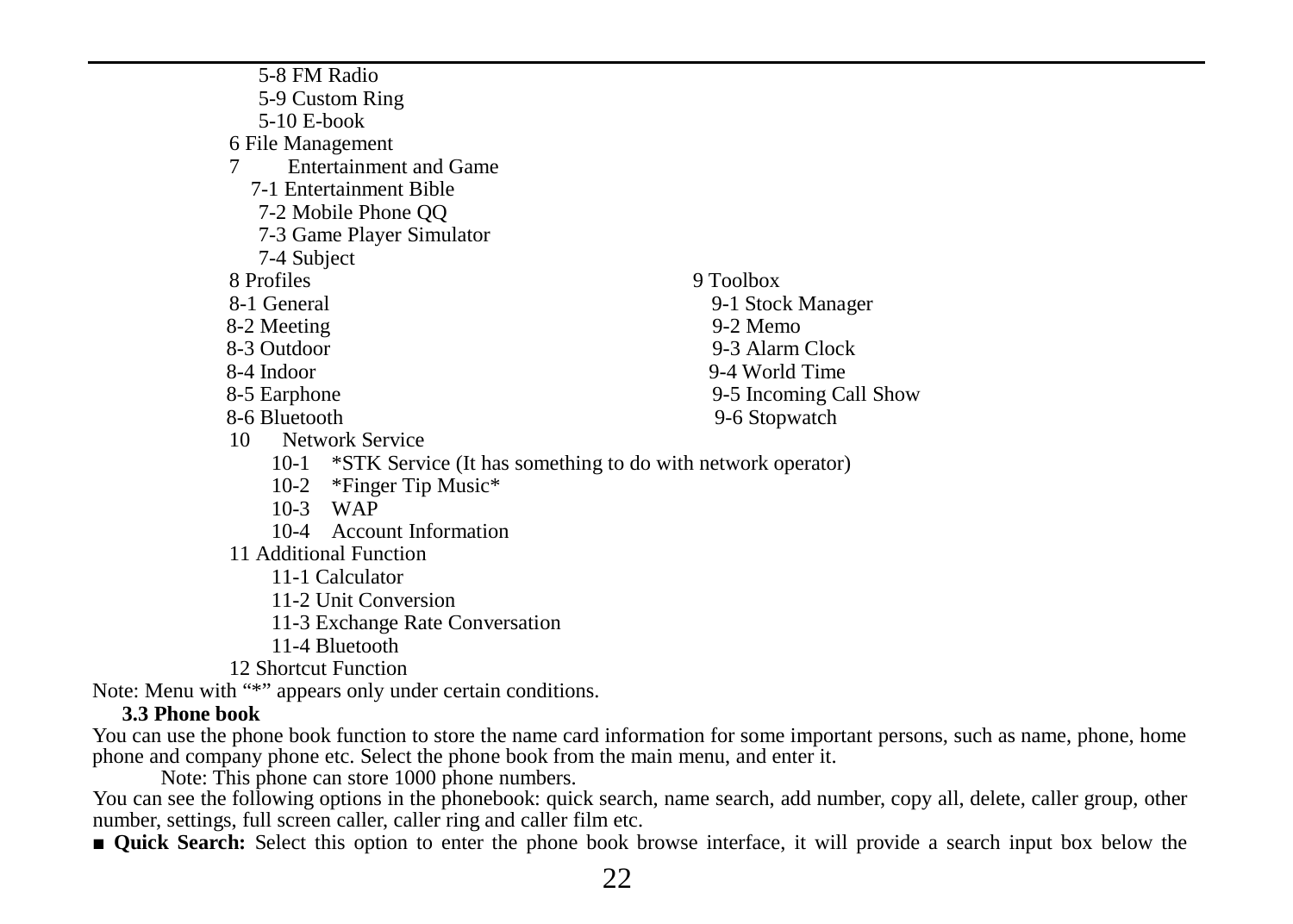window, and you can input the relative information here to take the screening of the phone records. The searching ways available for selection: 1. Pinyin; 2. Stroke; 3. English 4. Number.

- **Name Search:** Find record by name in the phonebook.
- **Add Number:** Add a new phone record in the phonebook, and you can select the storage way to SIM card or the phone. There is little differentiation in the storage format for SIM card and the phone.
- **Copy All:** Copy all the records in the phone or SIM card, and it can select copy from the phone to SIM card, or from SIM card to the phone.
- **Delete:** Select this option to delete the phone record; select From SIM Card to delete all the phone records in SIM card; select From Phone to delete all the phone records in the phone; select Delete One by One to delete the phone records one by one;
- **Caller Group:** This phone provides 5 caller groups, you can take the personalized settings of name changing, ring tone, caller picture, caller animation and group member for every group.
- **Other Numbers:** Other numbers stored in SIM card (this phone number/service number/emergency number). You can view and change them.
- **Settings:** The setting function of the phone book. Which is classified into three menus: Capacity Inquiry, Storage Location and Name Card Settings.

**Capacity Inquiry:** The storage sate of the phone records in SIM card and the phone.

**Storage Position:** Select the preferential storage position: phone, card A and card B.

**Name Card Settings:** Set the contents including the phone book (10 settings of the home phone, company name and E-mail etc.).

- **Full Screen Caller:** Set the image that will display when having incoming call.
- ■**Caller Ring:** Select the ring prompt when having incoming call.
- <span id="page-22-0"></span>■ **Caller Film:** Select the film that will display when having incoming call.

# **3.4 Message**

Select "Message" menu to enter the sub-menu.

If your network supports SMS, you have applied for this service to the network supplier, then you can receive and send Chinese, English SMS and MMS by the Short Messaging Service Center.

# **3.4.1 New Message**

<span id="page-22-1"></span>When you receive a SMS, the phone will sound the vibration (if it has been turned on) or the prompt tone (if the prompt tone function has been turned on), and the screen will display the animation. If you don't want to read it immediately, it will display the prompt that have new message in the standby interface, and will store this message into SIM card automatically.

The number of SMS (including the received and locally stored SMS) that can be saved in SIM card depends on the capacity of SIM card.

To read the new message, you can take the following operations: enter the inbox sub-menu, and press OK to read the new SMS.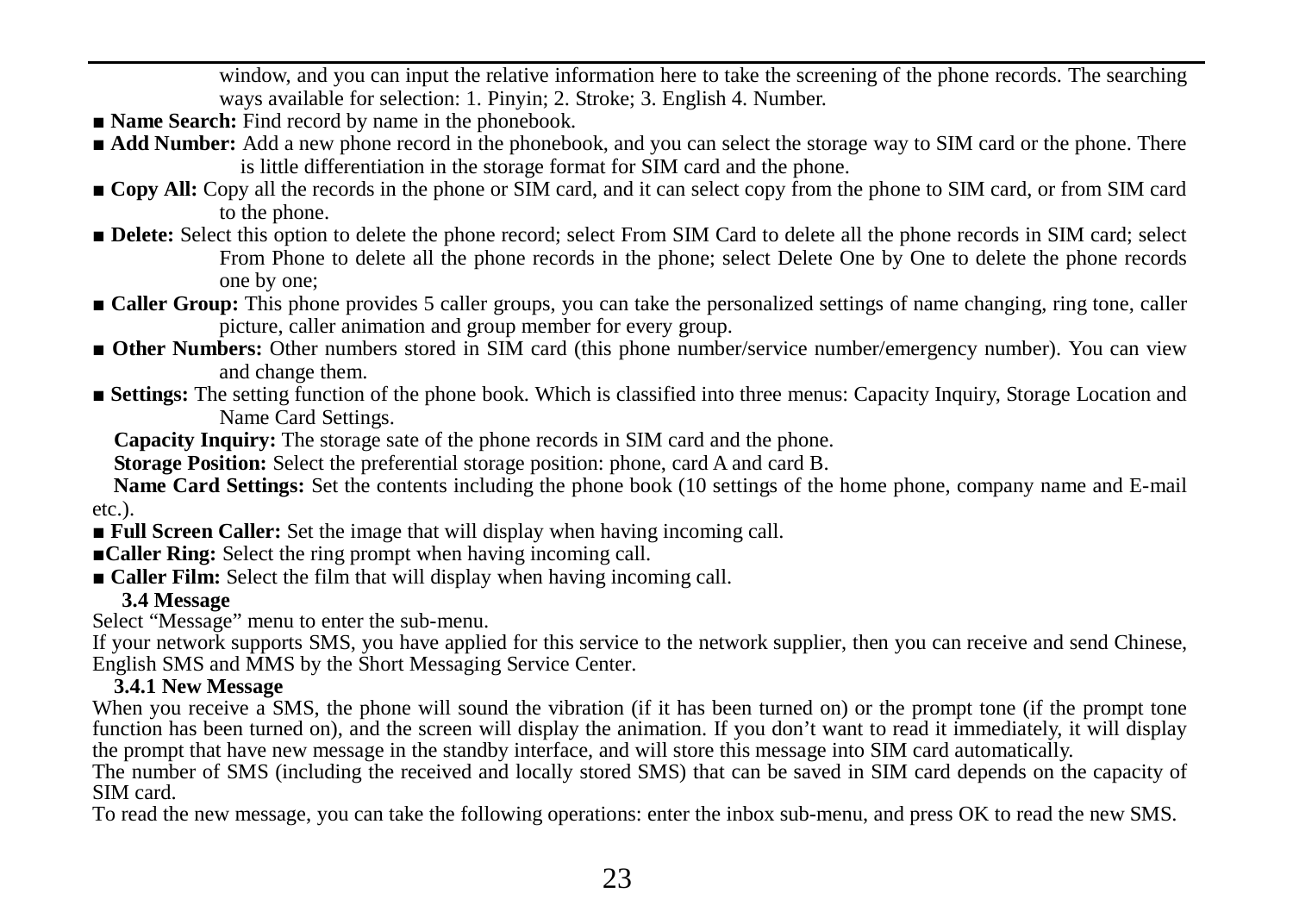<span id="page-23-0"></span>**3.4.2 Create Message** 

Please confirm that you have set the Short Messaging Service Center Number before creating message (please see "Message" Settings").

■ Enter Create Message sub-menu to input SMS (please see chapter 4.2 "Instructions on Input Method").

- **Finish:** Selecting this option indicates that this message has been inputted completely, and it can enter the operation of the next step.
- **Common Phrase:** Insert the preset common phrases in this SMS.
- **Insert Object:** Insert the picture, ring and animation etc. in this SMS.
- **Word Format:** Define the word format of this SMS.
- **Insert Phone Number:** Insert the phone number of the selected entry in the phone book.
- **Insert Name of Phone Book:** Insert the name of the selected entry in the phone book.
- **Input Method:** Change the input method when editing SMS.
- Select **Finish** after writing, you can use the touch pen to select **Card A Send**, **Card B Send**, **Save and Send**, **Store**, **Send to Many** or **Send by Group** by scrollin**g** to send this message to other phone number.

**Card A Send:** To send this message, select this option to enter the inbox edit box, you can touch the **number small icon on the lower of the interface** to input number, or press Search to provide the phone book, select the number of the receiver from the phone book, and press **OK** to send.

**Card B Send:** The same as card A send, and it will send the edited SMS as the card number of card B here.

**Save and Send:** Store this SMS into the outbox at the same time of sending.

Store: Don't send this SMS and store it into the outbox.

**Send to Many:** Send this SMS to the multiple phone numbers.

**Send by Group:** Send a group, and send this SMS to all the members of this group.

Note: The Short Messaging Service Center doesn't support the long and short message with over 70 Chinese characters (or 160 English characters) in some cities and areas.

# **3.4.3 View Received Messages and Saved Messages**

- <span id="page-23-1"></span>Enter the inbox sub-menu to view the received SMS; enter the outbox to view the SMS that have been stored in the SIM card.
- $\blacksquare$  It will display the message receiving date and time and the number or name of the receiver when viewing the message list of the inhox (when the number exists in the phone book).
- $\blacksquare$  It can select the previous message or the next message when viewing the message list.
- It can press OK to read the details of the message when appearing the message list of the inbox. It can take the following operations by option at this time:
	- **Reply:** Send SMS to the sender of the current SMS.
	- **Delete:** Delete the current SMS.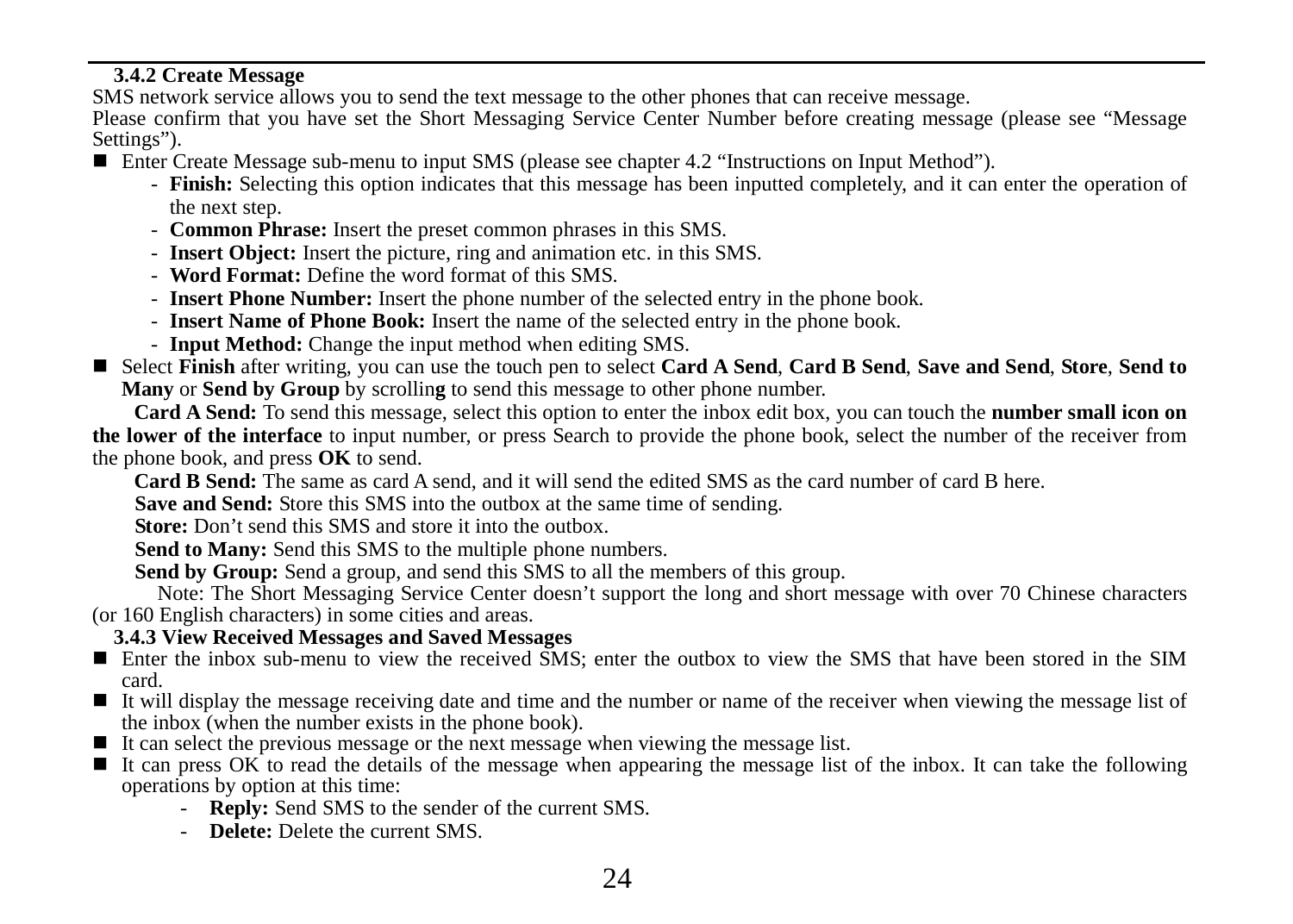- **Edit:** Extract the content of the SMS, and enter the edit box.
- **Forward:** Forward this SMS.
- **Copy to Phone (Copy to SIM Card):** Copy the current SMS on SIM card (or the phone) to the phone (or SIM card) to store.
- **Move to Phone (Move to SIM Card):** Move the current SMS on SIM card (or the phone) to the phone (or SIM card) to store.
- **Chat:** Enter the chat room to chat by SMS.
- **Delete All:** Delete all the SMS in the inbox.
- **Copy All:** There are two available copy ways of From SIM Card and From Phone.
- **Move All:** There are two available copy ways of From SIM Card and From Phone.
- **Use Number:** Extract the phone number of the sender of the SMS, and you can dial it or save it into the phone book.
- **Store Items:** Extract the object in the SMS to take storage (only effective for EMS).
- It can press OK to read the details of the message when appearing the message list of the outbox. It can take the following operations by option at this time:
	- **Send:** Send this SMS. You can select Card A Send, Card B Send, Send to Many and Send by Group to send this SMS to many persons.
	- **Edit:** Extract the content of the current SMS to take edit.
	- **Delete:** Delete this SMS.
	- **Copy to Phone (Copy to SIM Card):** Copy the current SMS on SIM card (or the phone) to the phone (or SIM card) to store.
	- **Move to Phone (Move to SIM Card):** Move the current SMS on SIM card (or the phone) to the phone (or SIM card) to store.
	- **Delete All:** Delete all the SMS in the outbox.
	- **Copy All:** There are two available copy ways of From SIM Card and From Phone.
	- **Move All:** There are two available copy ways of From SIM Card and From Phone.
	- **Use Number:** Extract the phone number of the receiver of the SMS, and you can dial it or save it into the phone book.

# <span id="page-24-0"></span>**3.4.4 Operations of Common Phrase**

It can write some common sentences in the common phrases, to avoid inputting repeatedly when sending SMS. You can select to edit or delete after finishing writing.

# **3.4.5 Message Settings**

<span id="page-24-1"></span>You need to take the necessary settings before using the function of SMS.

- Enter the Message Settings sub-menu:
	- **Mode Setting:** Select an appropriate mode for the SMS of the phone. Enter to the individual mode to take the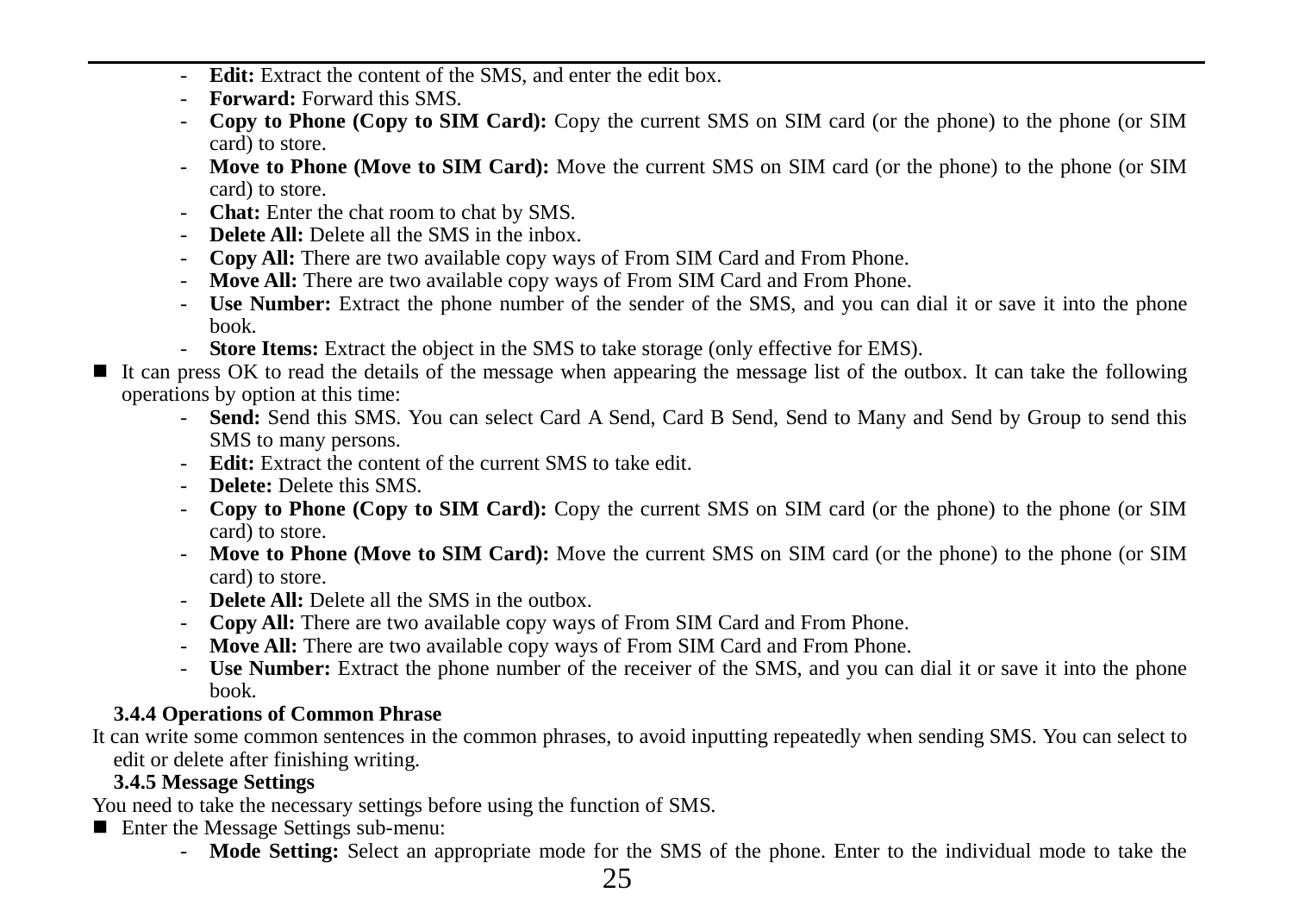settings for the corresponding name, Short Messaging Service Center Number, effective term and sending format.

- **Status Setting:** Set whether to turn on the message report or reply path.
- **Capacity Inquiry:** View the space occupying state of the mailbox in SIM card or the phone.
- **Storage Location: S**elect the phone or SIM card.
- **Message Transmission Setting:** The selections for the SMS transmission ways: GPRS Priority, GSM Priority and Only Use GSM.
- **Set Short Messaging Service Center Number:** Please contact your network supplier to get the number of Short Messaging Service Center. For example, the one Short Messaging Service Center Number of China Mobile in Shanghai is +8613800210500. The detailed operations are: select any mode setting in the Message Settings sub-menu, input your Short Messaging Service Center Number in the second item, and press OK to save the settings.
- **Status Report:** If you have set the message report to On, the Short Messaging Service Center will send the status report back when the receiver has received your SMS or has not received it due to some reason. You can know whether the receiver has received your SMS conveniently.

<span id="page-25-0"></span>Note: The realization of this function needs to be supported by the operator.

## **3.5 MMS**

### **Note: This function is not supported by card B.**

- **Create Message:** Create a MMS message. You need to fill in receiver, copy, BCC, subject and content.
- **Inbox:** View the received multimedia messages. (The detailed operations are the same as the ones for the inbox of SMS)
	- **View:** View the current MMS.
	- **Message Details:** View the details of the current MMS.
	- **Extract Number:** Extract the number of the sender (store or dial it).
	- **MMS Reply:** Send a MMS to the sender of the MMS.
	- **SMS Reply:** Reply the sender in SMS.
	- **Forward:** Forward the current MMS to others.
	- **Delete:** Delete the current MMS.
	- **Delete All:** Delete all the contents in the inbox.
	- **Outbox:** Store the MMS that have not been sent successfully. (The detailed operations are the same as the ones for the outbox of SMS)
		- **View:** View the current MMS.
		- **Message Details:** View the details of the current MMS.
		- **Forward:** Forward the current MMS to others.
		- **Send:** Continue to send the current MMS.
		- **Disconnect:** Disconnect the MMS that is being sent.
		- **Delete:** Delete the current MMS.
		- **Delete All:** Delete all the contents in the outbox.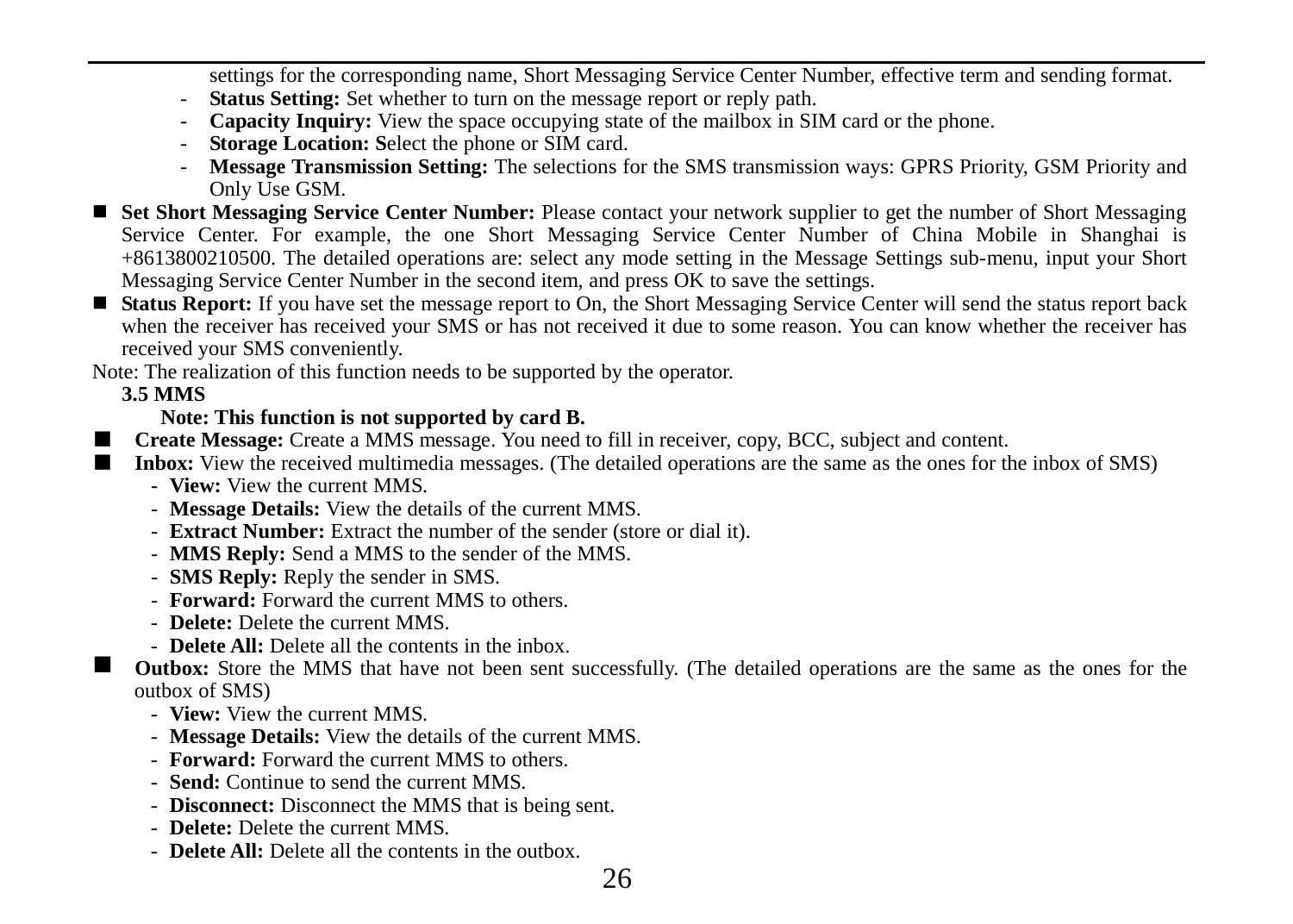- **Draft Box:** It can save the edited but not sent MMS here.
	- **View:** View the content of the current MMS.
	- **Message Details:** View the details of the current MMS.
	- **Edit:** Edit the current MMS.
	- **Send:** Send the current MMS.
	- **Delete:** Delete the current MMS.
	- **Delete All:** Delete all the contents in the draft box.
- Sent items: Save the messages that have been sent successfully.
	- **View:** View the sent MMS.
	- **Message Details:** View the details of the current MMS.
	- **Forward:** Forward the current MMS to others.
	- **Delete:** Delete the current MMS.
	- **Delete All:** Delete all the contents in the sent items.
- **Settings:** Set the relative parameters of MMS sending and receiving.
	- **Sending Setting:** Some relative parameter settings on MMS sending. For example, Within Use Term, Send Report, Read Report, Priority, Interval and Sending Time etc.
	- **Receiving Setting:** Some relative parameter settings during MMS receiving. For example, Main Network, Roaming Network, Send Read Report and Allowed to Send Report etc.
	- **Filter Setting:** Filter some MMS.
	- **Network Setting:** Select the appropriate server.
	- **Storage Space:** View the capacity information of the MMS.
	- **Storage Setting:** The MMS can be stored in the phone or SIM card.
- <span id="page-26-0"></span>**3.6 Chat**

# **Note: This function is not supported by card B.**

■ **Chatting Room Setting:** Select a chatting room, and set the nickname and the concerned phone number who will chat with you.

<span id="page-26-1"></span>**Start Chatting:** Input the message, and start to chat with the preset phone number.

**3.7 Voice Mailbox** 

# **Note: This function is not supported by card B.**

Your received voice messages will be stored in the network, and you must dial the voice mailbox number in order to listen the message.

■ **Edit:** You can add/edit the voice mailbox number, so that it will be more convenient when using the function of the voice mailbox.

**Connect to Voice:** Call the set voice mailbox number, and listen the message.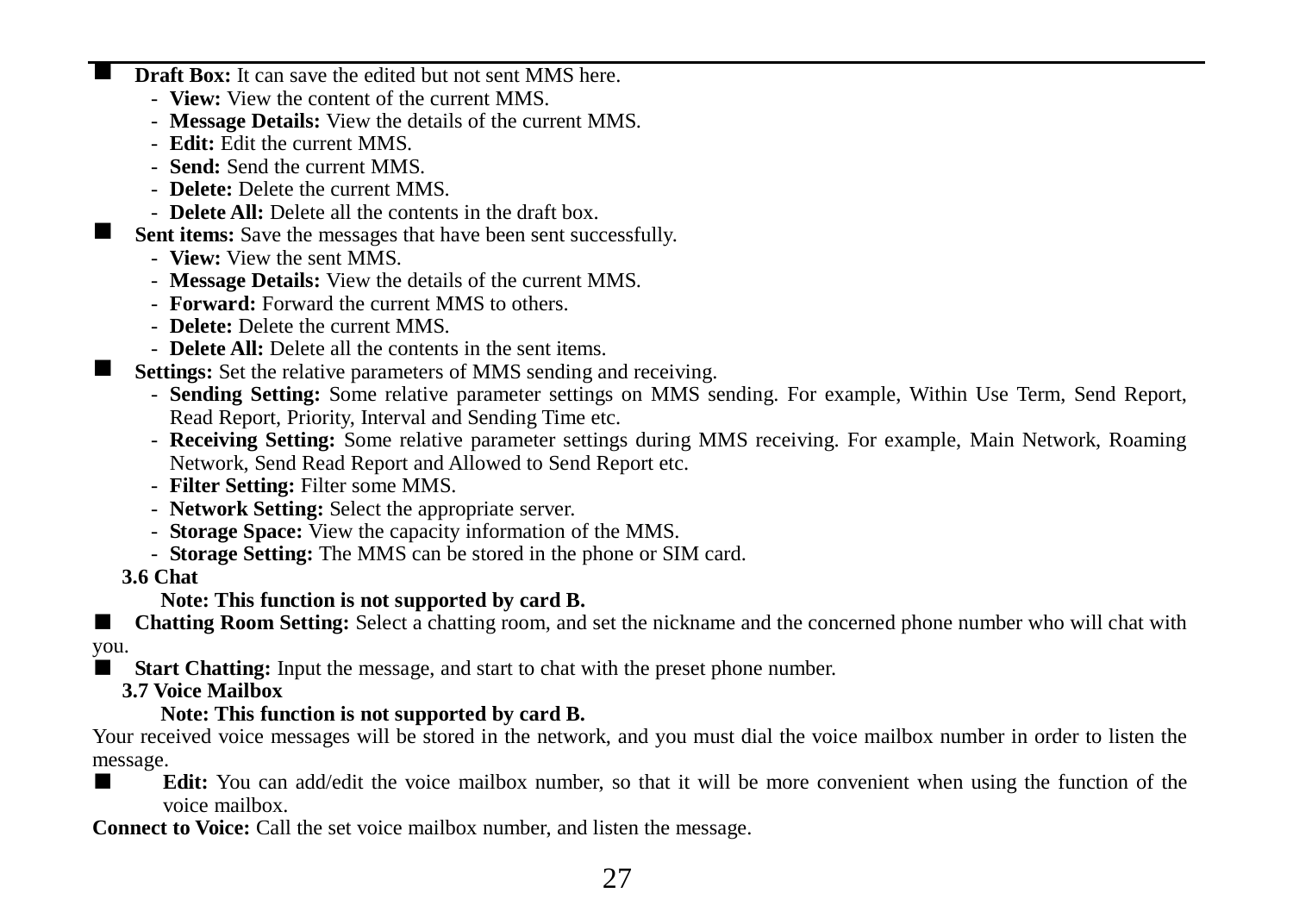# <span id="page-27-0"></span>**3.8 Cell Broadcast**

# **Note: This function is not supported by card B.**

- **Receiving Way:** Select to turn on the receiving mode, and turn off rejecting receiving the messages of the cell broadcast.
- **Read Message:** Enter this menu to read your tailored cell broadcast message.
- **Language:** Set the language in receiving cell broadcast.
- **Channel Setting:** Set the channel of the cell broadcast.
- <span id="page-27-1"></span>Note: The services for the cell broadcast and the voice mailbox are provided by the operator, please contact your operator.

# **3.9 Call Register**

- **Missed Calls, press OK** to view the list on the missed calls.
- **Dialed Calls**, press OK to view the list on the dialed calls.
- **Received Calls, press OK** to view the list on the received calls.

In the interfaces of the lists on the missed calls, dialed calls and received calls, you can press OK to view the details of this record, including date, dialing time, number and dialing number.

In the details interface, you can take the following operations for the currently selected phone record by option:

**Delete** Delete this record.

**Save** Save this number into SIM card or the phone.

**Dial** Dial this phone number.

**Card B Dial** Dial this number by using card B.

Send Message Send message to this number.

**Send Message by Card B** Use the number of card B to send message to this number.<br>**IP Dial by Card A** Use the IP number of card A to dial this number.

**IP Dial by Card A** Use the IP number of card A to dial this number.<br> **IP Dial by Card B** Use the IP number of card B to dial this number.

**I** Use the IP number of card B to dial this number.

**Edit** Edit this phone number and save it into the phone book.

Send MMS: Send MMS to this number.

**Note: Press OK to realize the functions of IP dial by card A and card B directly in the lists on the received calls, dialed calls and missed calls.** 

# ■ **Delete Call Register**

There are 4 sub-menus in Delete Call Register: **Missed Calls, Dialed Calls, Received Calls and Delete All.**

The user can select to clear a certain call list, and select Delete All to delete all the record lists in the call register.

# ■ **Call Duration**

There are 4 sub-menus in Call Duration: Last Call Duration, Dialed Calls' Duration and Received Calls' Duration and Clear **Timers**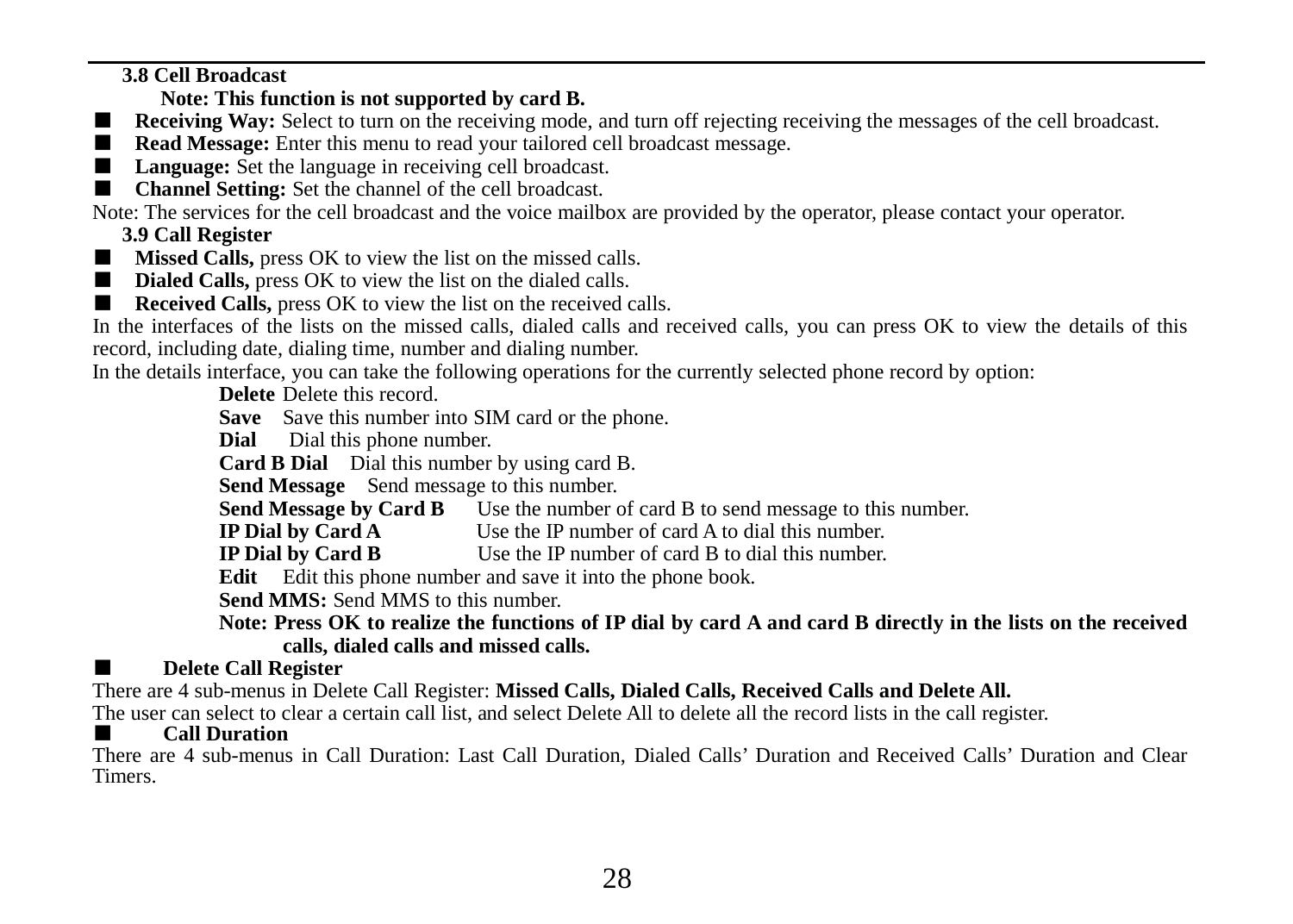**Last Call Duration** View the duration value of the last call. **Dialed Calls' Duration** View the total duration value of the dialed calls.

**Received Calls' Duration** View the total duration value of the received calls.<br>Clear Timers Clear the data in the timing statistics, and start to

**Clear the data in the timing statistics, and start to time again.**<br> **Call Costs** 

It can store the accumulated cost of the calls by Call Costs.

# **Last Call Cost**

Enter the Last Call Cost sub-menu, and view the last call cost.

# **Cost Summary**

Enter the Cost Summary sub-menu, and view the accumulated call costs. **Clear Cost** 

Input PIN2 code to clear the cost calculator, and start to cost again.

# **Charge Restriction**

Enter the Charge Restriction sub-menu to view, change or cancel this function. It needs to input PIN2 code for changing and canceling functions.

# **Price and Cost Rate**

Enter the Price and Cost Rate sub-menu to view, change or cancel this function. It needs to input PIN2 code for changing and canceling functions.

Note: You need to input PIN2 code for some operations, please contact your network supplier to get this password.<br>Message Counter

# ■ **Message Counter**

**Sent:** Record the number of the sent messages.

**Received:** Record the number of the received messages.

You can select to reset by the left soft key to clear the two items respectively.

# ■ **GPRS Counter**

# **Note: This function is not supported by card B.**

Last Transmit: Record the byte number of the last transmission.

**Last Receive:** Record the byte number of the last receiving.

**Transmit All:** Record the total transmitted byte number.

**Receive All:** Record the total received byte number.

<span id="page-28-0"></span>**Clear Counter:** Start to count again.

# **3.10 Settings**

# **3.10.1 Touch Screen Calibration:**

<span id="page-28-2"></span><span id="page-28-1"></span>It will be more accurate when using the touch pen by calibrating the touch screen.

# **3.10.2 Phone Settings**

**Time and Date:** Set time and date.

- **Set City:** Select a city for the time setting of this phone.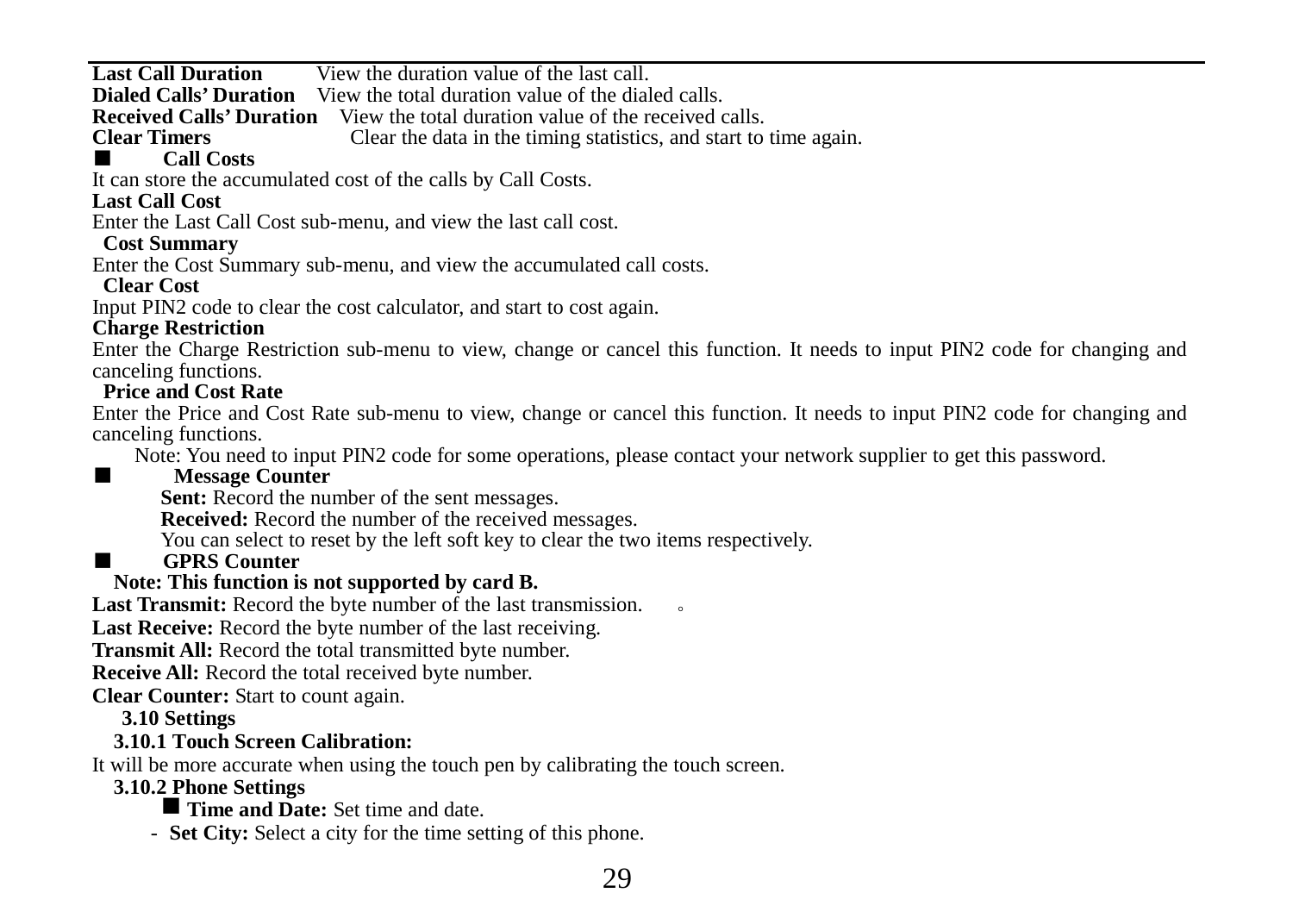- **Time/Date Settings:** Set the current time and date.
- **Format Settings:** Set the display format of the time and date, 12-hour or 24-hour.
- **Auto Power On/Off:** Set the time, and the phone will switch on or off automatically when reaching to the set time.
	- **Language:** Set the language in displaying the phone menus.
	- **Preset Input Method:** Select a default input method.
	- **Standby Menu Display:**
	- **Wallpaper:** Select the wallpaper of the standby interface.
	- **Screen Protection:** Select a screen protection picture for the standby interface of the main screen, and set the waiting time.
	- **On Animation:** It can select the picture of On animation.
	- **Off Animation:** It can select the picture of Off animation.
	- **Display Date and Time:** Select to turn on or off Display the current time in the standby interface.
	- **Display My Phone Number:**

# **Note: This function is not supported by card B.**

- Select to turn on or off Display my phone number in the standby interface.
- **Clock Type:** It can select the clock type displaying in the standby interface.

**Welcome Note:** Display the welcome note during the On animation. Select Off to not display it.

# **Speed Dial:**

# **Note: This function is not supported by card B.**

Set the speed dial. In the standby interface, long press the corresponding number keys to call the set phone number.

**Specify Function Key:** Specify the functions of the upper, lower, left and right arrow keys in the standby interface.

- **Auto-Update of Time:** Select to turn on or off Auto-Update of Time of the phone.
	- **Flight Mode:** Include Normal Mode, Flight Mode and Ask when Switching on.

*About Flight Mode: Flight mode is used to close the phone communication function, that it cannot receive, dial call and send message, has no signal connection with the base station, and doesn't attempt to contact the base station.* 

*The phone will turn off all the relative functions on the signal in the mode, but it can still continue to use the other functions when switching on the phone, for example, view the phone book, enjoy the articles and films on the phone etc.* 

*Note: Because now the civil aviation authority has not issued the regulations on "Flight Mode", the passenger shall still switch off the phone before going on broad according to the related regulations on the airplane; in the normal states (such night), it can switch to this mode, and save power – because the signal consumes most power of the phone, and it can save power greatly for switching off signal in the flight mode.* 

- **Handwriting Settings:** Set the handwriting speed and the color of the handwriting pen.
- **Other Settings:** Take settings for LCD brightness and delay time.
- **Power Saving Mode:** Turn on or off it.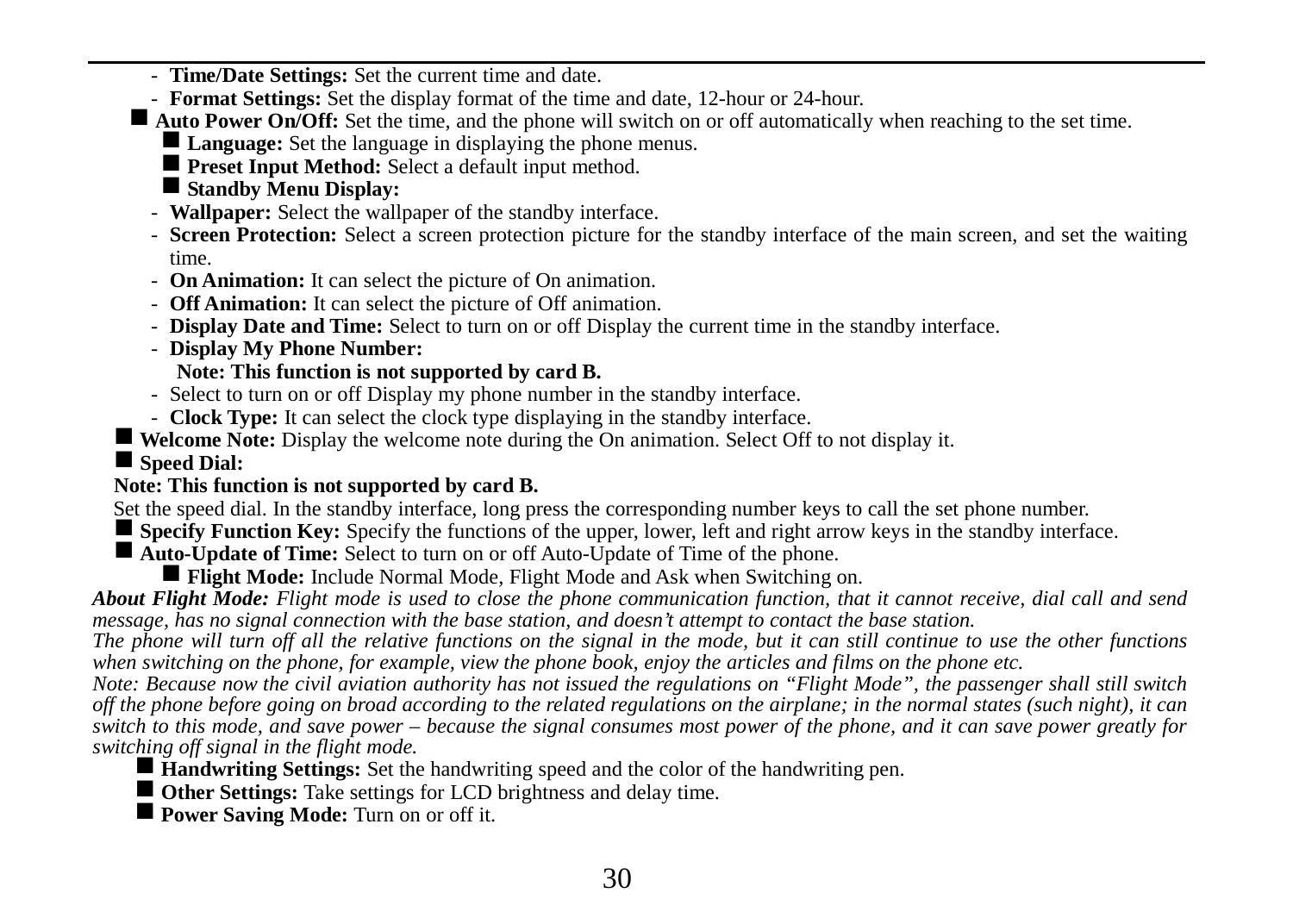<span id="page-30-0"></span>**3.10.3 Call Settings** 

**Phone Number** 

**Note: This function is not supported by card B.** 

- **System Preset:** Whether the number sending uses the system default value.
- **Hide Number:** The other party will not see the number when you calling. (Needed to be supported by the operator)
- **Send Number:** The other party can see the number when you calling.

# **Call Waiting:**

# **Note: This function is not supported by card B.**

Turn on or off the call waiting function. Select View to view the current call waiting status.

**Call Transfer:** 

# **Note: This function is not by card B.**

- **Unconditional Transfer:** After turning on Unconditional Transfer, and the incoming calls in any state will be transferred to your set number.
- **Transfer if unreachable:** After turning on Transfer if not unreachable, and the phone will transfer the incoming call to your set number when the other party cannot contact you.
- **Transfer on no answer:** After turning on Transfer on no answer, and the phone will transfer the incoming call to your set number when no answer.
- **Transfer on busy:** After turning on Transfer on busy, and the phone will transfer the incoming all to your set number when busy.
- **Transfer all data calls:** When the incoming call is a data call, and the phone will transfer it automatically.
- **Cancel Transfer:** Cancel all the call transfer.

# **Call Barring:**

# **Note: This function is not supported by card B.**

Take restriction for dialing calls.

- **Outgoing Calls Barring:** Restrict the outgoing calls.
- **Incoming Calls Barring:** Restrict the incoming calls.
- **Cancel Barring:** Cancel the set barring (required to input the password).
- **Change Password:** Change the password.

# **Line Switch:**

Note: Card B is only available for line 1.

Select line 1 or line 2.

# **Call Duration Prompt:**

# **Note: This function is not supported by card B.**

The phone will sound the prompt tone when reaching to the time after setting the frequency.

**Call Duration Display:** Display the call duration, select "Off" will not display the call duration.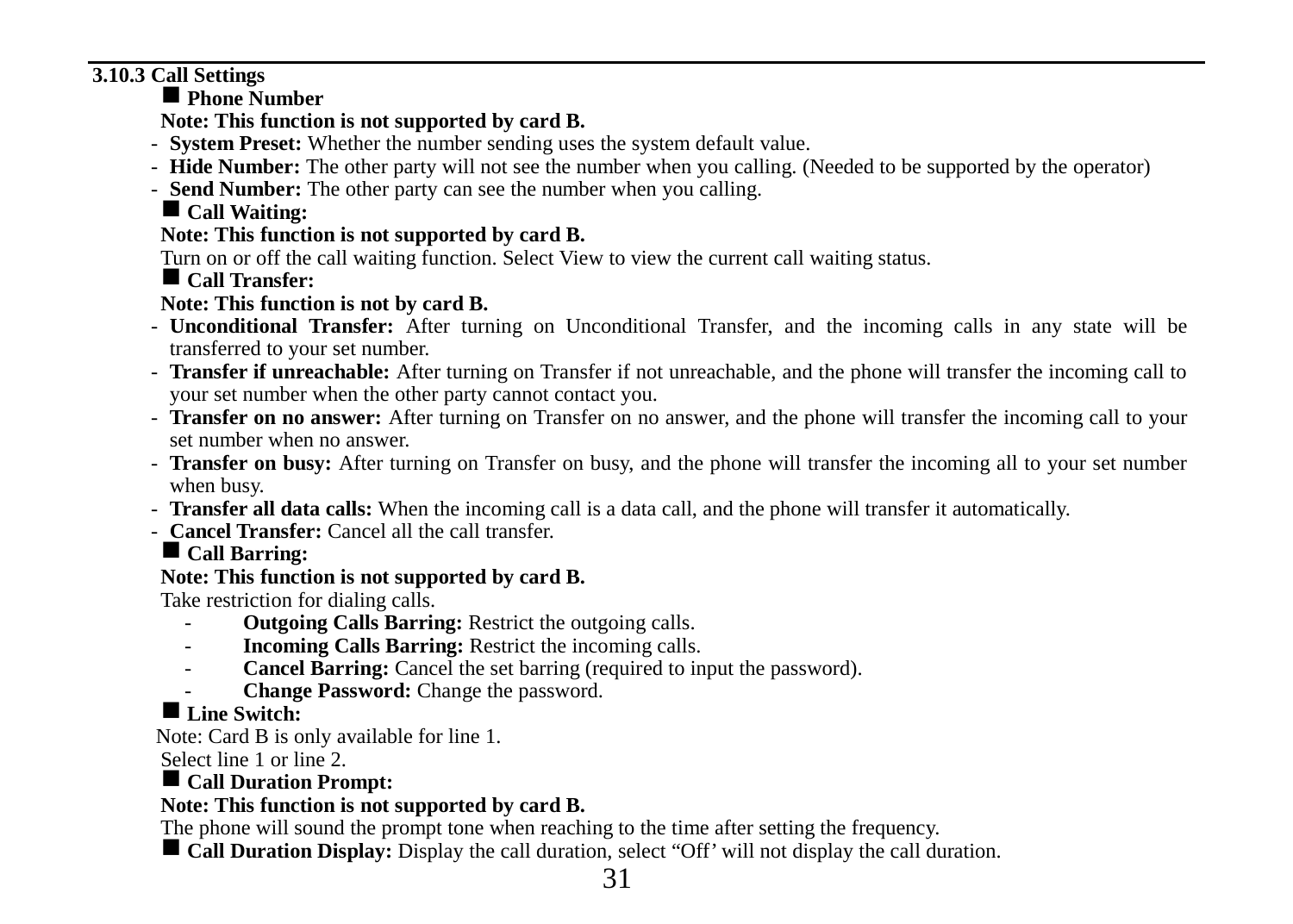Auto Redial

# **Note: This function is not supported by card B.**

The phone will redial automatically for every unsuccessful calling after turning on Auto Redial.

**Turn off Group:** Turn off the group function.

**IP Dial:** Set and turn on this item, and it can realize the IP dial function by the number records in the phone book.

**Blacklist:** The numbers listed in the blacklist will be shielded.

<span id="page-31-0"></span>Note: Some functions need to be supported by the network operator.

# **3.10.4 Single-Card Settings**

Auto Turning on Card: Select to turn on or off the functions of card.

**Turn on/off Card:** Select to turn on or off the functions of card.

# <span id="page-31-1"></span>**3.10.5 Network Settings**

# **Note: This function is not supported by card.**

# **Network Selection:**

- **Re-search:** Register the network again after pressing OK.
- Select Network: Select the network to register in the network list.
- **Searching Way:**

**Auto:** Search the network that SIM card belongs to automatically.

 **Manual:** Search all the available networks to register manually.

**Preferential Network:** Pre-store several favorite networks.

**GPRS Connection:** Connecting ways of GPRS: Connection As Require and Permanent Connection

<span id="page-31-2"></span>**3.10.6 Security Settings** 

# SIM Lock:

# **Note: This function is not supported by card B.**

You can set the security options of the phone under this menu, to avoid the phone or SIM card from being used illegally.

- **PIN Code** 

PIN code can prevent your SIM card from being used illegally.

- If PIN code is off currently, select On to turn on the PIN code protection, and the phone will ask you PIN code when switching on next time; if PIN code is on currently, select Off to turn off the PIN code protection, select Change PIN Code to set the new PIN code, please input the old PIN code, new PIN code and repeatedly input the new PIN code in turn according to the prompt.

Note: If the PIN code has been consecutively inputted for three times, SIM card will be locked. At this point, you must unlock SIM card using PUK code. The PIN code and PUK code may be supplied with SIM card to you. If not, please contact the network operator. The default PIN code is 1234. Please change it to your own password as soon as possible.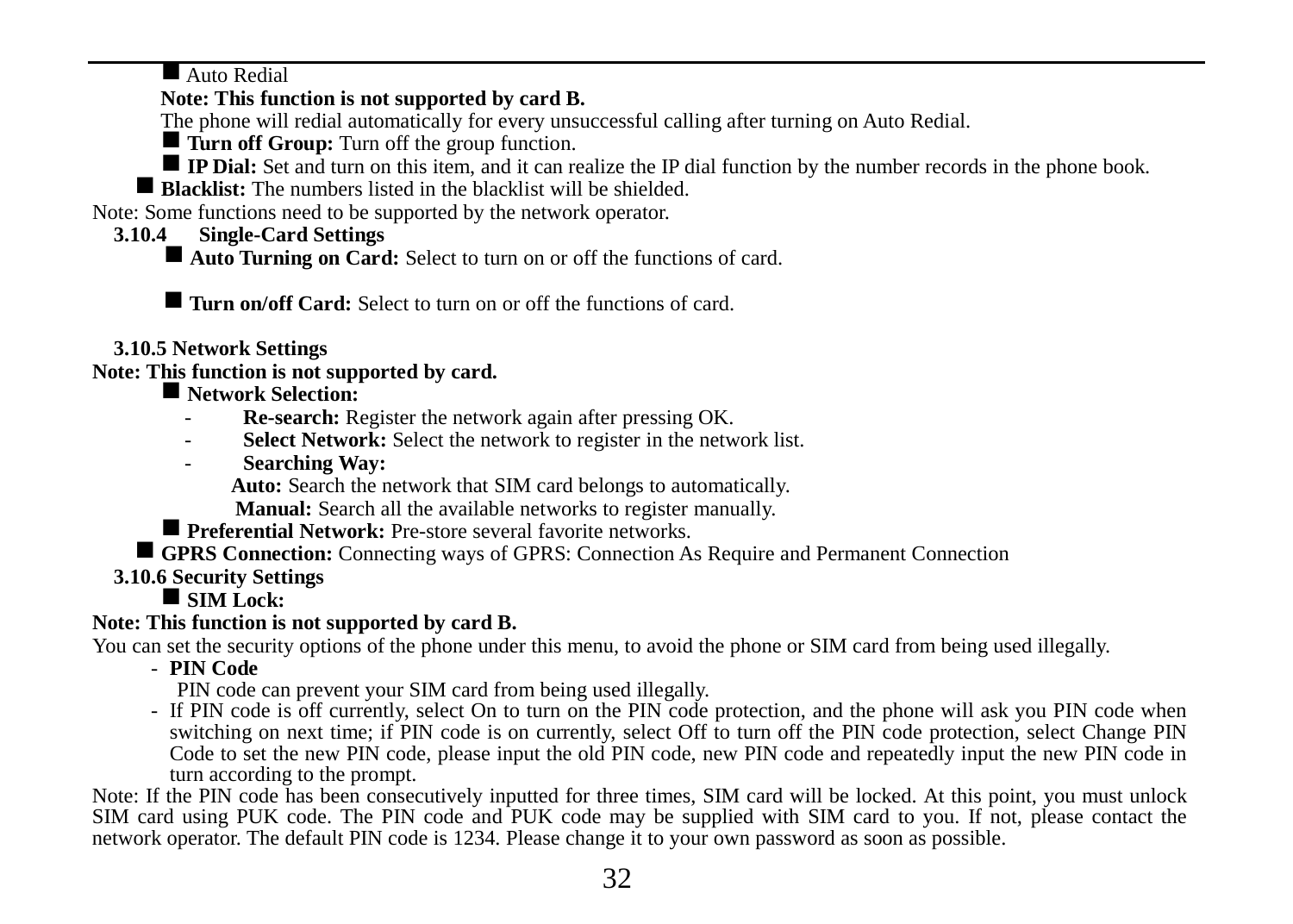# **Phone Lock**

The phone lock can prevent your mobile phone used by the other without your permission.

Select Phone Lock to turn on the phone password protection, and the phone will ask you the phone password when switching on next time: press it again to turn off the phone password protection.

Note: The default phone lock password is 1122, and you shall change it to your own password as soon as possible.

**Keypad Lock:** Set the waiting time of the keypad lock. The keypad will be locked automatically if the phone has not been used within the specified time in the standby status after being set.

# **Fixed Dialing:**

Note: This function is not supported by card B.<br>If your SIM card supports the fixed supporting, it can limit the phone to only dial the selected phone numbers. When this function is on, it can only dial the phone numbers in the fixed dialing list or the ones starting with some numbers in the list. Enter the "Fixed Dialing" sub-menu:

Mode: Turn on or off the fixed dialing function (required to input the PIN code).

**Fixed Dialing List:** Input the phone numbers for fixed dialing.

Note: Turning the Fixed Dialing function on or off requires you to input PIN2 code. Please contact the network operator to obtain PIN2 code. After the Fixed Dialing is on, the numbers in the Fixed Dialing will be displayed after entering the name card holder phonebook.

# **Prohibit Dialing:**

# **Note: This function is not supported by card B.**

Opposite with the fixed dialing, and you can set Prohibit Dialing for some phone numbers here.

 **Change Password:** Change the password. Including the changes on PIN, PIN2 and the phone password. Note: Some functions need to be supported by your network operator.

# <span id="page-32-0"></span>**3.10.7 Restore Factory Settings**

The default password of restore factory settings is 1122.

# **3.10.8 Sound Effect**

<span id="page-32-1"></span>Adjust the effect of the sound play. The audio equalizers available for selection: **Normal, Bass, Dance, Classical, High, Banquet, Pop and Rock.** 

# **3.11 Multimedia**

<span id="page-32-2"></span>The functions including in this item are: **A8 Music Box, Camera, Album, Video Camera, Animation Player, Music Player, Recording, Custom Ring and E-book**.

<span id="page-32-3"></span>**3.11.1 TV** 

# **3.11.2 Functions of TV**

# **3.11.3 Camera**

<span id="page-32-4"></span>Your phone has been equipped with the function of camera, and you can press the **small shooting icon** in the central on the lower of the screen to shoot. Press the individual small icons in the view finding interface of shooting to set the following, such as shooting size, photo quality, shooting mode, continuous shooting setting, delay shoot and special effect setting etc. You can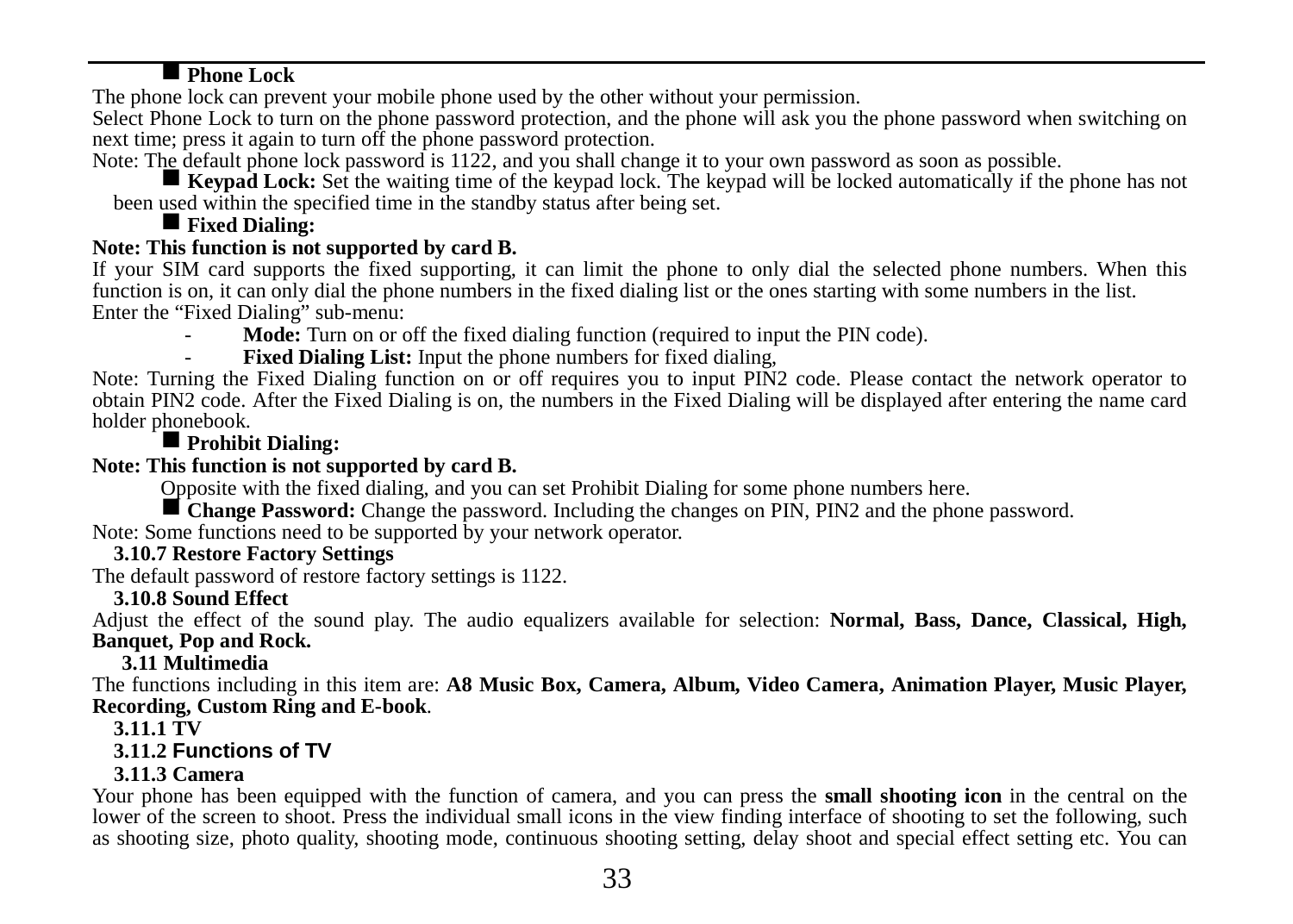also enter the settings of the relative items by option. Enter the following by option:

- **To Album:** Enter the album.
- **Camera Settings:** Settings for some relative parameters on shooting
- **Scence Switch:** Switch between scene 1 and scene 2.
- **Photo Settings:** Settings of photo size and photo quality.
- **White Balance:** It can set the color of the illumination for the photo.
- **Profile Mode:** It can set the shooting mode.
- Special Effect Settings: Set the style of view finding.
- **Frame:** Select a picture box for the photo.
- **Storage Path:** Select to store the photo into the phone or the memory card.
- **Restore Default Settings:** Set it to Restore to Default Settings.

Note: In the view finding interface of shooting, press the corresponding number keys to take the settings for the appropriate image effect, and can also touch the certain position on the touch screen to take settings.

# **3.11.4 Album**

<span id="page-33-1"></span><span id="page-33-0"></span>Enter the album to take the settings for the photo, such as browse, send, delete and rename etc.

# **3.11.5 Video Camera**

Your phone provides the function of the video recording, select the Video Camera menu to enter it, and press Rocker key to enter the recording.

Note: For the models supporting the touch screen function, pressing the red round button on the lower of the screen to realize recording. Press  $\blacktriangle$   $\blacktriangleright$  keys to adjust the brightness of the recording, and press  $\blacktriangle$   $\blacktriangleright$  keys to adjust the focus of the recording. Enter the following by option:

- **To Player:** Select this menu to enter the video player, and it can play the just recorded video.
	- **Video Camera Settings:** Select this menu to enter the settings of some relative parameters of the video camera.
	- **Film Settings:** The settings of the relative parameters of film size, format and recording time etc.
	- **Scene Switch:** Switch scene 1 or scene 2.
	- **Special Effect Settings:** You can select a special effect for this recording.
	- **Storage Path:** Select to store into the phone or the memory card.
	- **Restore Default Settings:** Restore all the settings to the default values.

<span id="page-33-2"></span>Note: In the recording interface, press the corresponding number keys to take the settings for the appropriate image effect.

# **3.11.6 Video Player**

Enter the video play.

Enter the following by option.

Noun Explanation:

Play: Play the currently selected file.

**Transmit:** Transmit the currently selected file (can be transmitted to the phone book, E-book).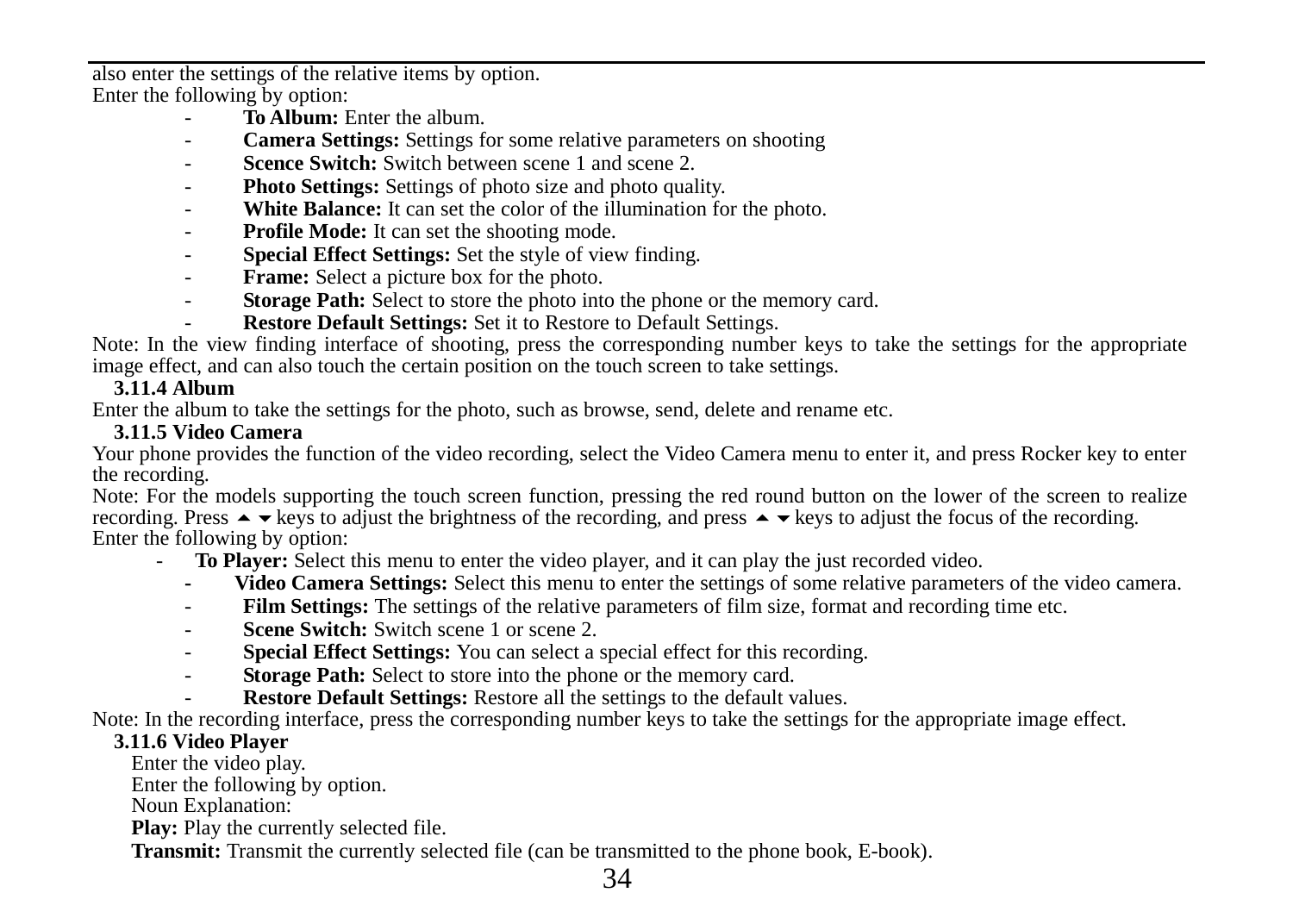**Rename:** Change the name of the currently selected file.

**Delete:** Delete the currently selected file.

**Delete All Files:** Delete all the current archives.

**Sorting:** Sort the archives (by name, type, time, size or no).

**Storage Path:** View the storage location of the file (can be stored into the phone or the memory card).

Note: The default file name of the video player is Video (the phone or the memory card).

# <span id="page-34-0"></span>**3.11.7 Music Player**

Select Music Player to enter the mp3 play interface. The functions of the individual keys are as following:

**Upper Key:** Play/pause the current music.

**Lower Key:** Stop playing.

**Left Key:** Select the previous song.

**Right Key:** Select the next song.

The words displaying on the lower side of the music player screen: **List** and **Back**. It can also select "Option" under the list to enter the functions of Play, View Details, Add into Ring Library and Settings etc.

Noun Explanation:

Play: Play the currently selected song.

**Details:** View the details of the song.

**Add into Ring Library:** Set the current song into the ring store. **Update Play List:** Update the music in the ring library. Note: It can realize the following functions for the models supporting the touch screen function:

- **Instructions on Touch Keys:** "+" and "-"symbols indicate the volume up and volume down.
	- $\blacktriangleright$  and  $\blackparallel$  Pressing the two symbols indicates that turn on/off the music player and pause.
		- Pressing this symbol indicates that replay the music.
- and Press the two symbols to switch to the previous song and the next song respectively.
- Settings: Take the settings for the multimedia play.
- **1. List:** The phone space or the memory card space.
	- **2. Auto Generating List:** Select to turn on or off.
	- **3. Replay:** Turn on this option to replay song.
	- **4. Random:** Turn on this option, and the songs will play at random.
	- **5. Background Play:** Turn on this option, and the music will not stop with the menu exit.
	- **6. Equalizer:** Turn on this option, and it can switch among the music effects.
	- **7. Energy Display Style:** Turn on this option, and it can display the energy style in mp3 play.

8.**Lyric Display:** It will display lyric when playing mp3 after turning on this option, and it will not display the lyric if turning off it.

Note: The default file name of the music player is My music (the phone or the memory card).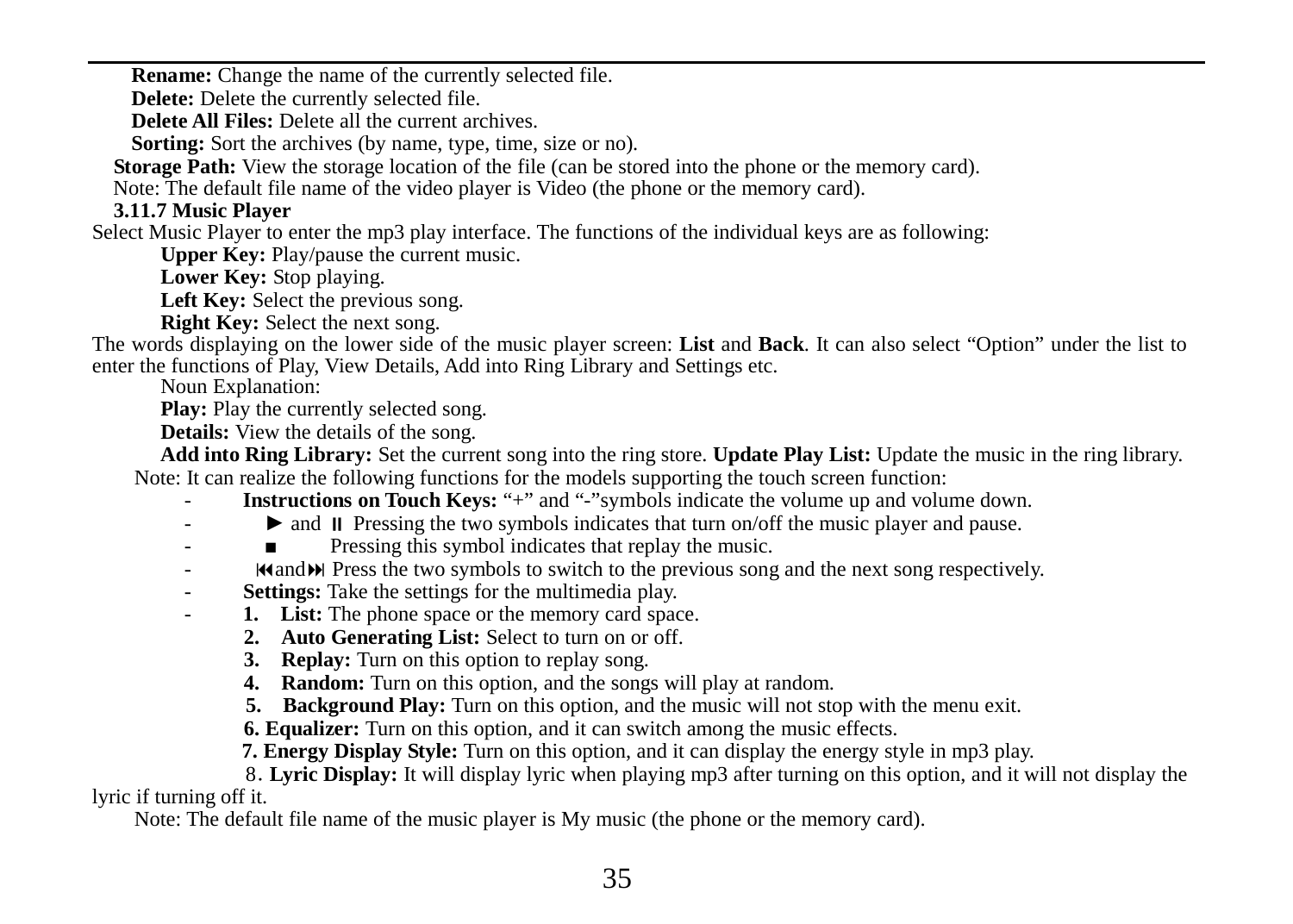# <span id="page-35-0"></span>**3.11.8 Audio Recording**

Select this option to take audio recording. Select the following options to enter:

- **Audio Recording:** Record a new voice.
- **Play:** Play the currently selected audio recording.
- **Annex:** Annex a new audio recording on the base of the original not audio recording.
- **Rename:** Change the name of the current audio recording file.
- **Delete:** Delete the current audio recording file.
- **Delete All:** Delete all the audio recording files.
- **Settings:** Set the audio recording format.
- Send: Send the current audio recording to the profile mode or MMS or bluetooth.

# **3.11.9 FM Radio**

<span id="page-35-1"></span>It can use the FM radio only after inserting the handset.

Enter the FM Radio play interface, and it will display the following words on the lower side of the FM radio screen: **Option** and **Back**. Select "**Option**" to enter the functions of **Channel List, Manual Input, Auto Search and Set and Settings.** 

## **Noun Explanation:**

**Channel List:** Channel list of the FM radio, press "Option" key to **Edit** and **Play** the current channel. (It can save up to 30 channels at most).

**Manual Input:** You can input any favorite channel of the FM radio.

**Auto Search and Set:** Select this option to search channel automatically and generate the list.

- **Instructions on Icon Function:**
- **Instructions on the five icons from the left to right:**
- **Search:** Search channel (press Upper Negation key to switch start or stop searching)
- **The second icon:** Enter the Setting Menu List.
- and Press the two icons to automatically search to the previous channel and the next channel (it can also use the left and right navigation keys to switch among channels).
- **The fifth small icon:** Press this icon to play or pause the FM radio (Note: pressing the navigation keys can also realize this function).
- **"+" and "-" Symbols:** It can volume up and down by using them.

**Settings:** Take settings for the FM radio.

- <sup>2</sup> 1. **Background Play:** Select to turn it on or off, and the music will not stop with the menu exit after turning on this option.
	- 2**. Appearance:** Select the appearance background when playing FM radio.

3. **Phone Loudspeaker:** The FM radio can play outwards by the loudspeaker after turning on this option.

Note: Press the appropriate number keys in the FM radio interface to enter the corresponding channel.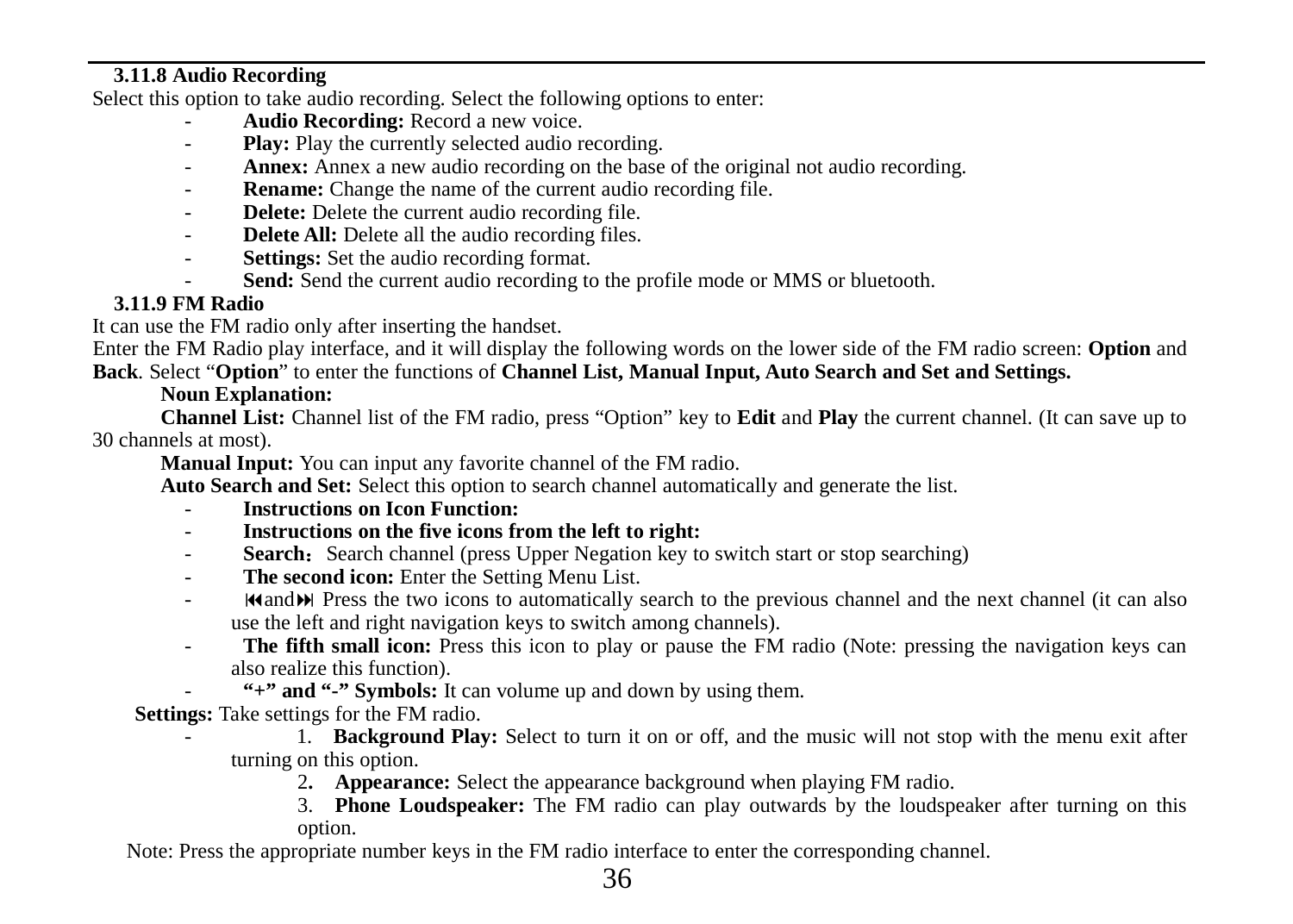# <span id="page-36-0"></span>**3.11.10 Custom Ring**

Select **Add** to enter the ring edit interface, press the number keys to edit ring, and it can also click **Insert** on the soft keypad to insert the music notation, click **Edit** to edit the ring, and click **Play** to listen the edited ring.

Click **Option** in the custom ring edit interface to enter the settings of **Play, Play Speed, Select Instrument and Storage.** 

Noun Explanation:

- **Play:** Play the currently edited bass.
- **Play Speed:** Select the speed when playing (Fast, General and Slow).
- Select Instrument: Select an instrument to edit ring.

Press "Option" to enter the following after saving the custom ring:

- **Play:** Play the currently selected ring.
- **Edit:** Edit the current ring.
- Add: Add a customed ring again.
- **Rename:** Change the name of the current ring file.
- **Delete:** Delete the currently customed ring.
- **Delete All Files:** Delete all the customed rings.
- **Send:** Send the ring to **Profile Mode, MMS, SMS and Bluetooth.**

<span id="page-36-1"></span>**3.11.11 E-book**<br>The storage location of E-book file is the memory card, and you need to download by USB data line. You can store E-book into the folder name "eBook", and it needs to create a file folder named as "eBook" if there is no folder in the memory card. Enter the E-book cabinet list to select "Option":

- **On:** It can read the content of E-book.
- **Update:** Update the E-book list.
- **Settings:** It can take the settings for the page display of E-book (including: font, font style, volume page, speed, full speed, encoding way and storage settings etc.).
- **Details:** View the details of the current E-book. 。
- **Delete:** Delete the current E-book.
- **Delete All:** Delete all the contents in the E-book cabinet list.
- **Sorting:** Sort the E-book list (by name, type, time and size, or not sort).
- **Restore Default Settings: Restore the previous settings to the default values.**
- Help: Prompt the help information!

Note: Enter the E-book list, and press the corresponding number keys to set (it can also use the touch pen to click the soft keypad to set).

# **3.12 File Management**

<span id="page-36-2"></span>Store the files stored by user (the phone or the memory card). Enter the options of the folder:

**On:** Display the content of this folder.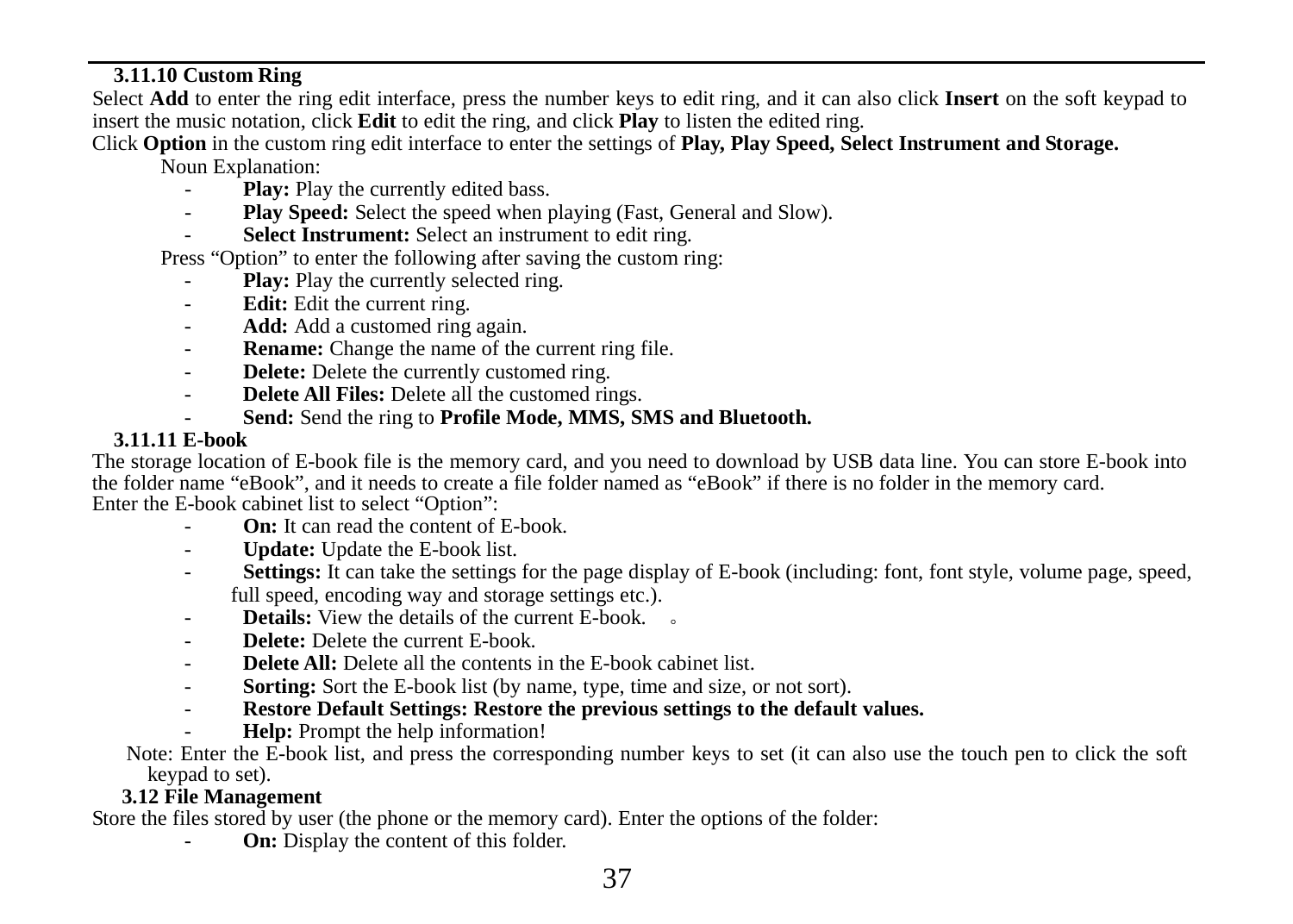- **Create Material Folder:** Create the new material folder in the folder.

- **Formatting:** Format this folder.

**3.13 Entertainment and Game** 

<span id="page-37-0"></span>**Entertainment Bible:** This item provides the relative value-added services. For the detailed information of this function, please contact the network operator.

**Mobile Phone QQ:** The operations are the same as those for Tencent QQ.

**Game Player Simulator:** This phone supports the simulating game, and this function can be operated by the handle.

# **Instructions on Game Menu:**

# **- Game List:**

Display all the files with the extension name is \* nes stored onto T-flash card.

# **- More Games:**

It can download \*.nes applications and other games by wap web page etc.

**- Game Settings:** 

**Display Settings:** Display the angle of the screen when playing game  $(0^\circ, 90^\circ, 90^\circ)$  and  $(270^\circ, 90^\circ)$ 

**Sound Settings:** It can simulate the game volume by this setting.

**Key Settings:** The users can custom the keys in operating the simulating games by this setting.<br>Network Settings: Whether to download. CMWAP gateway proxy or use CMNET dialing under the more game menus.

the fees for the two ways are not identical. The supports in the different areas are not same. It needs to consult the local Mobile operator.

**About Game:** Here provides the operating instructions on the simulating game.

# **Notes on Using this Game:**

# **1. Game Placement Path:**

The game running requires the external storage card (such as T-flash card etc.). If there is no T-flash card, it cannot enter the simulating game.

It shall place the game file \*.nes under Game of T-flash card, otherwise, it will prompt that not find game.

# **2. Supporting Type of Game:**

It supports the files with the extension name is \*.nes, that FC simulator, or called as NES simulator. The size of the game file shall not exceed 500K due to the small memory, and it cannot load the running. Some games with less than 300K may not be loaded due to the game compatibility.

# **3. Game Source:**

The user can download his own favorite NES games from Internet, and copy them under game directory of the phone to play.

# **Game:** This phone provides two games: **Bejeweled and Linklink.**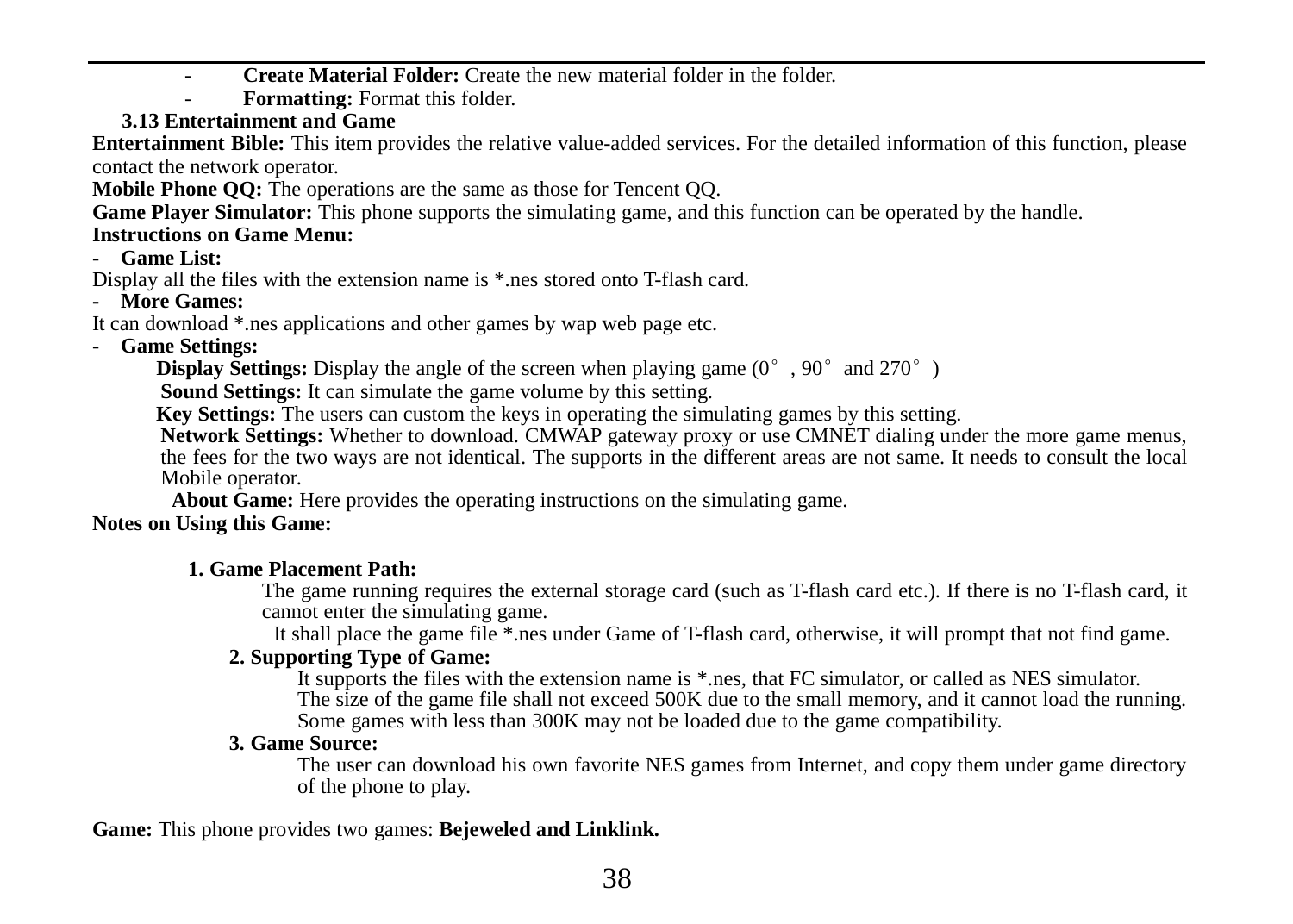### **Game Settings:**

- **Game Sound Effect:** Turn it on or off.
- **Game Vibration:** Turn it on or off.

**Subject:** Three background colors available for selection: **Amber Orange, Sapphire and Techno-gray.** When moving the selection bar to the appropriate menu, and you can preview it. Enter the following options:

- **On:** Apply the selected background color.
- **Update Frequency:** It will use the several background colors in turn within the corresponding time after being set frequency.
	- **Set Sequence:** Set the sequence when changing the background color in turn.

# **3.14 Profiles**

<span id="page-38-0"></span>The user can select the different profiles, meanwhile, and can custom them. This phone provides 6 profiles: **General**, **Meeting, Outdoor, Indoor, Earphone and Bluetooth.** 

# <span id="page-38-1"></span>**General**

Here you can select to turn on or off your personal settings.

**On** Select Activate to enter the general environment.

**Personalize** Select Personalize to custom the general mode. The operating contents include: ring tone settings, volume, ringing way, ring type, prompt tone and answering mode.

# <span id="page-38-2"></span>**Meeting**

The operations are the same as those for General.

## <span id="page-38-3"></span>**Outdoor**

The operations are the same as those for General.

# <span id="page-38-4"></span>**Indoor Mode**

The operations are the same as those for General.

# **Earphone**

<span id="page-38-5"></span>The phone will turn on this mode automatically when inserting the earphone. The operations for Personalize are the same as those for General.

# **Bluetooth**

<span id="page-38-6"></span>Open the bluetooth earphone and activate the bluetooth of the phone at the same time, and it will turn on this mode automatically. The operations for Personalize are the same as those for General.

# **3.15 Toolbox**

<span id="page-38-7"></span>This phone provides **Calendar, Memo, Alarm Clock, World Time, Incoming Call Show and Stopwatch,** 

# <span id="page-38-8"></span>**3.15.1 Calendar**

Enter the Schedule Management sub-menu, and press OK to display date.

Touch the left and right arrow keys on the upper side of the touch screen to select date and month. Pressing the arrow keys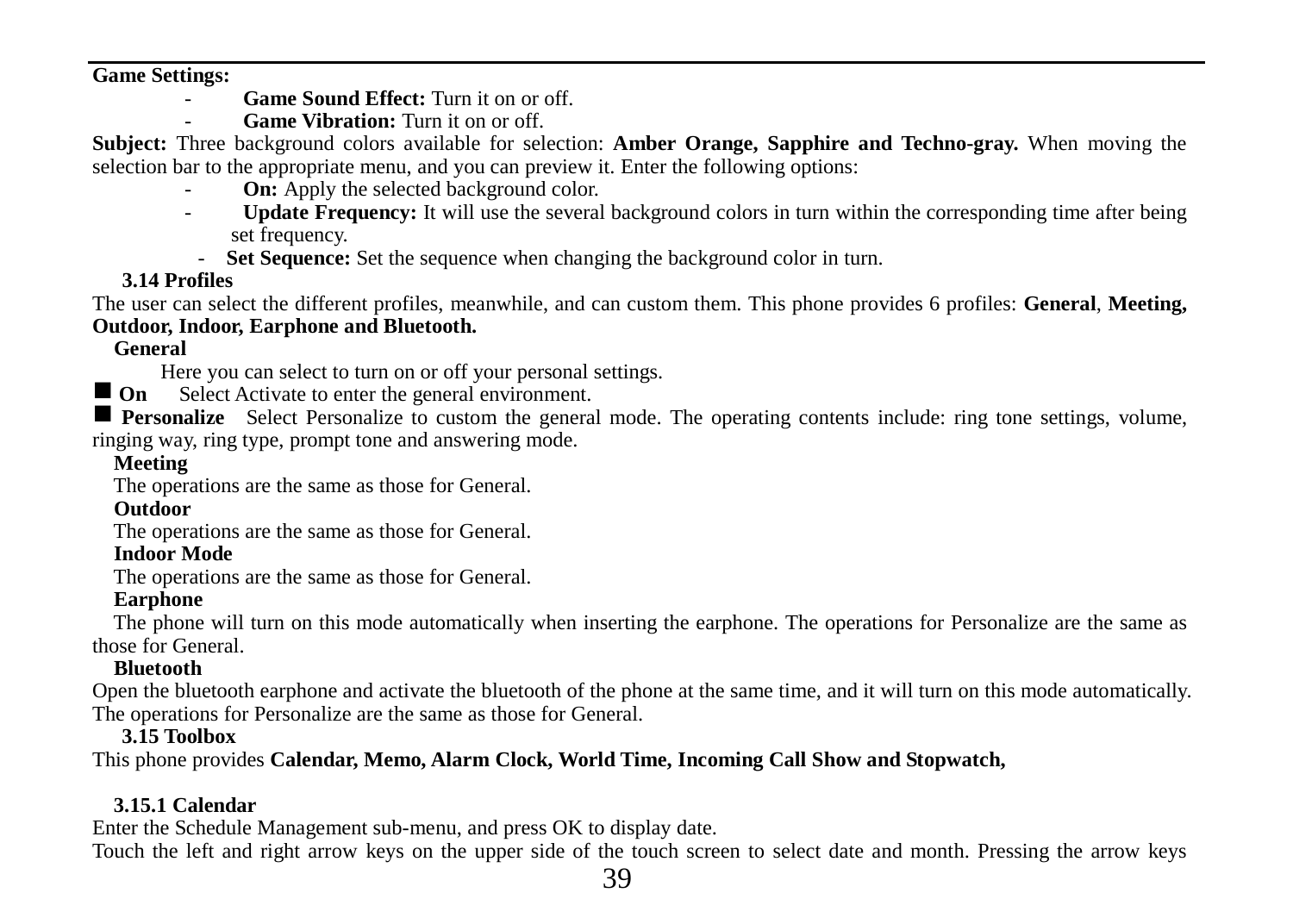directly can also realize this function.

Enter the following sub-menus by option:<br>  $\blacksquare$  Schedule: Create a schedule:

- **Schedule:** Create a schedule. Add an alarm remind for it. You can select any one from the five options of **Once**, **Everyday, Custom, Every week and Every month**.
	- **Once:** Indicate that this schedule will be reminded once.
	- **Everyday:** Indicate that this schedule will be reminded at the set moment every day.
	- **Custom:** Set the ringing time of the alarm clock within one week.
	- **Every week:** Indicate that this schedule will be reminded at the set moment every week.
- **Every month:** Indicate that this schedule will be reminded at the set moment every month.
- **Skip to the Specified Date:** Skip from the current date of the schedule to the specified date.<br>■ **I unar Calendar:** Turn on or off the lunar calendar display
	- **Lunar Calendar:** Turn on or off the lunar calendar display.

# **3.15.2 Memo**

<span id="page-39-0"></span>This phone can store up to 50 memo messages. Select the memo in the sub-menu, and you can take the following operations for the memo: **Browse, Add, Edit, Delete Record, Delete All and Send Schedule.** 

# **3.15.3 Alarm Clock**

<span id="page-39-2"></span><span id="page-39-1"></span>This phone can set 5 alarm clocks. Select one alarm clock, and you can edit and set it.

# **3.15.4 World Time**

Touch the screen to select the corresponding times of the individual countries in the world, and press Option to turn on or off Start Daylight Saving Time in other cities.

# **3.15.5 Incoming Call Show**

<span id="page-39-3"></span>Input the number to be inquired, and the phone will display where the number belongs to; it will also display the belonging place of the number in the incoming call interface.

# **3.15.6 Stopwatch**

<span id="page-39-4"></span>Realize the functions of the stopwatch:

# - **General Stopwatch:**

General stopwatch is classified into **Split Timing** and **Lap Timing,** press the left soft key to start/stop timing, and press the **right soft key** to take split timing.<br> $\triangle$  **Split Timing:** It will not clear the

- **Split Timing:** It will not clear the time after recording the next record for the split recording, which is applicable for recording the test performance with not over 20 persons (for example, 1000m test for one class).
- **Lap Timing:** It will clear the time after recording the next record for the lap timing, which is applicable for recording the performance per lap for one person (such as professional athlete) who is running by lap with long distance, and cannot be over 20 laps at most.
- $\triangle$  **View Record:** View the saved records in splitting timing and lap timing.
- **Multi-stopwatch:** The multi-stopwatch has 4 directions, which is controlled by pressing the up, down, left and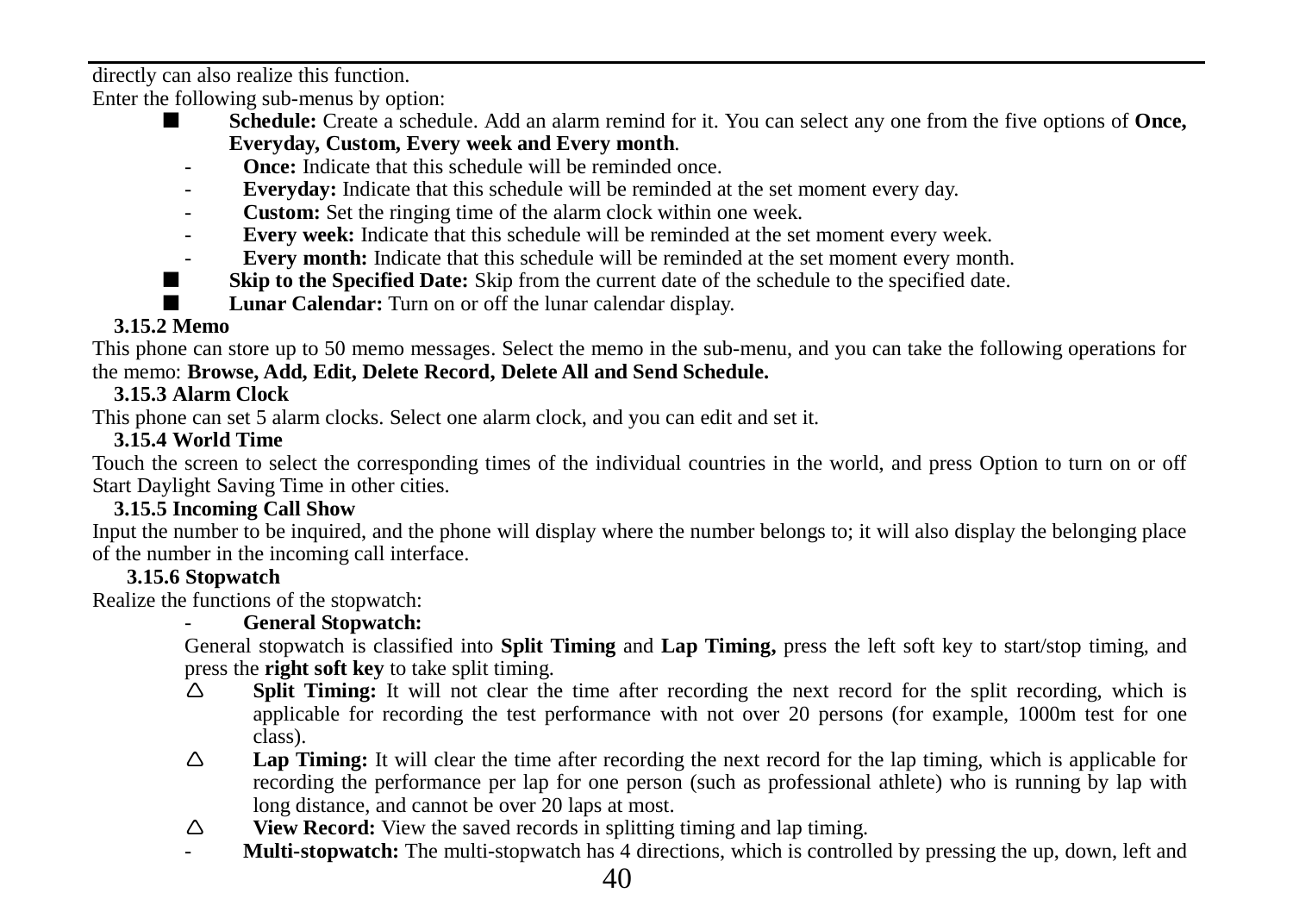right arrow keys respectively.

**Note: Method for clearing stopwatch: First pause the running stopwatch, long press the left key, and it can clear it to** 

**zero;** 

### <span id="page-40-1"></span><span id="page-40-0"></span>**3.16 Network Service 3.16.1 STK Service Note: Card B doesn't support this function.**

This function including brand value-added service of Monternet, M-zone and global surf is supplied by network supplier. This function can't be used if the SIM card and the network supplier don't support this service. Please contact your network supplier for more information.

port of network operator. Please contact your network supplier for more information.

# <span id="page-40-2"></span>**3.16.2 WAP**

## **Note: Card B doesn't support this function.**

Your phone supports the service on the base of WAP. You can access the service your network operator supports. You can get the information of news, weather forecast, scheduled flight and so on through this service function list.

**Note: GPRS service needs network support, it can only be used after being activated and when it is at the cover area of GPRS network.** 

- **Home**: log in home. The Home is WAP station you set in the enabled connection settings. The station preset by the manufacturer will be used if you haven't set.
- **Bookmark**: display each existing bookmark. You can directly link to its corresponding website after selecting one.
- **Link**: selecting this option you can input any WAP or other websites.
- **Website history**: the websites you have accessed before this record.
- **Settings**: set loading internet view.

**Network settings**: select setting groups of service.

**Color settings**: set the color of character and background color when viewing websites.

**Senior settings:** there are three detailed options of **Cache settings, Cookie settings and display settings.**

Service inbox: used to store the messages that service supplier sends.

### <span id="page-40-3"></span>**3.16.3 Account Information**

**Note: Card B doesn't support this function.**

- **GSM data**: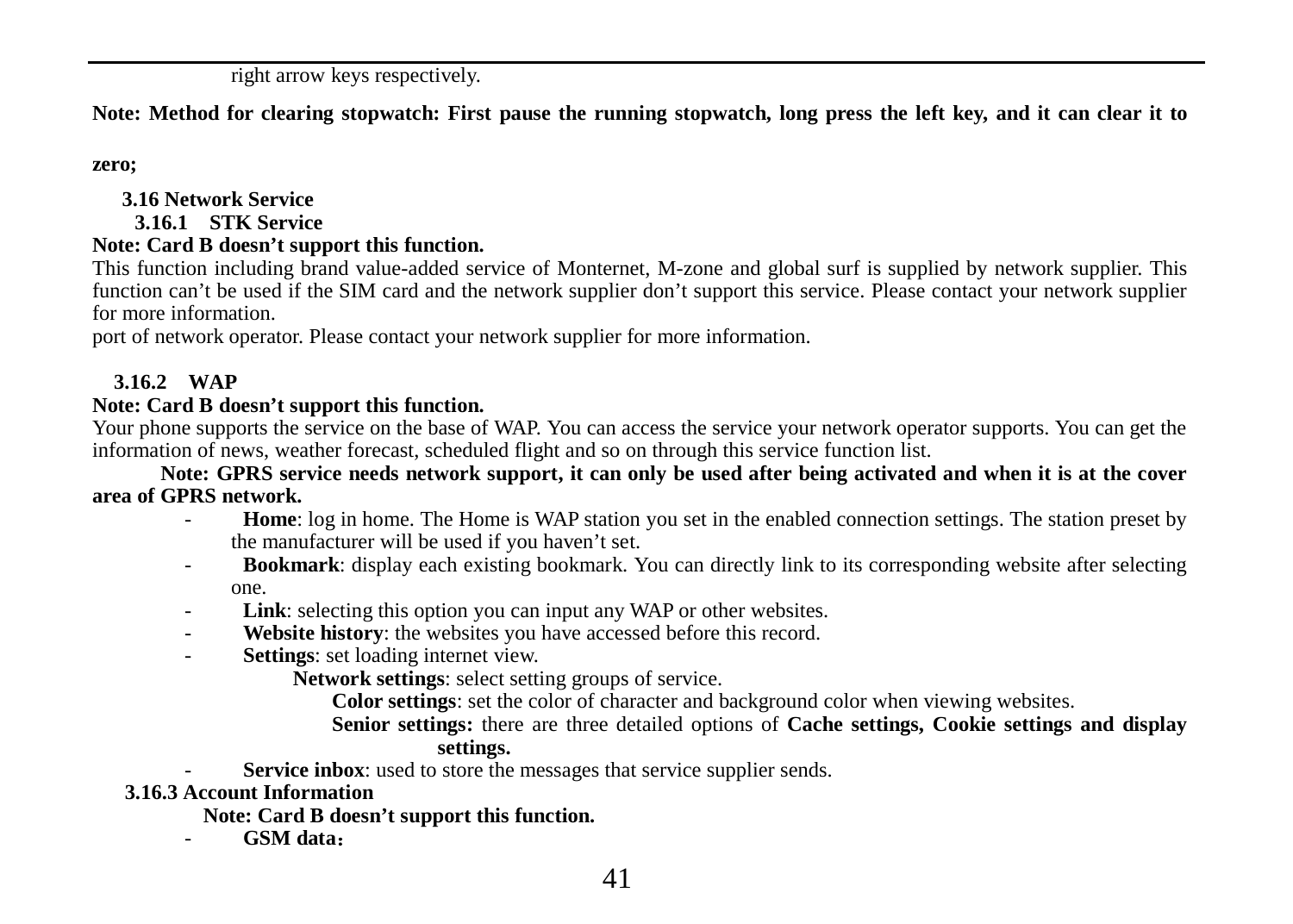**Select one account to enter:**<br>**1 Name:** the name of this

- **1. Name:** the name of this account. You can select edit to change it.<br>**2. Number:** the number of this account
- **2. Number**: the number of this account.<br>3. **User account**: the account of dial dia
- 3. **User account**: the account of dial dial-up server not WAP gateway.<br>**4. Password:** the password of dial-up server not WAP gateway.
- **4. Password:** the password of dial-up server not WAP gateway.<br>5. Line: select line type by analog or figure.
- **5.** Line: select line type by analog or figure.<br>**6. Speed:** select proper transmission speed.
- **6. Speed:** select proper transmission speed.<br>**7 Network domain:** IP address
- **7. Network domain**: IP address.
- **GPRS data:**

**Select one account to enter:**<br>**1** Name: the name of the

- **1. Name: the name of the account. You can select edit to change it.**<br>**2. GPRS connection point:** input APN.
- **2. GPRS connection point**: input APN.
- **3. User account**: the account of dial dial-up server not WAP gateway.<br>**4 Password:** the password of dial-up server not WAP gateway.
- **4. Password:** the password of dial-up server not WAP gateway.<br> **4. Authorization mode** select the cinner mode of the authoriza
- 5. **Authorization mode**: select the cipher mode of the authorization.

# <span id="page-41-1"></span><span id="page-41-0"></span>**3.17 Additional function**

### **3.17.1 Calculator**

Your phone supplies you a calculator with four basic functions with which you can do simple calculation. Select one the options of calculator and press OK to enter.<br>- Input the figures to be calculated in the interface at the touchable screen.

- 
- 
- Or input figures by 0-9 numeric keys.<br>Press the right soft key to clear latest input or result one by one and press the right soft key to exit the calculator and press the left soft key to confirm the calculation result.

Note: please understand us for the rounding error for a limited precision of the calculator.

# <span id="page-41-2"></span>**3.17.2 Unit Conversion**

Your phone offers you unit conversion function with which you can converse the units including weight units and length units conveniently

- **Weight**: there are two kinds of weight unit conversions including kilogram  $\langle \rangle$  pound and  $kilogram < -$  sounce. Input the figures to be conversed in the corresponding edit box and press left soft key to confirm, then the value you want will be displayed in another edit box.<br>**Length**: there are four kinds of length unit conversion including kilometer  $\langle$  ->mile, meter  $\langle$ 
	- $\rightarrow$  vard, meter  $\lt$   $\rightarrow$  feet and centimeter  $\lt$   $\gt$  inch. Input the figures to be conversed in the corresponding edit box and press left soft key to confirm, then the value you want will be displayed in another edit box.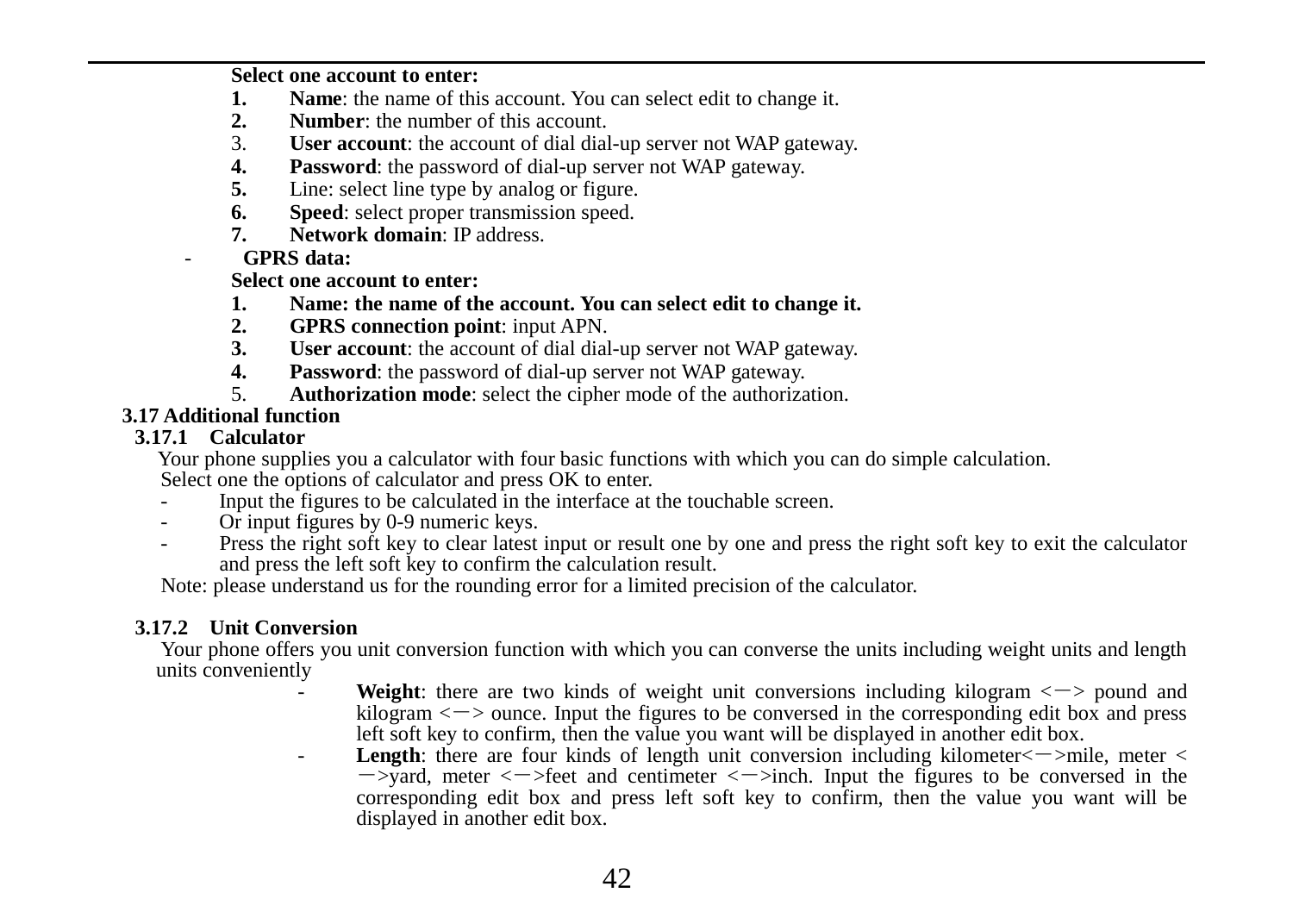# **3.17.3 Exchange Rate Conversion**

<span id="page-42-1"></span><span id="page-42-0"></span>To carry put exchange rate conversion, you should input exchange rate first and then input native or foreign monetary value and press left soft key to confirm, then the value you want will be displayed in another edit box.

# **3.17.4 Bluetooth**

- Activate blue tooth:

You can activate or close blue tooth function through this switch.

 - Search handsfree device: the phone can automatically search handsfree devices with this function. (Generally, the default password of bluetooth is 0000, please see instruction of bluetooth headset)

- My Device: Bluetooth device can be searched out automatically through new device, and its name can be displayed on the screen of the phone, then you can do suited settings as the prompt

- Online settings: menu settings after bluetooth is successfully connected. - Settings:

This phone can be searched: other bluetooth devices can search out this phone after this function is on which it can't be searched by other bluetooth devices when this function is off.

Name of this device: the name of this phone can be defined.

Authorization requirements: it will prompt to input bluetooth password when this phone is searched if this option is on, while it prompt nothing when this phone is searched if this option is off.

- (1) Hold in the phone: the communication can only be carried out by phone not bluetooth if this option is selected.
- (2) Transfer to handsfree device: the communication can only be carried out by the bluetooth not the phone if this option is selected.

File transmission settings:

- (1) Share contents: select the path to share the files.
- (2) Contents authority: set the transmission authority.
- My bluetooth: the information about bluetooth will be displayed after bluetooth is activated.

# **3.18 Shortcut Function**

<span id="page-42-2"></span>You can set the shortcut function you like in this function.

This phone offers shortcut functions. Select **Shortcut** to enter the settings of shortcut function after opening main menu. The settings method is as follows: select one piece of shortcut function in the main interface of shortcut function, and press the left soft key to enter edit (**create, edit, delete, delete all** and so on), then press the **left soft key** to confirm, then the settings of this piece of shortcut function is finished.

Use shortcut function:

Select **settings, phone settings** and **specified function key** in turn, set the function of one arrow key (up key) as shortcut function, and select OK.

At standby state, press the **up key** (the arrow key that have been set with shortcut function) to enter **Shortcut**. Select corresponding shortcut function to enter it directly.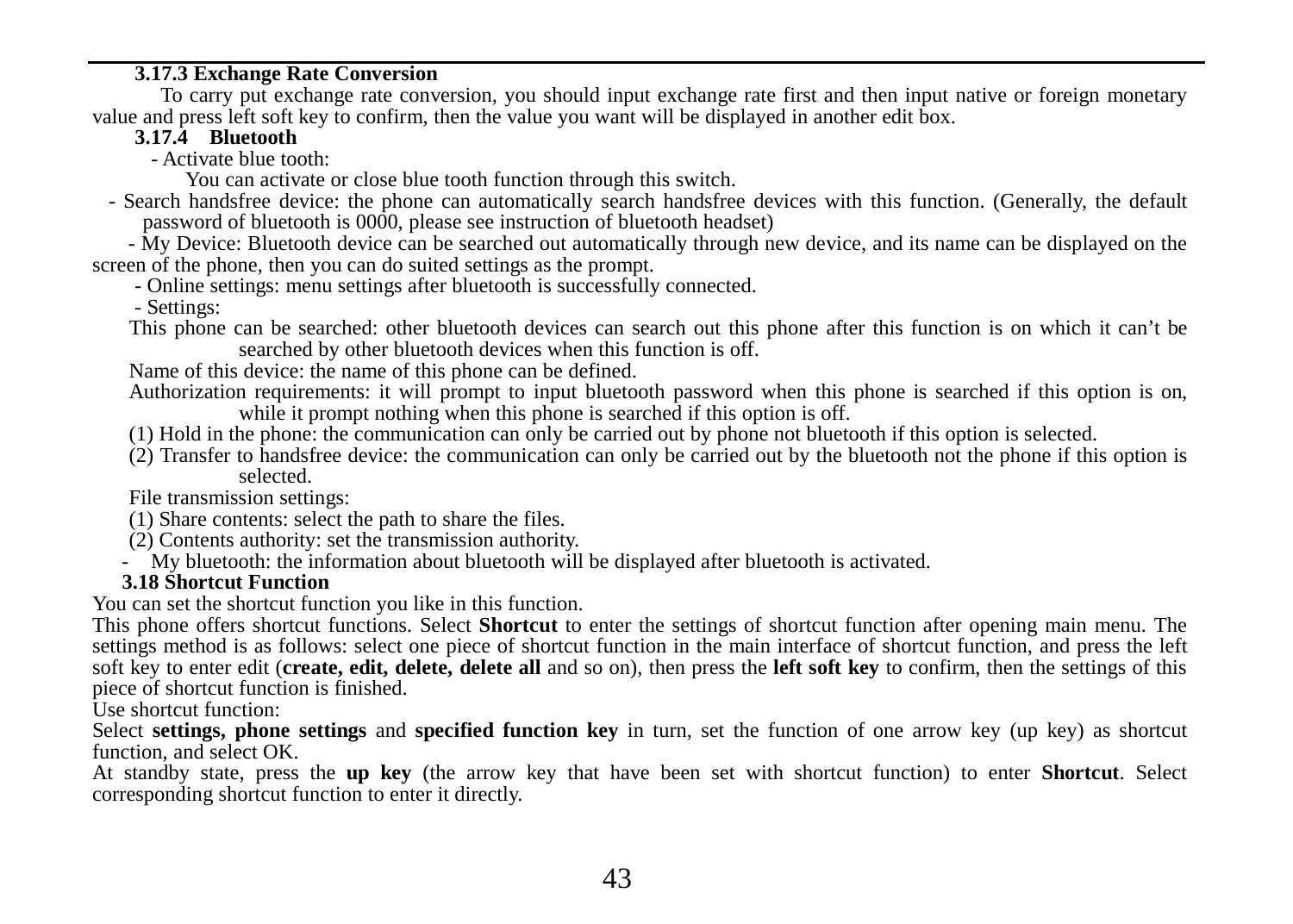<span id="page-43-0"></span><sup>4</sup> Input Method Instruction<br>This phone supports Chinese simplified input method. The input methods supplied to you include English input method (capital case and lower case letter), number input method. Pinyin input method, smart Pinyin, stroke input and punctuation mark (common punctuation marks) input method.

The functions permit to input characters in the phone are:

- inputting and editing SMS:
- inputting and editing names in phone book.
- looking for the name of telephone number.
- self defining welcome notes and name of phone owner.
- recording names in tool box.

## **4.1 Keypad Definitions**

<span id="page-43-1"></span>Common keypad definitions are as follows. Please refer to section 4.2 input method instruction for detailed keypad definitions at input method status.

Left soft key usually indicates confirmation while right soft key usually denotes deleting one character.<br># key: you can switch among different input method through this key.

\* key: symbol input can be called out by this key.

Numeric keys (1-9) represent the pinyin letter on them at Pinyin input state, while they represent the letters on them at English input method.

# **4.2 Input Method Instruction**

### <span id="page-43-3"></span><span id="page-43-2"></span>**4.2.1 Smart Pinyin Input Method**

The detailed definitions of the keypad at Smart Pinyin Input Method are:

| Kev             | Corresponding letter or function | <b>Instruction</b> |
|-----------------|----------------------------------|--------------------|
| Numerical key 2 | abc                              |                    |
| Numerical key 3 | def                              |                    |
| Numerical key 4 | ghi                              |                    |
| Numerical key 5 | jkl                              |                    |
| Numerical key 6 | mno                              | Pinyin Symbols     |
| Numerical key 7 | pqrs                             |                    |
| Numerical key 8 | tuv                              |                    |
| Numerical key 9 | wxyz                             |                    |
| * key           | Used to call out symbols.        |                    |
| # key           | Used to switch input methods.    |                    |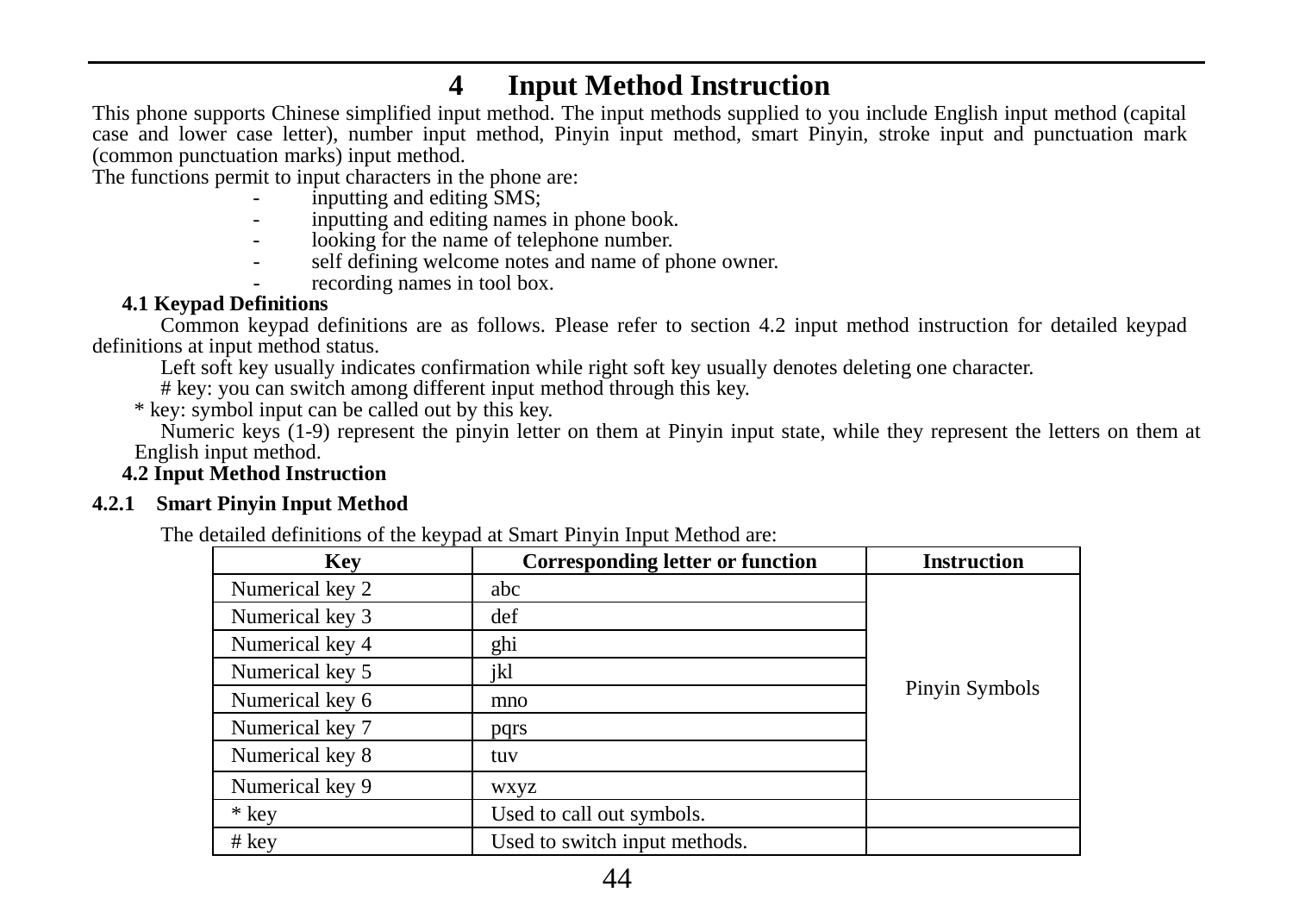| Up arrow key    | Used to page up the screen or select              |
|-----------------|---------------------------------------------------|
| Down arrow key  | Pinvin.                                           |
|                 | Used to page down the screen or select<br>Pinyin. |
| Left arrow key  | Used to roll left or select Pinyin.               |
| Right arrow key | Used to roll right or select Pinyin.              |
| Left soft key   | Confirm                                           |
| Right soft key  | <b>Back</b>                                       |
| End up key      | Back to standby interface                         |

- General operation order of Pinyin input method:<br>■ **Input Pinyin letter**: Input Pinyin letter by numeric keys from 1 to 9<br>■ **Select Pinyin**: select Pinyin by arrow key. Clear the last input pinyin by the right soft key.
- 
- Select characters: search character in the prepared characters and roll the screen then select the character you need by the left soft key.
- **Select associated character**: the associated phrases of the last character will be displayed in association input, you can roll the screen by arrow keys and look for the character you need in the prepared ones, then press
- 
- Edit the input character: move the cursor by the arrow keys and delete characters by the right soft key.<br>■ Switch input method: at text edit status, press # key to switch the input method among English input method.<br>and punctuation marks) input method. The select one will be displayed at the top left corner with icon.
- **Symbol input**: press the \* key to call out symbol input method.
- **Press the left soft key to select words or characters when the words or characters you need occur. P** Switch input method by  $*$  key.  $\blacksquare$  Call out symbol input method by  $*$  key.
- 
- 

Press the right soft key to clear error ones.

## <span id="page-44-0"></span>**4.2.2 Stroke Input Method**

The detailed definitions of the keypad at stroke input method are:

| Key             | Corresponding character or function | Instruction |
|-----------------|-------------------------------------|-------------|
| Numerical key 1 | Heng                                | $-$         |
| Numerical key 2 | Shu                                 |             |
| Numerical key 3 | Pie                                 |             |
| Numerical key 4 | Dian. Na                            |             |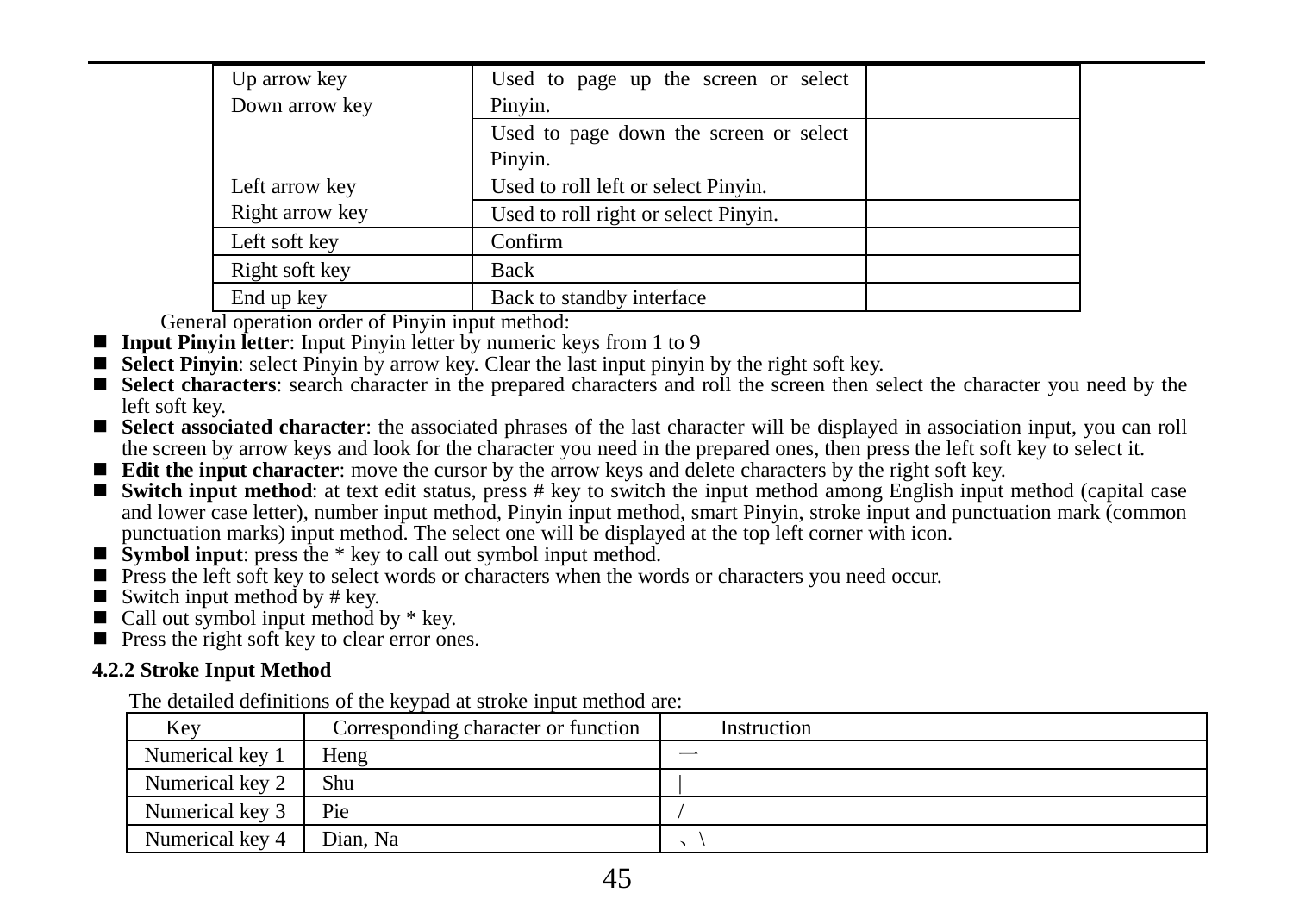| Numerical key 5 | Hengzhe                             | The last Zhe shall be referred to for multi Zhes, please see |
|-----------------|-------------------------------------|--------------------------------------------------------------|
|                 |                                     | attached figure.                                             |
| Numerical key 6 | Huzhe                               | The last Zhe shall be referred to for multi Zhes, please see |
|                 |                                     | attached figure.                                             |
| Numerical key 7 | Nizhe                               | The last Zhe shall be referred to for multi Zhes, please see |
|                 |                                     | attached figure.                                             |
| Numerical key 8 | The strokes that can't be confirmed |                                                              |
| Numerical key 9 | Hengshuzhe                          | Z                                                            |
| * key           | Used to call out symbols.           |                                                              |
| $#$ kev         | Used to switch input methods.       |                                                              |
| Left soft key   | Confirm                             |                                                              |
| Right soft key  | Back                                |                                                              |
| End up key      | Back to standby interface           |                                                              |

Attached figure: stroke input method that is the corresponding table of strokes and figures.

| Z | я | 5 | 6 | я | 9 |
|---|---|---|---|---|---|
|   |   |   |   |   |   |

- General operation order of stroke input method:<br>
Press the corresponding figure key as the standard stroke order of the characters to input the strokes, then the phone will display the prepared characters corresponding to the input strokes. The radicals of Chinese characters can be input with stroke input method, press the left soft key to select the radicals, and press the right soft key to delete the last stroke.
	- Select and input the character: look up the prepared characters and press the left soft key to select the character.<br>Select the associated character: press the left soft key to select the character.
	-
	- $\blacksquare$  Edit the input character: press the right soft key to delete characters.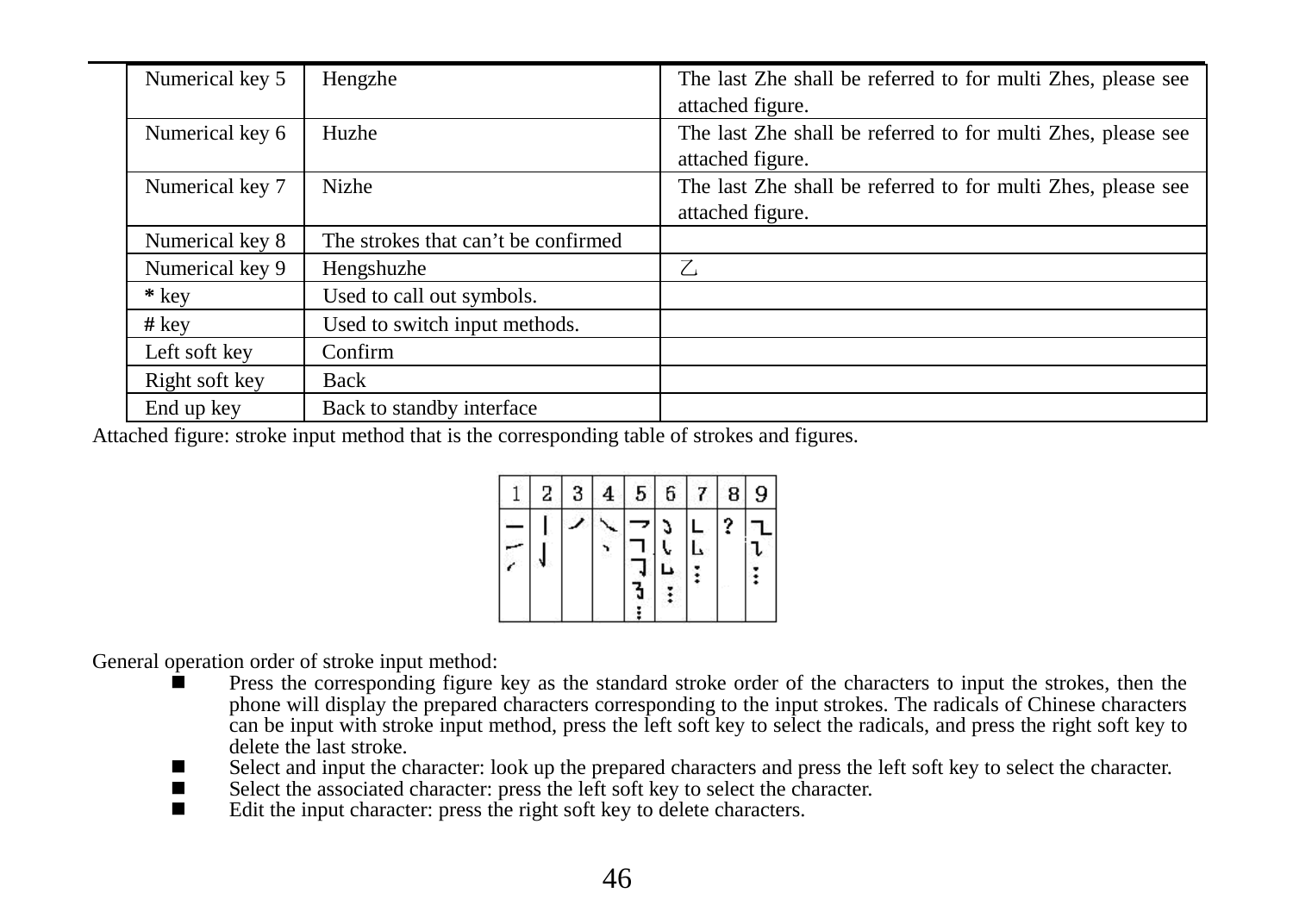# <span id="page-46-0"></span>**4.2.3 English and Number Input**

| univa aviinivado or me ne puu ur on one inpur incinoa ure |                                         |             |
|-----------------------------------------------------------|-----------------------------------------|-------------|
| Name                                                      | Corresponding character or function     | Instruction |
| Numerical key 1                                           | $\ldots$ - ?!' $@:#S/1$                 |             |
| Numerical key 2                                           | ABCabc2                                 |             |
| Numerical key 3                                           | DEFdef3                                 |             |
| Numerical key 4                                           | GHIghi4                                 |             |
| Numerical key 5                                           | JKLikl5                                 |             |
| Numerical key 6                                           | MNOmno6                                 |             |
| Numerical key 7                                           | PORSpgrs7                               |             |
| Numerical key 8                                           | TUVtuv8                                 |             |
| Numerical key 9                                           | WXYZwxyz9                               |             |
| Numerical key 0                                           | 0 and blank space                       |             |
| * kev                                                     | Press the * key to call out the symbols |             |
| $#$ key                                                   | Switch input methods                    |             |
| Right arrow key<br>Left arrow key,                        | Move the cursor left                    |             |
|                                                           | Move the cursor right                   |             |
| Left soft key                                             | Confirm                                 |             |
|                                                           |                                         |             |

The detailed definitions of the keypad at stroke input method are:

General operation order of English input method:

■ Each key is used to input more than one letters. Quickly press the key repeatedly till the letter you need occurs and input next letter when the cursor moves.<br>Switch input methods by  $#$  key.s

- 
- Switch input methods by # key.s <br>■ Press 0 key once if you need a blank space at capital or lower case status.
- Clear the error letters by right soft key.

## <span id="page-46-1"></span>**4.2.4 Handwriting Input**

Please use the attached touch pen to write characters at the place the phone prompts you to input at character input function. Click the middle at the bottom of the screen by touch pen to switch input methods. ABC represents capital input method, abc represents lower case input method, 123 represents number input method and Pinyin represents pinyin input method. Error characters can be cleared by right soft key or the touch pen. This phone supports continuous stroke input.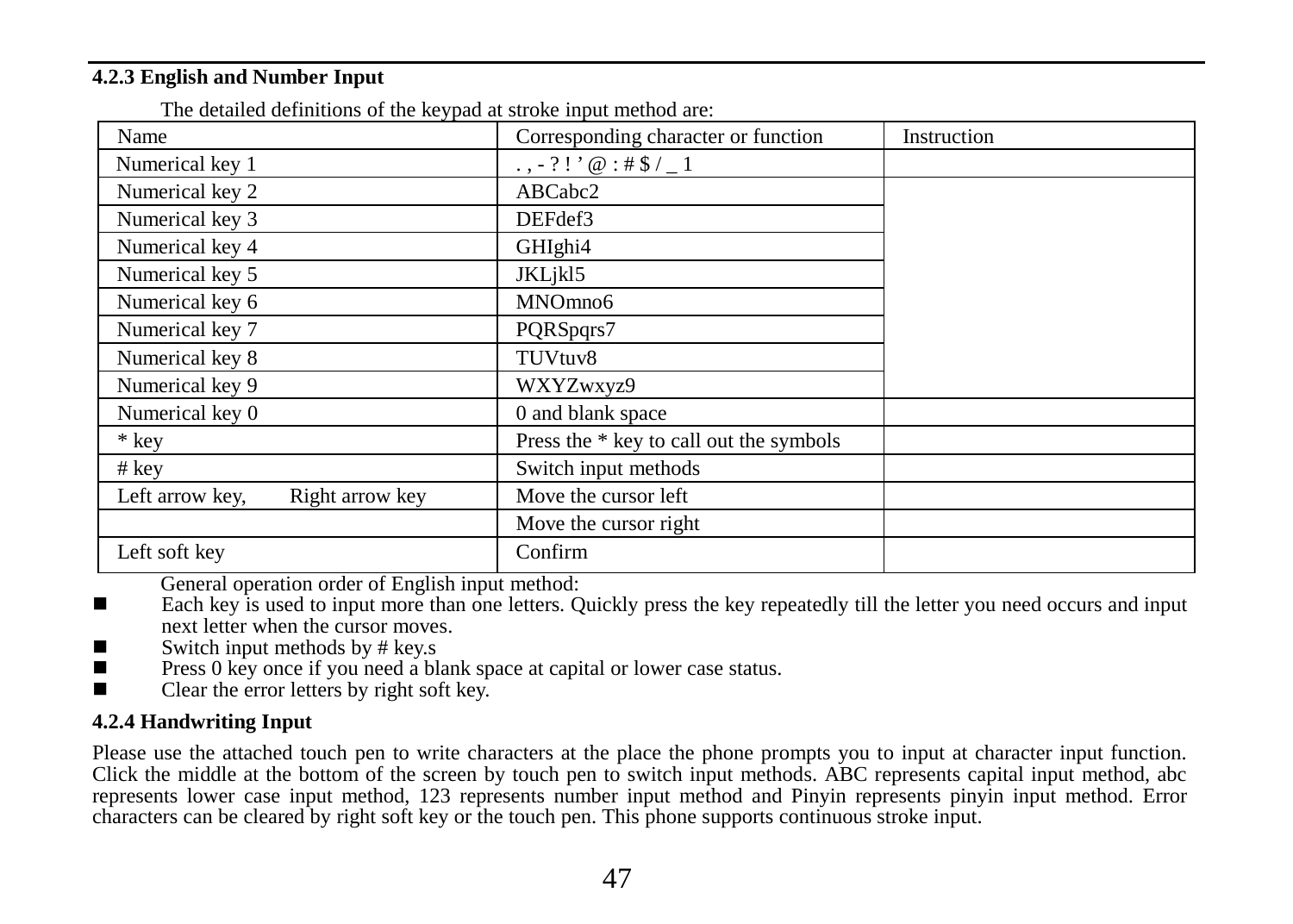# **5. T-flash card Introduction**

<span id="page-47-0"></span>This phone supports the storage function of T-Flash card and its expanded storage function space. The detailed operations are as follows:

## **5.1 Takedown and installation of T-flash card**

<span id="page-47-1"></span>T-flash card in this phone is under the battery. Insert it as the mark on it. Please open the card buckle first before pulling out the cared then take T-flash card out.

Note: this phone supports plug & play function. While it is recommended to restart the phone after inserting or taking out T-flash card at power on state to play the information normally.

It is recommended not to take out or insert T-flash in general condition.

<span id="page-47-2"></span>**5.2 T-flash Card Use**<br>As one of the memorizers in the phone. T-flash card is set as the default memorizer. You can use it without doing any settings.

T-flash card is used as the memorizer of the phone: You should set the default memorizers of music player, video player, video recorder. camera and recorder as memory card for the first time to insert T-flash card, then yo content of T-flash card, (the corresponding settings methods have been mentioned in the aforesaid functions.)<br>T-flash card is used as U disk: the data in the computer can be directly copied after USB data line is connected

the use of U disk for detailed used methods.

6 Common Faults and Troubleshooting

<span id="page-47-3"></span>Please remove the faults the phone happens as the following table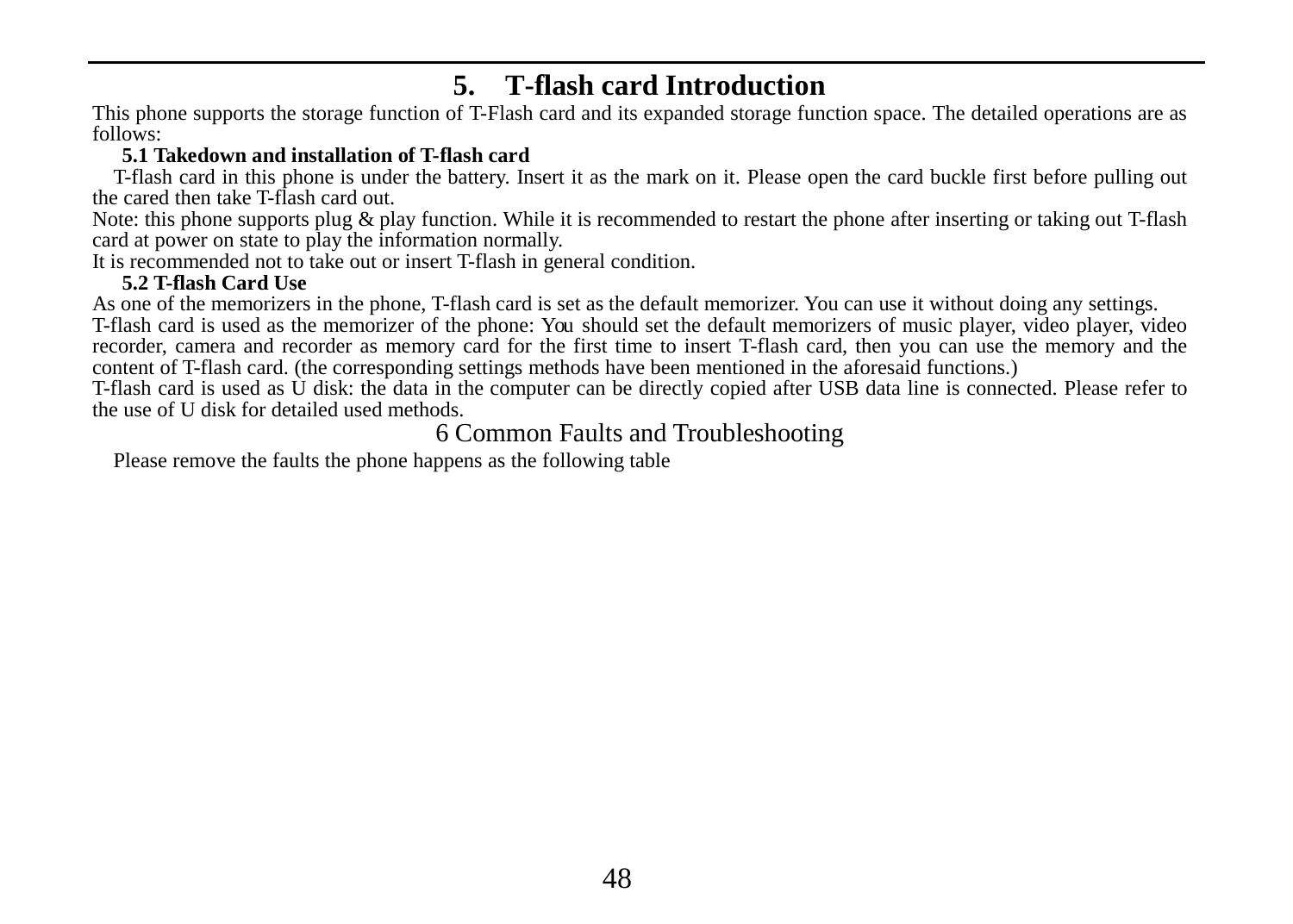| Common fault                     | Reason                                                                                                                                                                | Troubleshooting                                                          |
|----------------------------------|-----------------------------------------------------------------------------------------------------------------------------------------------------------------------|--------------------------------------------------------------------------|
| Poor reception                   | Using phone in poor reception area such as the vicinity<br>of high-rise buildings or basement where the radio<br>wave can't reach.                                    | To avoid it as possible as you can.                                      |
|                                  | Using phone in the time of dense communication such<br>as work began time and closing time when the line is in<br>congestion and results in failure of communication. | To avoid it as possible as you can.                                      |
|                                  | It may be resulted by the distance with network<br>emission base station.                                                                                             | To require your network service suppler to supply<br>service area map    |
| Echo or noise                    | It is resulted by poor network trunk line, which is a<br>territorial problem.<br>The communication line in some area is poor.                                         | Redial after ending up, the trunk line may change<br>a better line.      |
| Short standby time               | The standby time is related with network system<br>settings.                                                                                                          | The phone is at poor reception area, please power<br>off it for a while. |
|                                  | It is necessary to change battery.                                                                                                                                    | Change new battery.                                                      |
|                                  | The phone will continue to emit to search base station                                                                                                                | Please move to the area with strong signal or                            |
|                                  | if it can't receive signal, and then large number of                                                                                                                  | power off the phone for a while.                                         |
|                                  | electricity will be consumed, which short the standby<br>time.                                                                                                        |                                                                          |
| The phone can't be<br>powered on | The electricity in the battery is run out.                                                                                                                            | View the electricity or charge it.                                       |
| SIM card is wrong                | The SIM card is damaged.                                                                                                                                              | Please contact your network supplier.                                    |
|                                  | The SIM card is not installed in normal state.                                                                                                                        | Please make sure the SIM card has been installed<br>normally.            |
|                                  | There is dirty on the metal surface of the SIM card.                                                                                                                  | Clean the metal contact point of the SIM card with<br>clean cloth.       |
| It can't connect the             | The SIM card is invalid.                                                                                                                                              | Please contact your network supplier.                                    |
| network.                         | Your phone is beyond GSM service area.                                                                                                                                | Please inquiry your network supplier for service<br>area.                |
|                                  | The signal is poor.                                                                                                                                                   | Please retry in the area with strong signal.                             |
| Calls<br>can't<br>be             | Call barring function is enabled.                                                                                                                                     | Disable call barring.                                                    |
| dialed out.                      | Fixed dialing function is enabled.                                                                                                                                    | Disable fixed dialing function.                                          |
| PIN error                        | PIN code is wrongly input for three times continuously.                                                                                                               | Please contact your network supplier.                                    |